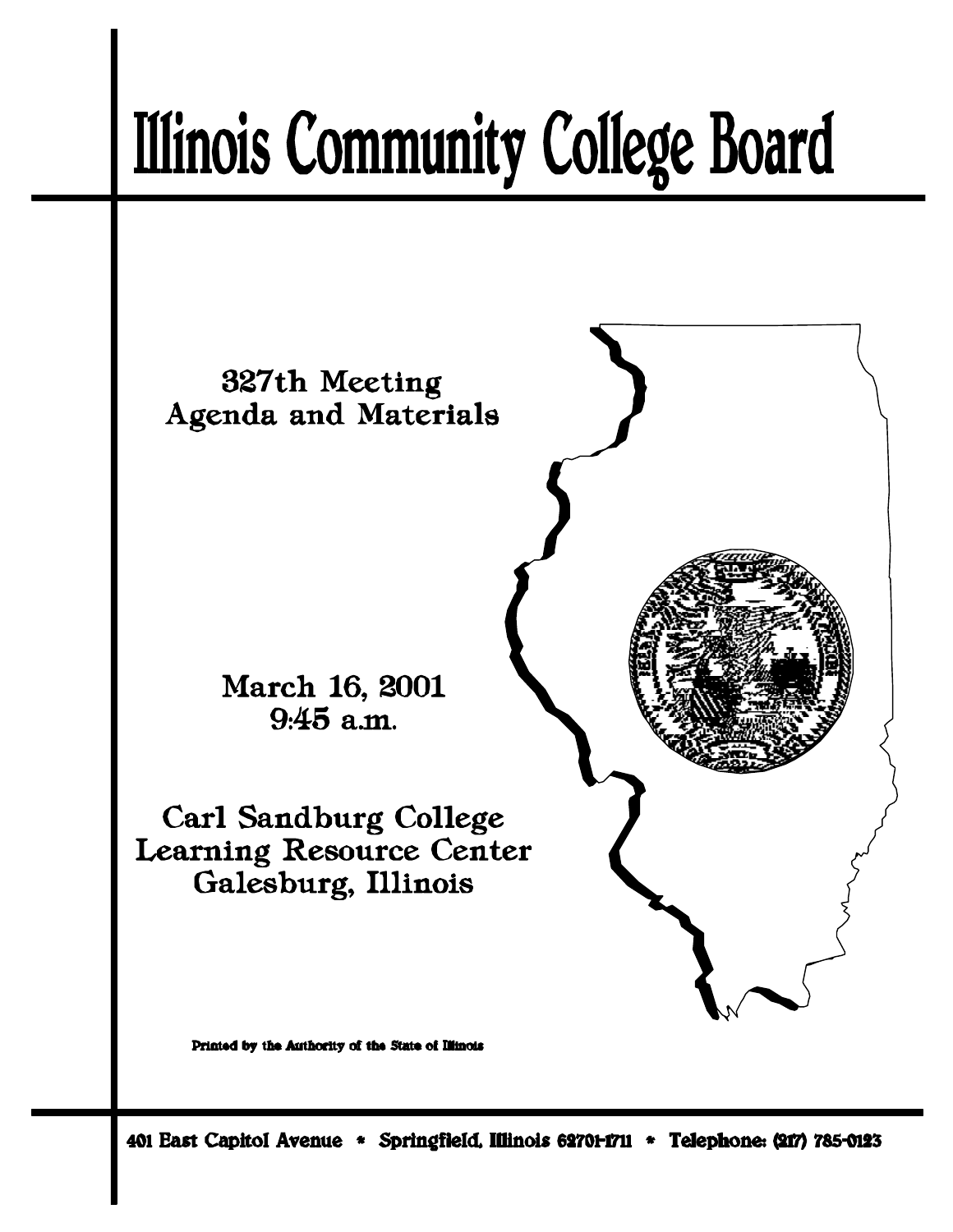# Agenda 327th Meeting of the Illinois Community College Board

# Carl Sandburg College Learning Resource Center Galesburg, Illinois

# March 16, 2001 9:45 a.m.

Page

| 1.  | Roll Call and Declaration of Quorum                                                                                                              |                                                                                                                                                                     |           |  |  |
|-----|--------------------------------------------------------------------------------------------------------------------------------------------------|---------------------------------------------------------------------------------------------------------------------------------------------------------------------|-----------|--|--|
| 2.  | Announcements and Remarks by Edward T. Duffy, Chair                                                                                              |                                                                                                                                                                     |           |  |  |
| 3.  | Remarks by Dr. Donald Crist, President,<br><b>Carl Sandburg College</b><br>$-1$                                                                  |                                                                                                                                                                     |           |  |  |
| 4.  | <b>Committee Reports</b>                                                                                                                         |                                                                                                                                                                     |           |  |  |
|     | 4.1<br>4.2<br>4.3                                                                                                                                | <b>Adult Education Transition Committee</b><br><b>Funding Equity Study Committee</b><br><b>Budget and Finance Committee</b>                                         |           |  |  |
| 5.  |                                                                                                                                                  |                                                                                                                                                                     |           |  |  |
|     | 5.1                                                                                                                                              | Leadership and Core Values Conference Report                                                                                                                        |           |  |  |
| 6.  |                                                                                                                                                  | President/CEO Report                                                                                                                                                |           |  |  |
| 7.  | <b>Advisory Organizations</b>                                                                                                                    |                                                                                                                                                                     |           |  |  |
|     | 7.1<br>7.2<br>7.3<br>7.4                                                                                                                         | Illinois Community College Faculty Association<br><b>Student Advisory Committee</b><br>Illinois Community College Trustees Association<br><b>Presidents Council</b> |           |  |  |
| 8.  | Report on Remedial Education: Collaborating to<br>Strengthen Student Preparation (Action)<br>$1 - 5$                                             |                                                                                                                                                                     |           |  |  |
| 9.  | Workforce Development Issues and Opportunities<br>$6 - 12$                                                                                       |                                                                                                                                                                     |           |  |  |
| 10. | Report on Community College Programs and Services<br>for Underrepresented Groups - Focus on Workforce<br>Preparation - Fiscal Year 2000 (Action) |                                                                                                                                                                     | $13 - 14$ |  |  |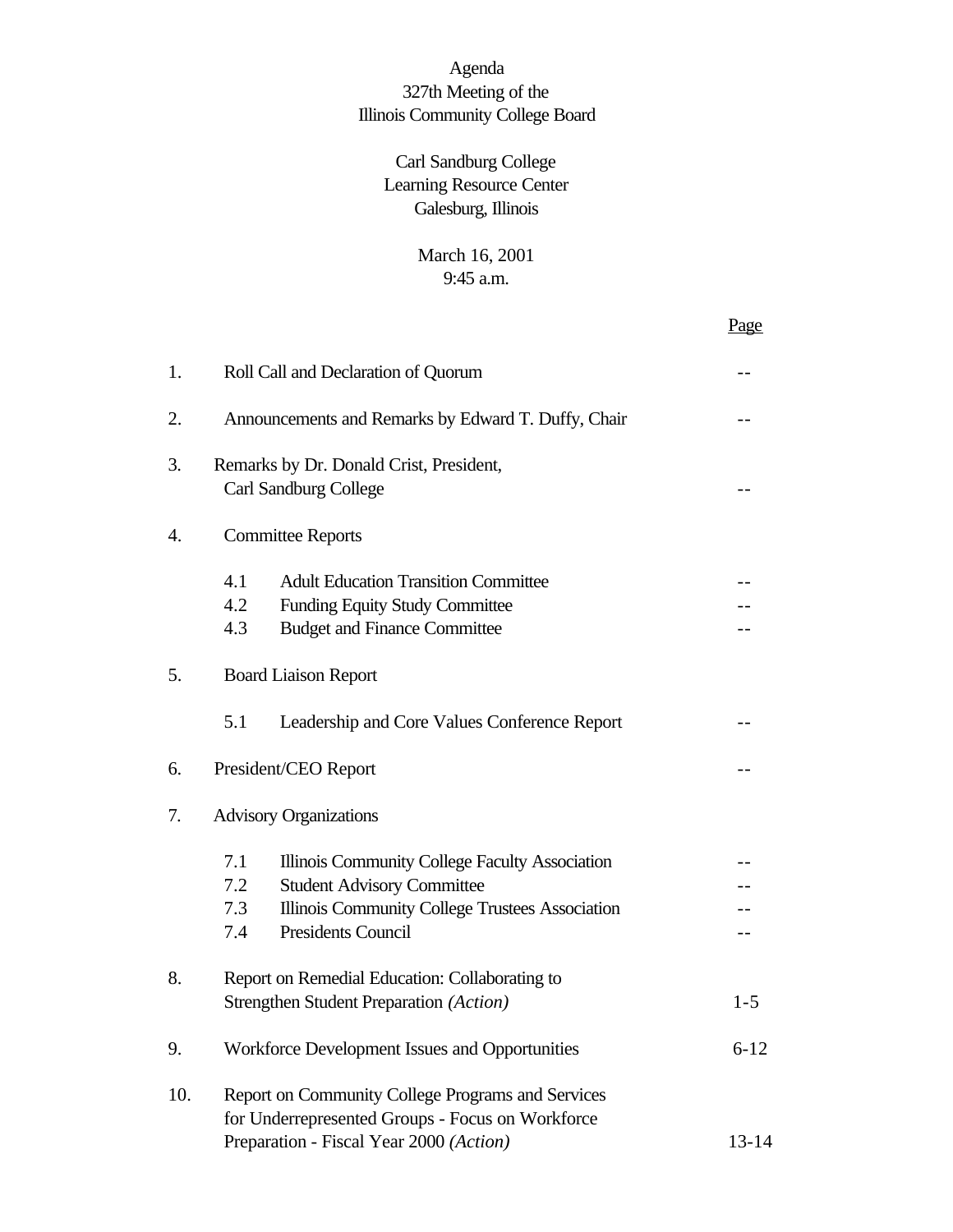# Agenda 327th Meeting of the Illinois Community College Board

| <b>Consent Agenda</b>    |                                                  |                               |  |
|--------------------------|--------------------------------------------------|-------------------------------|--|
| 11.1                     | Minutes of the January 19, 2001 Meeting          | 15-47                         |  |
| 11.2                     | Fiscal Year 2001 Financial Statements            |                               |  |
|                          | (January $2001$ )                                |                               |  |
|                          | New Units of Instruction                         | $48 - 51$                     |  |
| 11.4                     | Proposed Amendments to Illinois Community        |                               |  |
|                          | <b>College Board Rules Concerning Reasonable</b> |                               |  |
|                          | and Moderate Extensions (Initial Approval)       | $52 - 60$                     |  |
| <b>Information Items</b> |                                                  |                               |  |
| 12.1                     | A Summary of Capital Projects Approved           |                               |  |
|                          | by the President/CEO During Calendar             |                               |  |
|                          | <b>Year 2000</b>                                 | $61-67$                       |  |
| 12.2                     | Fiscal Year 2001 Spring Enrollment Report        | 68-73                         |  |
|                          |                                                  |                               |  |
|                          |                                                  |                               |  |
|                          |                                                  | 11.3<br><b>Other Business</b> |  |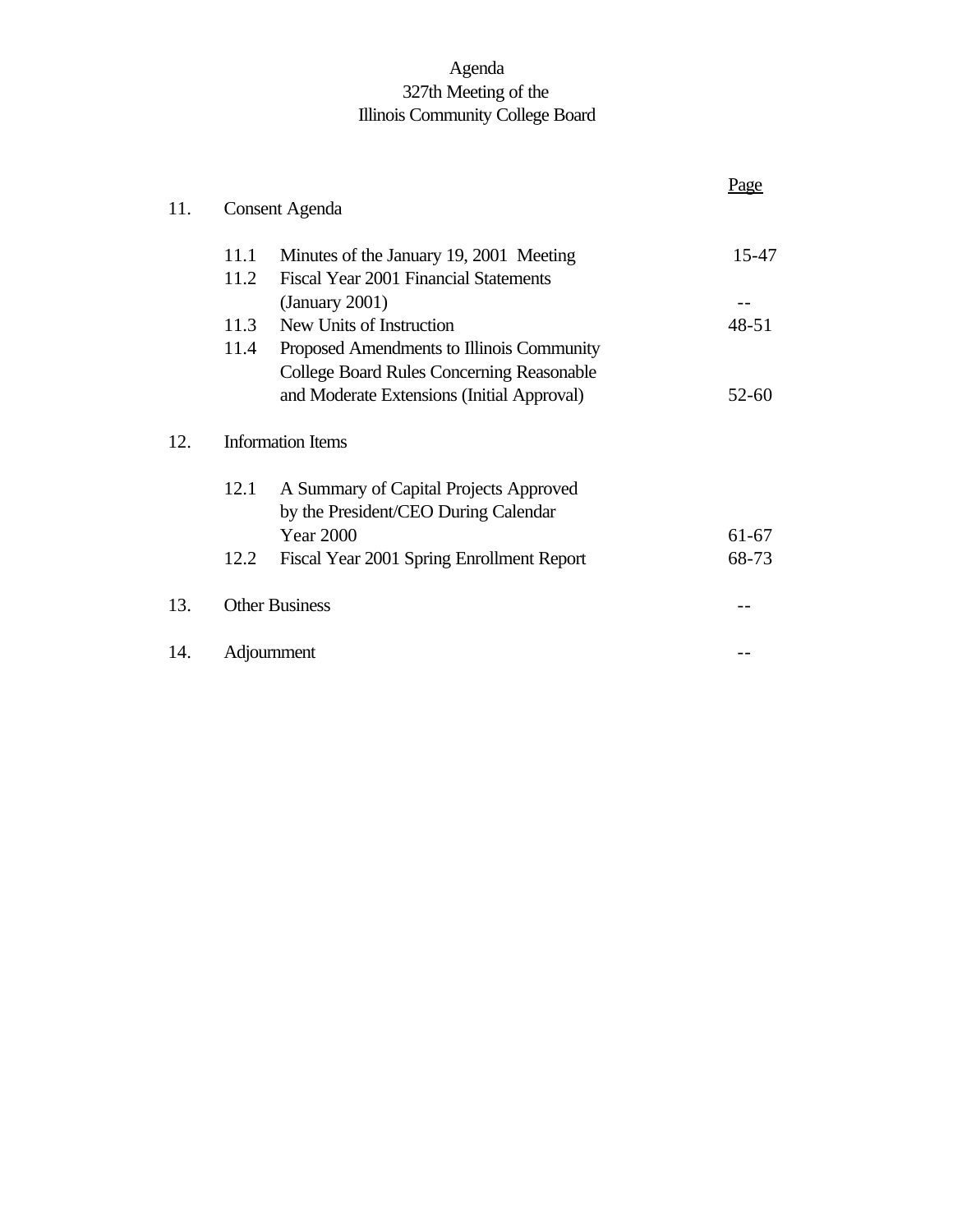#### Illinois Community College Board

# **REPORT ON REMEDIAL EDUCATION: COLLABORATING TO STRENGTHEN STUDENT PREPARATION**

The Illinois Community College System's Center for Policy Development has recently completed a study of the issues surrounding the delivery of remedial education. The Illinois Community College Board is asked to accept the externally attached report of the Task Force on Remedial Education entitled *Collaboration to Strengthen Student Preparation* and to take actiontocarryoutthe recommended next steps contained therein.

#### **RECOMMENDED ACTION**

It is recommended that the following motion be adopted:

The Illinois Community College Board accepts the report of the Task Force on Remedial Education entitled *Collaborating to Strengthen Student Preparation* and endorses the critical areas to address and related pivotal issues that impact the delivery of quality remedial education instruction, as well as the proposed next steps. In carrying forward the next steps, the Board directs the President/CEO to convene a workgroup to develop standards for remedial education courses and programs in Illinois and an accompanying standards-based, self-assessment tool for colleges to use in evaluating and strengthening local remedial education delivery and performance. Additionally, the Board supports the pursuit of resources to invest in P-16 partnerships, necessary remedial programs, and support systems.

**BACKGROUND.** Academic basic skills are the foundation upon which adults build successful careers. Technological change creates an increased demand for more highly educated workers and perpetuates the need for continuous skill upgrading and retraining. Hence, higher levels of literacy in reading, writing, and mathematics are assumed for highwage employment and are necessaryto positionan individual for further advancement. Those who lack sound academic skills become increasingly less prepared to compete for meaningful employment. (Wagner, 2000 - note that complete references appear in the externally attached full report.) Therefore, student preparation and remedial education are crucial components in promoting student success in both higher education and the workplace.

The Illinois Community College System is student centered and sharply focused on providing effective learning opportunities for students. System partners are working together to enhance student access and opportunity. Locally governed colleges deliver programs and services to equip students with the knowledge and skills to achieve their educational and career goals. The Illinois Community College System's Center for Policy Development identified student preparation and remedial education as a focus area and identified a policy fellow to assist with project development and coordination.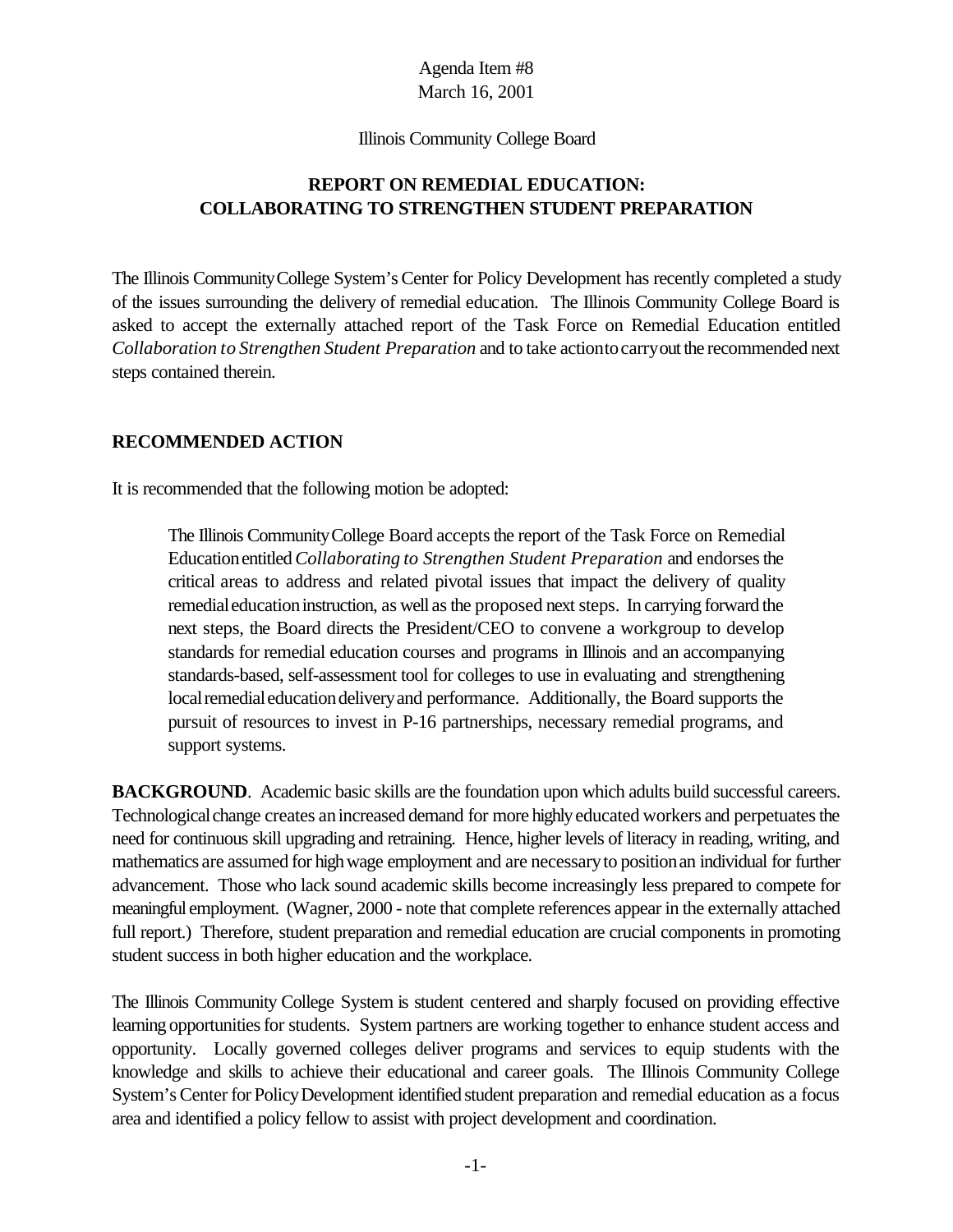A Remedial Education Task Force was convened to help identify priority needs for remedial education in Illinois and advance the project. There was broad systemwide participation in the Remedial Education Task Force (see Appendix A). The group examined information about remedial education from national sources, Illinois reports, and reviewed promising initiatives in other states. Related research highlights are furnished as additional background.

The research literature provides evidence that the type and/or level of remediation students require can be useful in identifying those most seriously at academic risk. National and state studies, like the one conducted by the Maryland Higher Education Commission (1996), establishthat the greater the amount of remediation required by students, the lower their success rate in terms of retention, graduation, and transfer. Adelman (1996) found that students who took three or more remedial courses had the lowest degree completion rates. However, it is important to note that recent studies, such as the Illinois cohort analysis (1998), have found that completion of remedial courses does have a positive effect on educational outcomes such as cumulative grade point average, ratio of credit hours attempted to credit hours earned, and persistence.

The need for remedial education is a concern both among recent high school graduates and those who do not attend college directly from high school. Information from national databases reveals that almost onehalf of the students who take remedial courses are five or more years beyond the traditional age of high school graduation. (Adelman, 1996).

The research literature indicates that students' academic preparation tends to follow a hierarchical order: most prepared inreading, prepared inwriting, and least prepared inmathematics(SREB, 1991). Students who are under prepared in math only are the most successful at improving required skills, but those who need three or more remedial courses or who need to improve basic skills in more thanone subject are at considerably greater risk of not succeeding in attaining their educational goals. Reading deficiencies often signal comprehensive literacy problems. (Adelman, 1996; Weissman, Silk & Bulakowski, 1997).

# **Critical Areas to Address and Related Pivotal Issues**

The report identifies critical areas to address and related pivotal issues that impact the delivery of quality remedial education instruction. These areas and issues were influenced by recommendations from selected recent national and statewide remedial education studies, materials from the Council on Standards in Higher Education(CSHE), and the National Association for Developmental Education (NADE). The topics are intended to provide the framework for a comprehensive and systematic approach to program development and validation. The areas and issues should encourage self-evaluation at the local program level and promote further discussion and dialogue about remedial education systemwide.

Further Align Student Entry-level Assessment Practices. Best practice indicates that standardized tests provide the greatest uniformity in assessing basic skills among incoming degree-seeking students who cannot otherwise demonstrate through objective means that they possess math, reading, and communication skills to perform college-level work.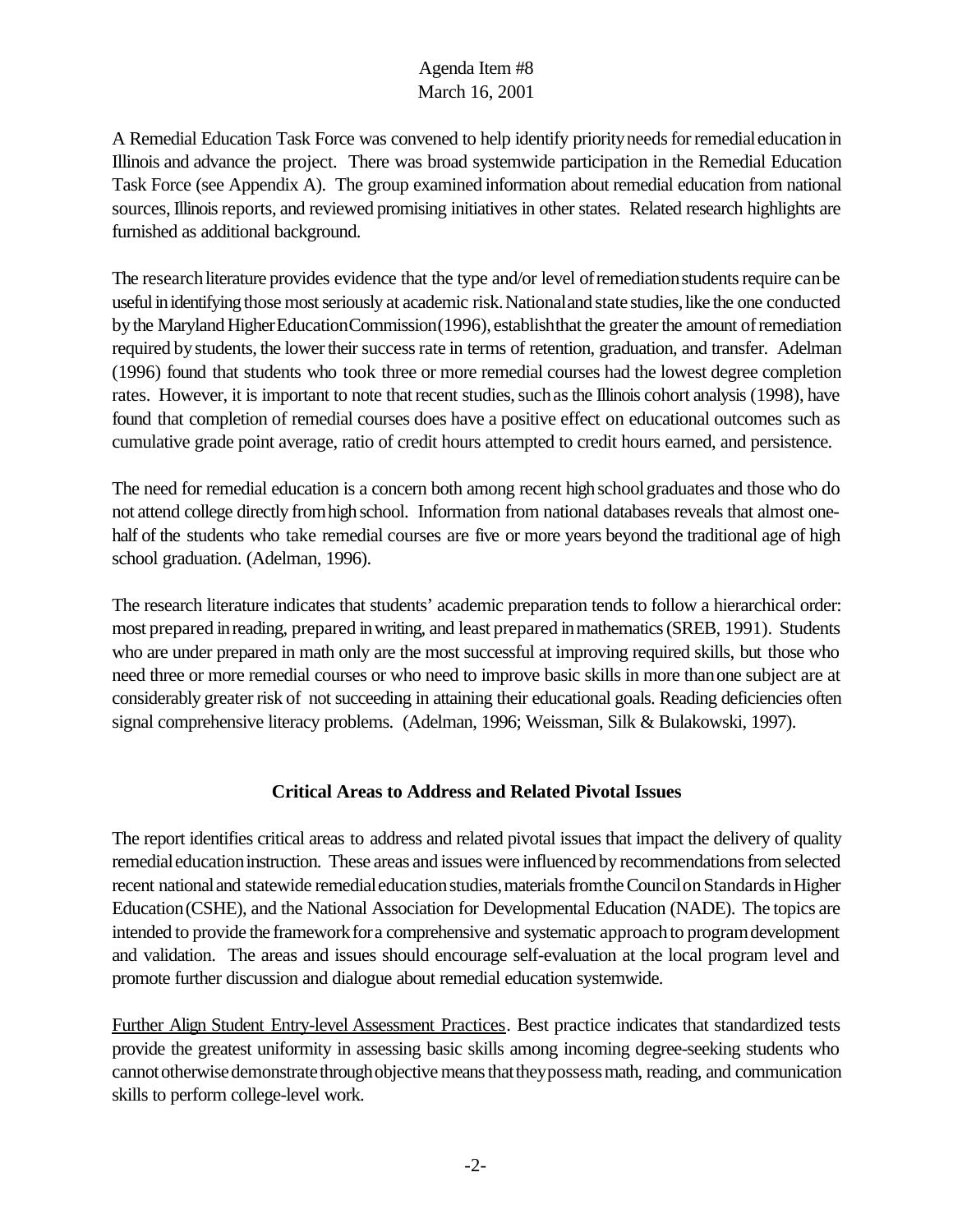Agree on Student Placement Parameters. Students should be required to take developmental courses upon college enrollment. Further, students should not be allowed to enroll in courses where their academic skill levelputs them at high risk for failure. Yet, students should be allowed to enroll in those courses where they have the requisite skills to succeed. Permitting students to enroll in those courses where they possess the requisite academic skills that correspond with the original reasons for choosing to pursue higher education can provide individuals with an incentive to persevere.

Reinforce P-16 Collaboration. Collaboration among colleagues through P-16 partnerships can help diminishthe need for remedial education among recent high school graduates. Colleges should renew efforts to engage in regularly scheduled active dialogue and discussion with regional P-16 partners to improve academic preparation among recent and future high school graduates.

Promote Earlier Awareness of Rising Academic and Workplace Standards. Local P-16 partnerships should create a process that promotes earlier recognition of rising academic standards among parents and students in elementaryand secondaryschools. Earlier awareness of college entrance and workplace skill requirements should be a part of the strategy for reducing the need for remediation among recent high school graduates. All parties could benefit from an increased level of understanding that preparation in the early grades can either open or limit opportunities for future learning.

Develop Strategies for Earlier Intervention. Local P-16 partnerships should redouble their efforts to identify and implement targeted approaches that address academic deficiencies sooner rather than later in the educational process to reduce the need for remedial education among recent high school graduates.

Build Capacity for Intervention While Still in High School. Provide additional opportunities to improve weaknesses in basic skills prior to a student's exit from high school. The new Prairie State Achievement Examtaken at the junior year in high school will include the ACT college entrance exam and two of ACT's eight Work Keys exams, which measure applied mathematics and reading skills, as well as enhancements focusing on the Illinois Learning Standards.

Align High School Graduation and College Entrance Requirements. Move toward closer alignment between high school graduation standards and college entrance standards. High school graduation requirements are a minimum of a year behind in three of the four academic areas and two years less in social studies. Start by raising the high school graduation requirement in math.

Enhance Feedback to High Schools. Students benefit from college efforts to furnish specific feedback (math, reading, and communication) to area high schools about the extent to which their graduates needed remediation.

Seek Innovative Approaches That Shorten Skill Building Time Lines for Adults. Nearly one-half of the community college students enrolling in remedial education courses are five years or more out of high school. For some individuals, refresher courses or other short intensive courses may be part of the solution to get their skills back up to speed.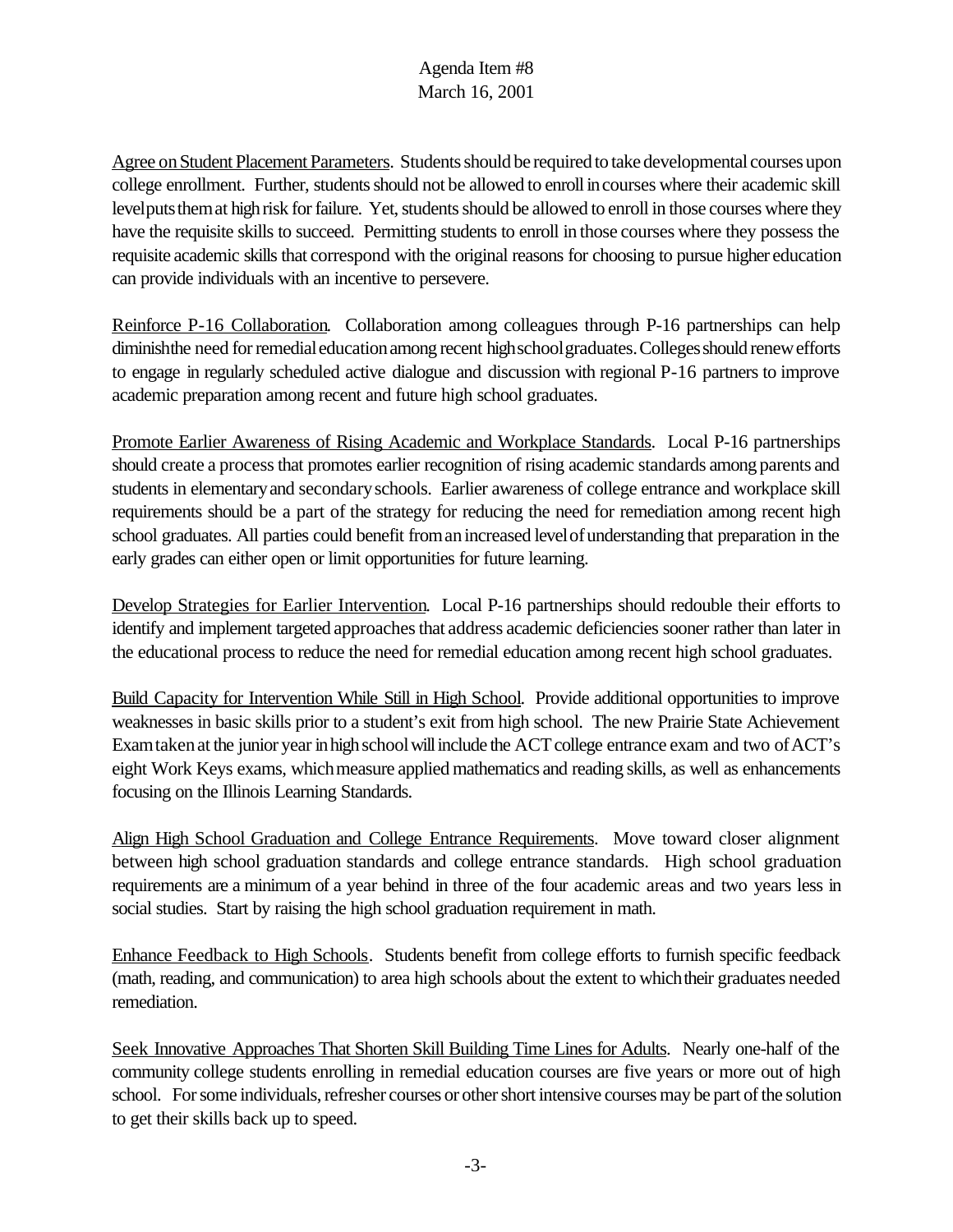Strengthen Linkages Between Adult Education/English as a Second Language (ESL) and College-Level Coursework. Each year, thousands of individuals successfully complete adult education programs and earn general equivalency degrees (GEDs). According to the U.S. Census (1996), Illinois is expected to gain one millionpeople through international migration between1995 and 2025. Helping GED completers and individuals for whom English is their second language transition into college-level coursework should be a priority.

Fortify Student Tracking Systems. Effective student tracking is needed to assess the extent to which those students receiving remediation are benefitting from the interventions. Colleges are asked to develop or update their plan for strengthening student tracking systems that includes remedial education students.

Intensify Efforts to Develop Comprehensive Student Support Systems. As high school graduation standardsand college admissionstandardsare raised, there is a corresponding need to strengthenthe safety net that student support services provide forthose who require assistance withtheir basic academic skills. Although out of necessity, there are limits on the support colleges can provide, many students who need to enroll in remedial coursework have both academic and nonacademic needs (advisement/counseling, tutoring, financial aid, childcare, healthcare, transportation, etc.) which require attention. Individuals knowledgeable about community and government-funded support systems and services can be an asset in addressing nonacademic needs.

Accelerate Implementation of Innovative Instruction Design and Delivery. Computer-aided instruction, delivery of courses via the internet, and other innovative instructional design and delivery strategies can benefit some students seeking to remediate their basic skills. Adapting instruction to accommodate student learning styles can also be part of the solution to strengthening basic skills.

Revitalize Professional Development. A comprehensive faculty and staff development program for remedial educators provides opportunities for keeping skills current and acquiring new ones. Both full- and part-time instructors canbenefit from these professional development opportunities. Further integrating technology in the classroom, addressing varied learning styles, and applying other innovations to the delivery of remedial coursework are some of the areas where professional development can make a difference. Discipline-specific professional organizations, current practitioner mentors, and teacher preparation programs can make contributions to professional development for faculty.

## **Next Steps:**

Step 1: Develop a "Tiered" Standards-Based Approach. It is proposed that, in consultation with interested parties, a small workgroup be convened to further develop standards for remedial education courses and programs inIllinois. A self-assessment tool based on a tiered approachwould be created for use by the colleges in evaluating their own remedial education structure and performance. The selfassessment instrument would be built around the Critical Areas to Address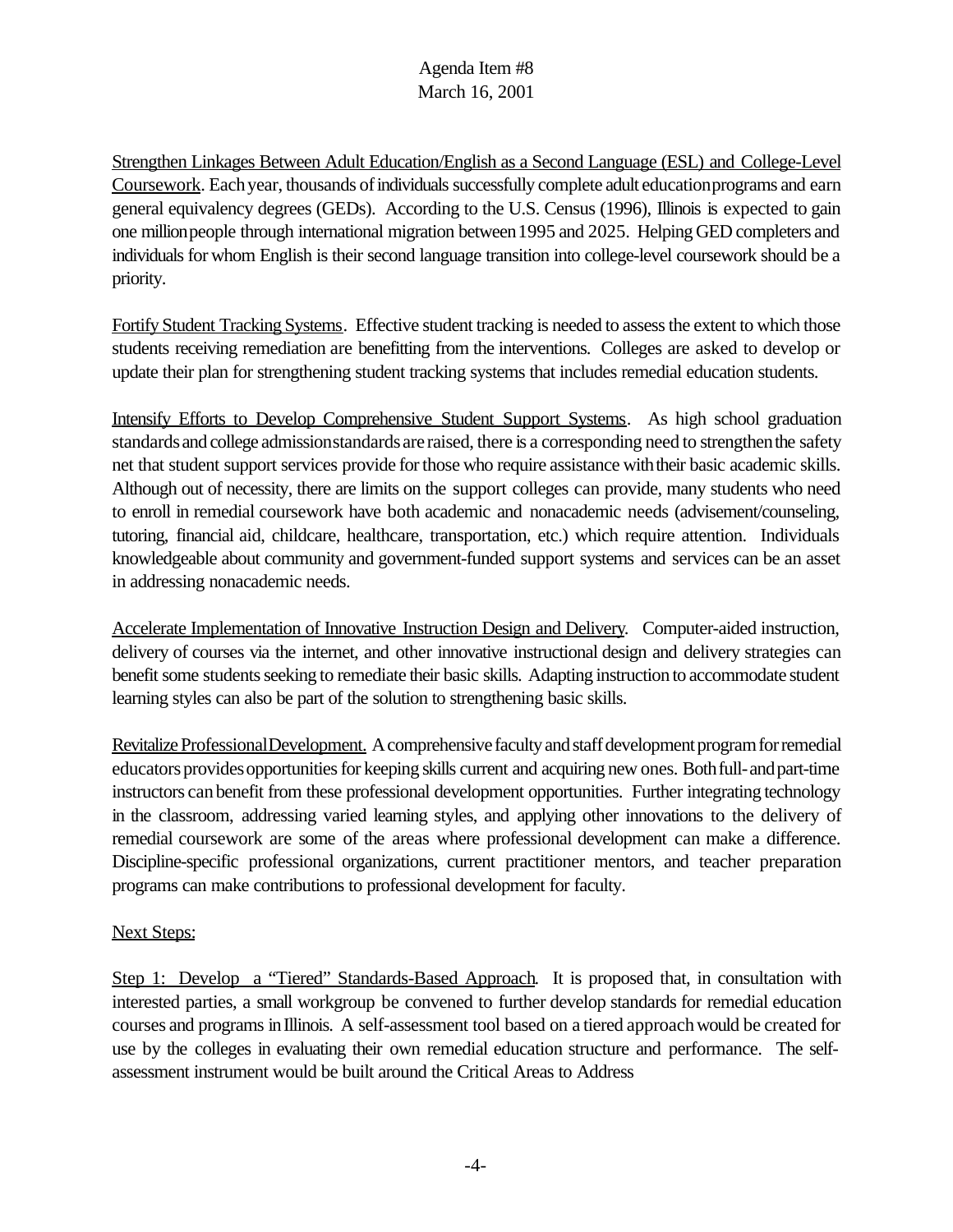and Related Pivotal Issues identified in this report. Rising levels in the tiers would correspond with more comprehensive programstructures and movement toward, or attainment of, elevated performance. Related efforts by national professional groups and initiatives undertaken in other states would be considered as the project progressed in Illinois.

Continued efforts by system partners to address these areas and issues should strengthen remedial education systemwide and make a positive difference for the students we serve. Any standard development process should allow sufficient flexibility for professionals at the local level to pursue the standards using innovative and creative approaches.

## Step 2: Investing in Solutions to Remedial Education

Along with developing standards for remediation, the Illinois higher education system, especially community colleges, will need to examine institutional and statewide commitment to remediation. Investing resources in P-16 partnerships, in necessary remedial programs, and in comprehensive support systems can bring long-term economic benefits. Greater student preparedness for college will reduce the need for remediation. For those needing assistance, higher program standards and better quality remediation means more success for students in higher education.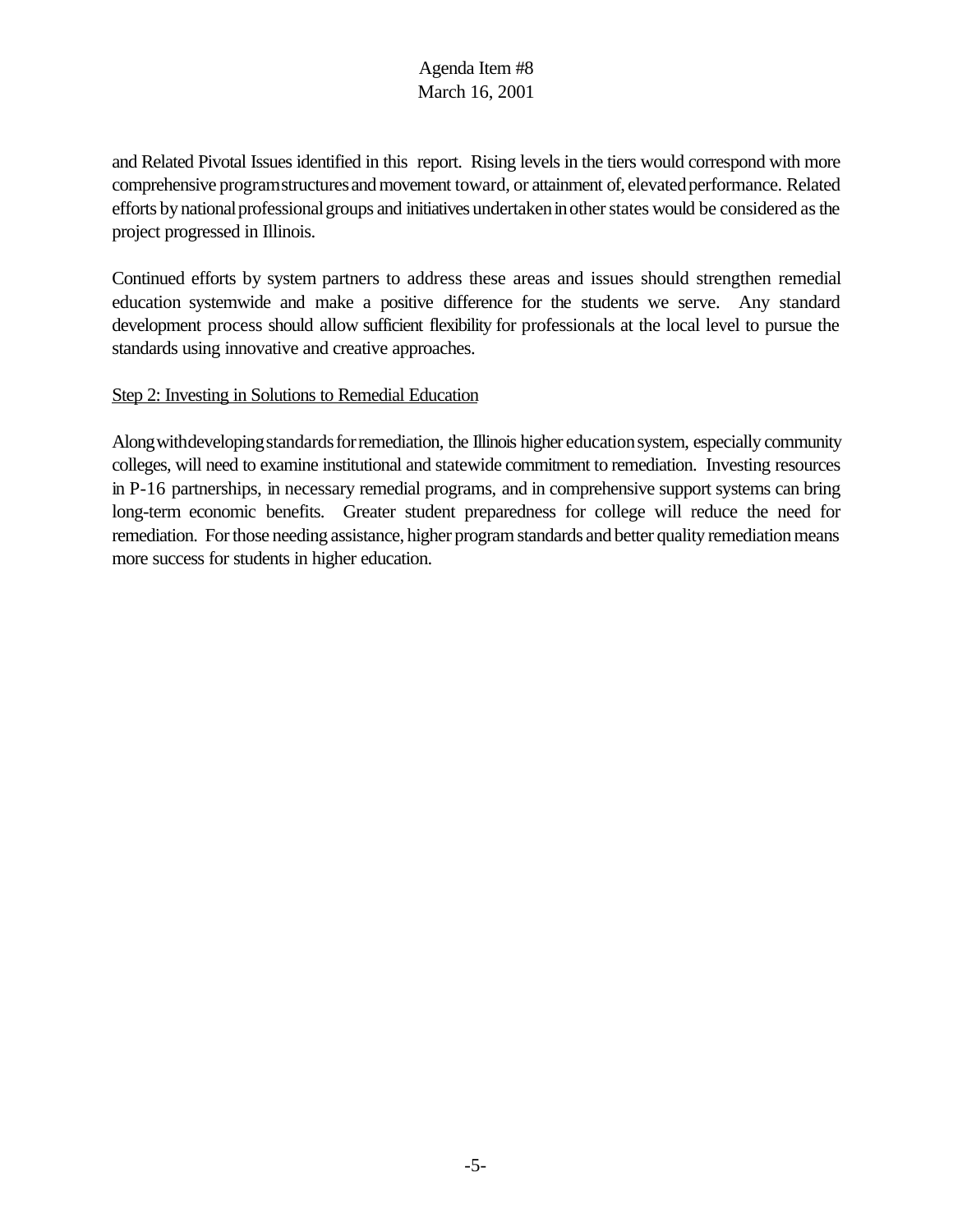#### Illinois Community College Board

#### **WORKFORCE DEVELOPMENT ISSUES AND OPPORTUNITIES**

Over the past two decades, the U.S. workplace has experienced immense changes. The evolution of an increasingly complex marketplace requires all workers to acquire more advanced skills for them to stay competitive in the labor force and requires employers to continually monitor the skills and knowledge needed for their businesses to remain competitive in local, state, national, and world economies. Both employees and employers face a growing necessity to be prepared to increase productivity, cut production costs, and be prepared for on-time delivery of the highest quality goods and services. The education and training needs of new workers and the continuous development of the skills of incumbent workers have become an integral part of most firms' systemic approaches to competitiveness and profitability. There is growing expectationthat the continuous infusion of new knowledge and skills in every business process is a business necessity.

During fiscal year 2000, the Illinois Community College System provided 9,655 customized and credit training courses to close to 3,500 companies and served nearly 127,700 incumbent workers. Community college welfare-to-work initiatives served 9,210 students through occupational skill training and certificate and degree programs. Very importantly, these students received support services that greatly increase their likelihood of success in education and insecuring and retaining employment. Adult Education and English Literacy programs in community colleges alone served approximately 123,600 persons who are building basic literacyand Englishlanguage skills, oftento prepare forfurther educationor employment. Vocational skills courses served 84,430 students to gain needed skill sets for employment or job advancement. Certificate and degree occupational programs prepared nearly 176,300 students for entry into work or advancement onthe job, while baccalaureate/transfer programs provided over 227,000 students with the foundation for advanced education, including for professions. Increasingly, students are enrolling in noncredit coursework to improve employment and personal skills and knowledge. In fiscal year 2000, over 339,350 students enrolled in a variety of noncredit courses. Community colleges have developed pathways, such as Education-to-Careers, Tech Prep, and the Illinois Articulation Initiative, to ensure that a comprehensive career development system is in place to assist students in making smooth transitions among all these types and levels of education and into employment.

There has been great success in providing access and opportunity to over one millionstudents to reach their varied education and training goals through communitycollege programs. Yet, three issues are presenting intensified challenges to workforce development efforts: First, the steadygrowthofthe state and national economies have showed signs of slowing in critical industries such as manufacturing and technology. Second, greater demand for skilled workers is occurring at the same time that new public policy perspectives are tending toward moving resources away from education and training as a primary means to bolster economic growth and welfare reduction. Third, federal law and state policy related to the organization and delivery of workforce development programs and services have been changing. The remainder of this report looks at these critical trends, how they affect community college programs, and the opportunities they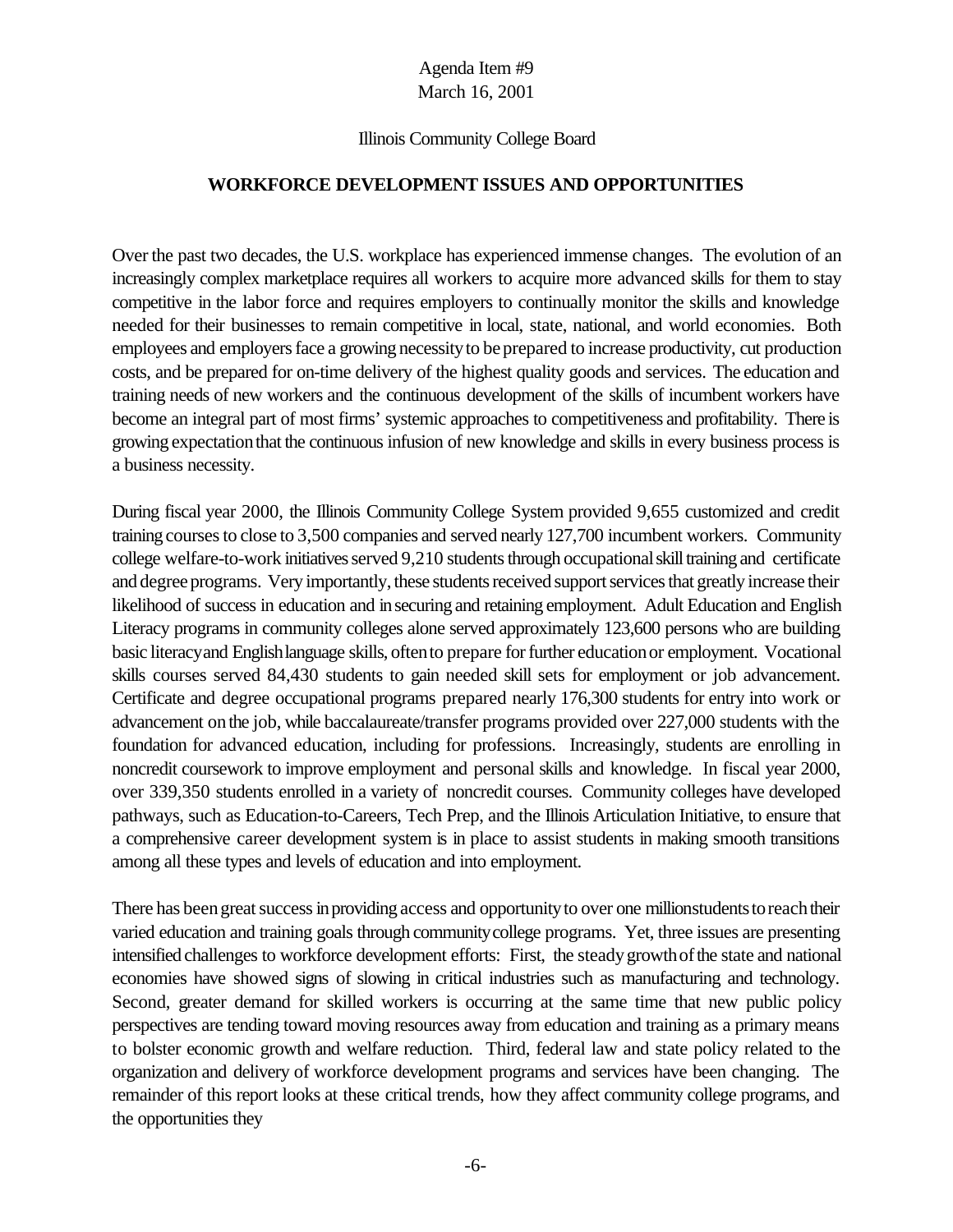create. This information is being presented as a context for future discussion of the role of community colleges in workforce development.

## **The Economy**

There are signals that the economy is slowing nationally. It is not yet the case that the economy is losing jobs onthe whole, but that the nationis nowadding jobs at the slowest pace in eight years (Rankin, 2001). Recently, there has been a series of mass layoff announcements in Illinois. Motorola, Inc., has announced that anestimated 2,500 workers will lose their jobs when cellular phone production ceases at its Harvard plant by June 30, 2001. Brach Confections, Inc., announced that, over the next three years, it will close its Chicago plant and eliminate 1,100 jobs. Likewise, closing Montgomery Wards stores throughout the state will eliminate thousands of retail jobs. Since last July, Illinois has seen mass layoffs in 397 firms idling over 115,000 workers.

Relatively few additional layoffs are anticipated. The economy still suffers from a skilled worker shortage making layoffs unattractive to companies who have invested inworker training and do notwant to lose their skilled workers. Chicago area manufacturers need about 8,000 new and replacement workers each year, and over half of local manufacturers have indicated that they are having difficulty filling these skilled positions (Fieweger, 2001). One of the strengths and major roles of community colleges is helping individuals impacted by business closures and downsizing to gain additional skills.

Even with some recent business downsizing, Illinois is still considered to be in a period of growth based on recent analysis of the states and regions in recession(Zandi, 2001). According to the Illinois Department of Employment Security, the state's unemployment rate rose to 4.8 percent (seasonally adjusted) in January, up one-tenth of a percentage point from December's rate of 4.7 percent. Hence, there was little change in Illinois' employment picture. Unemployment was up just slightly, while payroll jobs continued to increase as most major industry sectors recorded employment gains from a year ago. (Colleran, 2001)

Nationally, manufacturing and technology (dot com compancies) are among the hardest hit sectors. According to a national survey of 300 companies produced by the National Association of Manufacturers, more than four out of five manufacturers predicted flat or negative growth in their industryover the next two quarters, with weak capital investment and earnings for the year as a whole. Fifty-six percent of the manufacturers surveyed had low expectations for the economy in 2001.

What is behind the manufacturing industry's problems? Leadership of the manufacturers' group, attributed the economic trouble to high interest rates and energy prices (manufacturing accounts for 30 percent of all natural gas usage nationwide, and natural gas prices rose 137 percent last year) reinforced by a slowdown in earnings and capital spending. Survey results show that, for many, the slowdown is compounded by an inventorypileup, which is not expected to diminish until the end of the second quarter. Nearly 45 percent of the manufacturers surveyed reported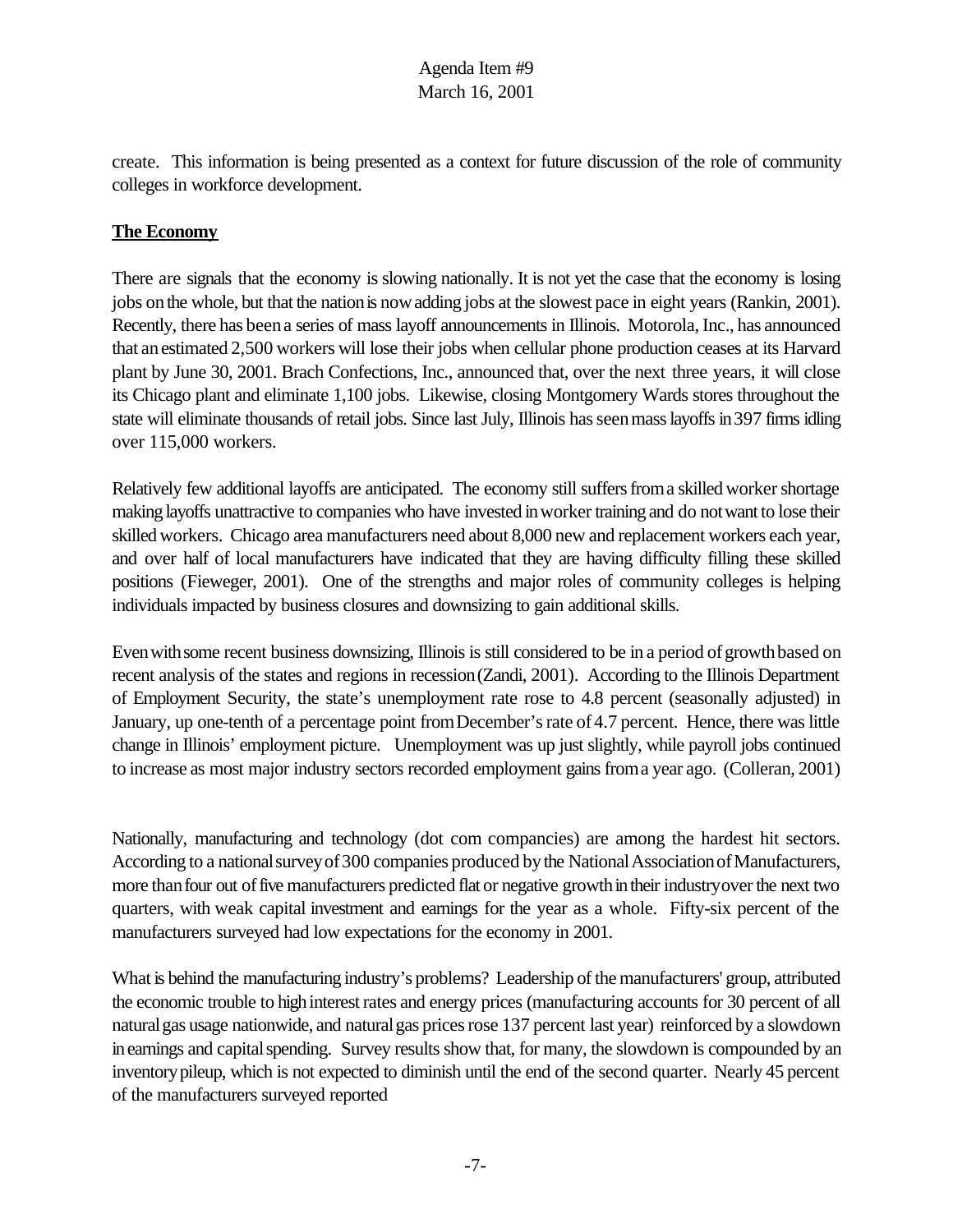holding excess inventory. Survey results indicate that the downturn is leading 72 percent of the manufacturers to cut costs aggressively at eachstage of the supply chain, but not among their own skilled workers. (Garza, 2001)

Consumer confidence holds the key in the ability of the economy to avoid a recession. As it stands now, consumers are losing faith in the economy. The Conference Board's composite indexhasfallen36 points since September 2000 according to an analysis by Koropeckyj (2001). This plunge in confidence is driven primarily by trepidation about the future. Consumer confidence is now more than 25 percent off its peak oflast spring. Both expectations and the assessment of current conditions are falling rapidly. The decline in confidence is consistent witha period leading up to a recession. Koropeckyj's (2001) analysis shows that during the past three decades, there has never been a period where the Conference Board's measure of consumer confidence has fallen as much as it has during the past few months, which was not followed by a recession. Consumer confidence is driven as much by perceptions as by actual events. Consumers need to be reassured that the economy is not in disarray; if that is not done, a recession could be a self-fulfilling prophecy.

According to the Federal Reserve Bank of Chicago, the general tenor of national economic data reports for January 2001 showed improvement relative to December 2000 with the primary seven indicators all showing improvement. The January Chicago Federal National Activity Index indicates that the national economy was growing below trend that month, but not as far below trend as in December 2000. Still, these readings do not currently point to an economy in recession, but to one growing slowly compared to above average growth in the previous 19 consecutive months. (Heffner & Piper, 2001).

Longer term economic forecasts suggest that the rapid pace of the economy will slow in 2001 and 2002. According to the Federal Reserve Bank of Philadelphia, based on its Livingston Survey, the economy's output which wasforecasted to have grown 5.1 percent in2000, will slow down to 3.1 percent growth in 2001, and 3.4 percent in 2002. Additionally, the unemployment rate is expected to increase over the next two years. Unemployment predicted to average 4.0 percent this year, will rise slightly to 4.3 percent in 2001, and increase further to 4.5 percent in 2002. Forecasters indicate that this year's 3.4 percent inflation rate is expected to drop to 2.8 percent in2001, and 2.5 percent in2002. (Electronic Accountant, 2000)

Taken collectively, this information sends mixed messages about the nationaleconomy and leaves an overall impression that the economy is slowing. Manufacturing and technology have beenthe hardest hit sectors up to this point. Consumer confidence is expected to be a key factor in avoiding recession.

## **Skills and Knowledge of the Workforce**

Sixty percent of manufacturers reported in the National Association of Manufacturers survey that they typically reject half of all job applicants as unqualified. The American Council on Education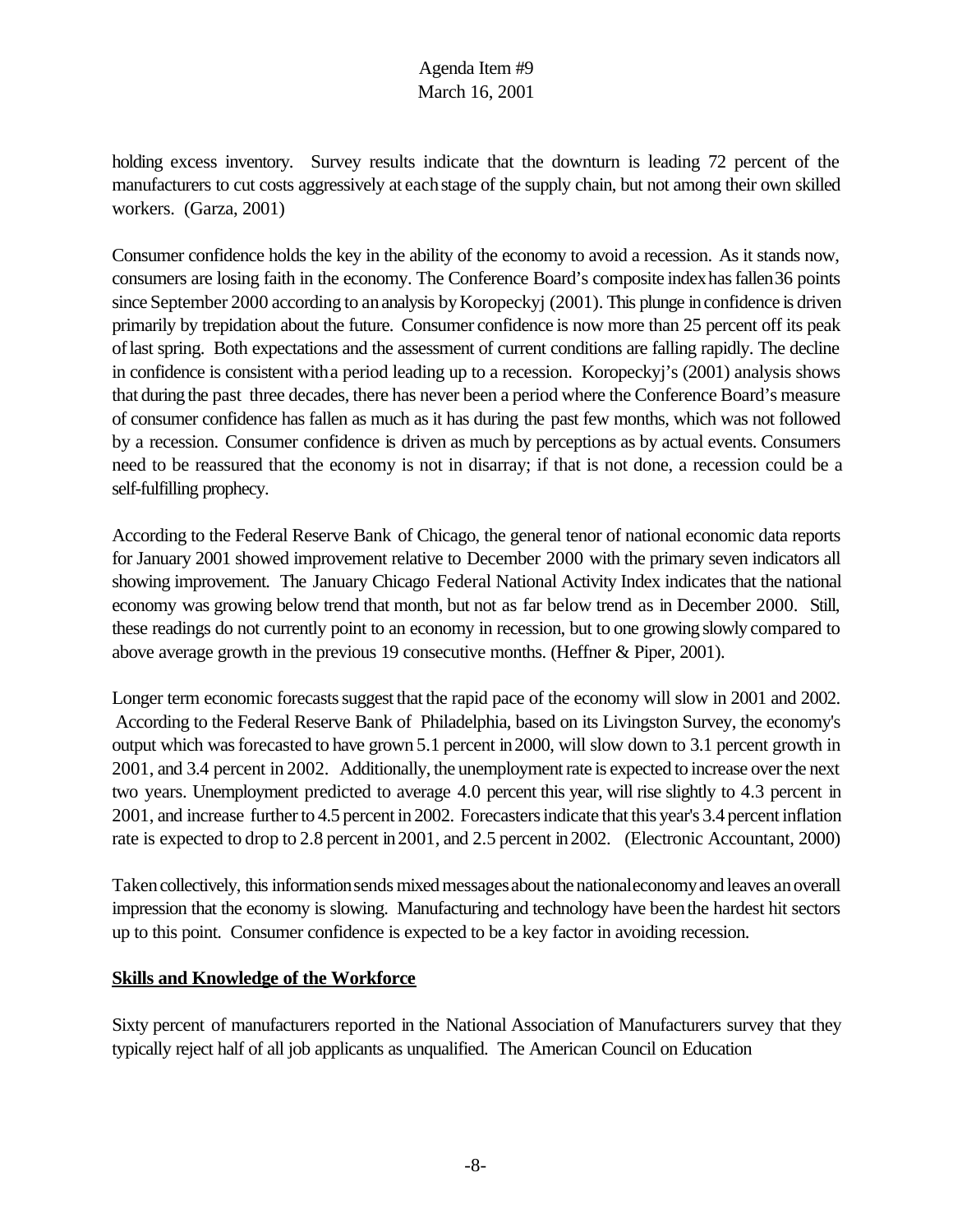has found that 46 million adults lack high school diplomas, while nearly two million people in Illinois lack high school diplomas. On the other hand, in 1999, the U.S. Department of Labor's 12-month quota for highly trained foreign worker visas (H-1B) into the U.S. was met within the first three months of the year. This speaks to the eagerness of American companies to actively seek employees who can perform sophisticated, high-tech oriented tasks.

The growth in information technology (IT) employment is extraordinary. The number of IT jobs has doubled between 1986 and 1996 and is expected to double again between 1996 and 2006. But IT jobs have outgrown the supply of workers and many of these jobs remain unfilled. The paradox is that alongside this strong demand and worldwide search for scarce workers, there is still high unemployment and persistent poverty in rural areas of the country, in small towns, in inner cities, and among communities of color and the economically disadvantaged. Socialpolicyhas evolved toward placing low-skilled workers in low-wage jobs rather than in education and training programs to build their skills for long-term employment in jobs that generate a livingwage. This "work-first" philosophy has reduced the numbers of people on welfare rolls, but is not necessarily producing the raising income levels and benefits for persons to escape poverty. The workforce development challenge faced byIllinois communitycolleges and other workforce development programs is howto move these persons into jobs that will, at a minimum, support a middle class lifestyle.

The economic fluctuations described in the previous section of the report are compounding this paradox of skill shortages and work-first public policy. Alexis Herman, former Secretaryof the U.S. Department of Labor, has often said, "We do not have a worker shortage, we have a skills shortage." Today's economy does not call for workers who are trained in one set of skills, but rather workers who are constantly involved in learning, in continually upgrading their skills. Community colleges have become important providers of education, training, and continuing education, not just for students who may eventually move on to a four-year college or university, but for individuals across educational levels who are currently working and especially for older workers seeking to retool or retrain to change or maintain employment. In fiscal year 2000, 14 percent of community college students had already earned degrees at or beyond the community college level.

Additionally, with the expected gain of approximately one million immigrants in to the state per year, the anticipated 38,000 high school dropouts per year, and the nearly two million Illinois adults who function at the lowest levels of literacy, there is a growing need for Adult Education and Literacy services in Illinois. Community colleges, as well as public schools, regional offices of education, and community-based organizations, who provide adult educationand literacyservices mustrealign servicesto accommodate the changingworkforce needs. These programs must serve adults at whatever their level of ability, assist them in obtaining a high school diploma or GED, and provide them with the tools necessary to enhance their work skills and achieve employment goals that lead to economic self-sufficiency.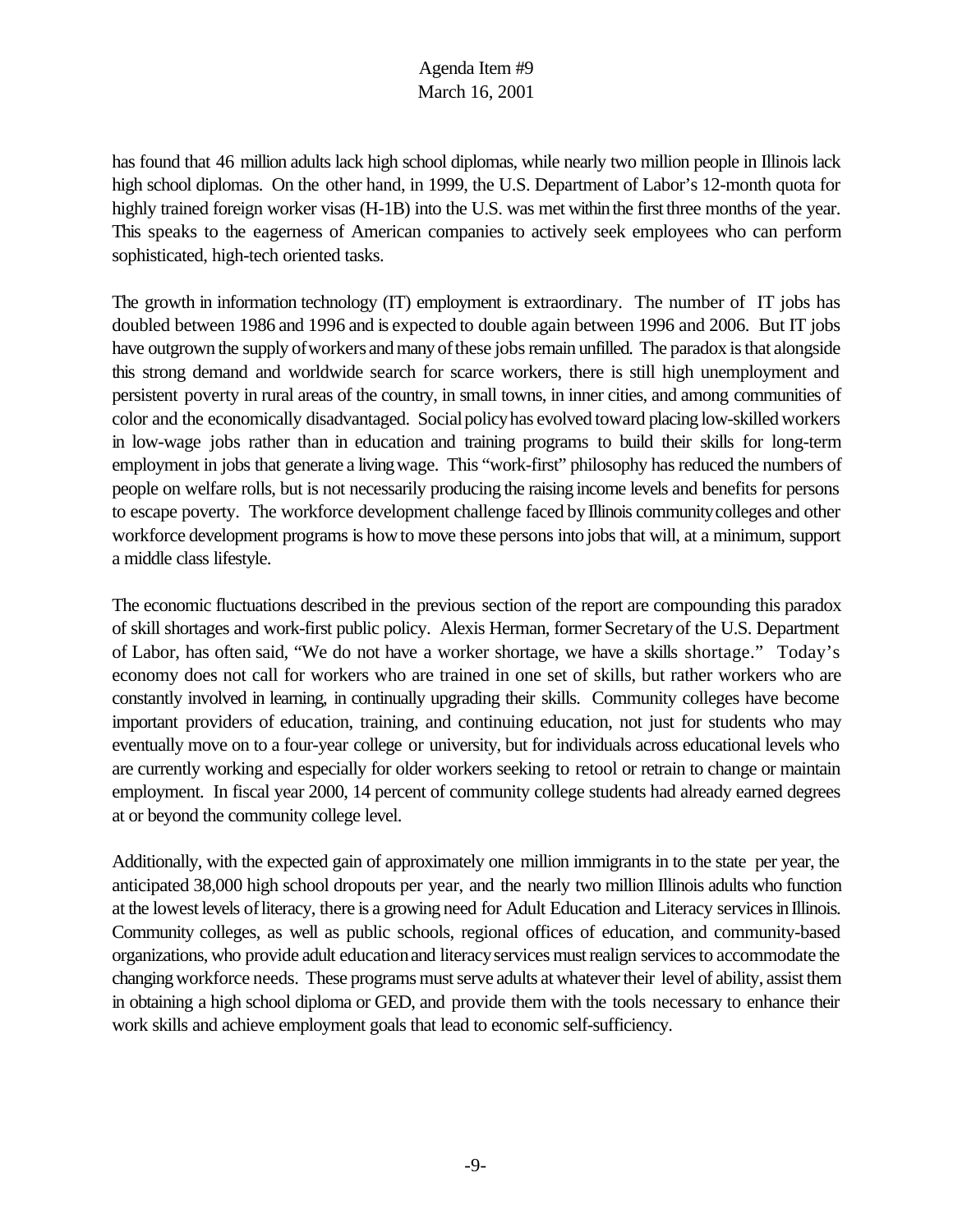Many U.S. families have personally experienced the 'back-to-school phenomenon' for adults in the household. Probably nothing drives home that lifelong learning is becoming the norm so much as a parent doing their own homework with their children. It was once thought that formal degree programs at any college or university would fully support one's lifetime of work. However, in the new economy and the new workplace, community colleges know that continuous learning must be grounded in real-world curricula that is relevant to changing business needs and that it is provided in flexible venues that open access to the development of skills to as many persons, employed or unemployed, as possible.

## **The Workforce Development System**

The passage of the federal Workforce Investment Act of 1998 (WIA) creates expanded relationships among workforce development programs to improve access to services for clients and their success, but it also raises many questions about how best to create a system that achieves long-term, sustained individual and business economic prosperity. WIA and its impact on the overall Illinois workforce development system has brought about new challenges and opportunities for the Illinois Community College Board, the community colleges, and other workforce development programs and services.

Foremost among these challenges and opportunities is that the Illinois Community College Board, the community colleges, and other programs and agencies find themselves very involved in the creation and implementation of two workforce development systems — the systemprescribed byWIA and the overall Illinois workforce development system. The larger and, thus the most important piece for Illinois' long-term economic growth, is the creation of the state's overall workforce development system. WIA is one important piece of the overall workforce development system, yet for the past two years WIA implementation and compliance has been a primary force in defining workforce development delivery in Illinois.

The language and provisions ofWIA lack clarityregarding the relationship betweenand the respective roles of education and training and work-first employment services. Although not true work- first legislation, such as the Welfare-to-Work initiative, the WIA-defined systemand service delivery methods appear to be leading to work-first implementation. Meanwhile, employers decry the lack of highly skilled and trained workers, and individuals who need and could be trained are floundering in low-skill, low-wage jobs. This conflict inthe legislationhas created nationwide discussionabout the deliveryof services, lack of customer focus, and the role oftraining ina WIA One-Stop workforce development system. This conflict between a work-first philosophy and the priority of education and training is a major public policy issue and will need to be revisited as legislative amendments are considered.

In Illinois, community colleges have made a concerted effort to be ready to provide training options for customers in the new WIA system. The colleges currently make up two-thirds of the approved WIA training programs in the State of Illinois. However, for community colleges and other training providers, WIA raises a critical question: If this is a work-first system, then what is the role, priority, and, ultimately, the wisest investment of effort for training providers?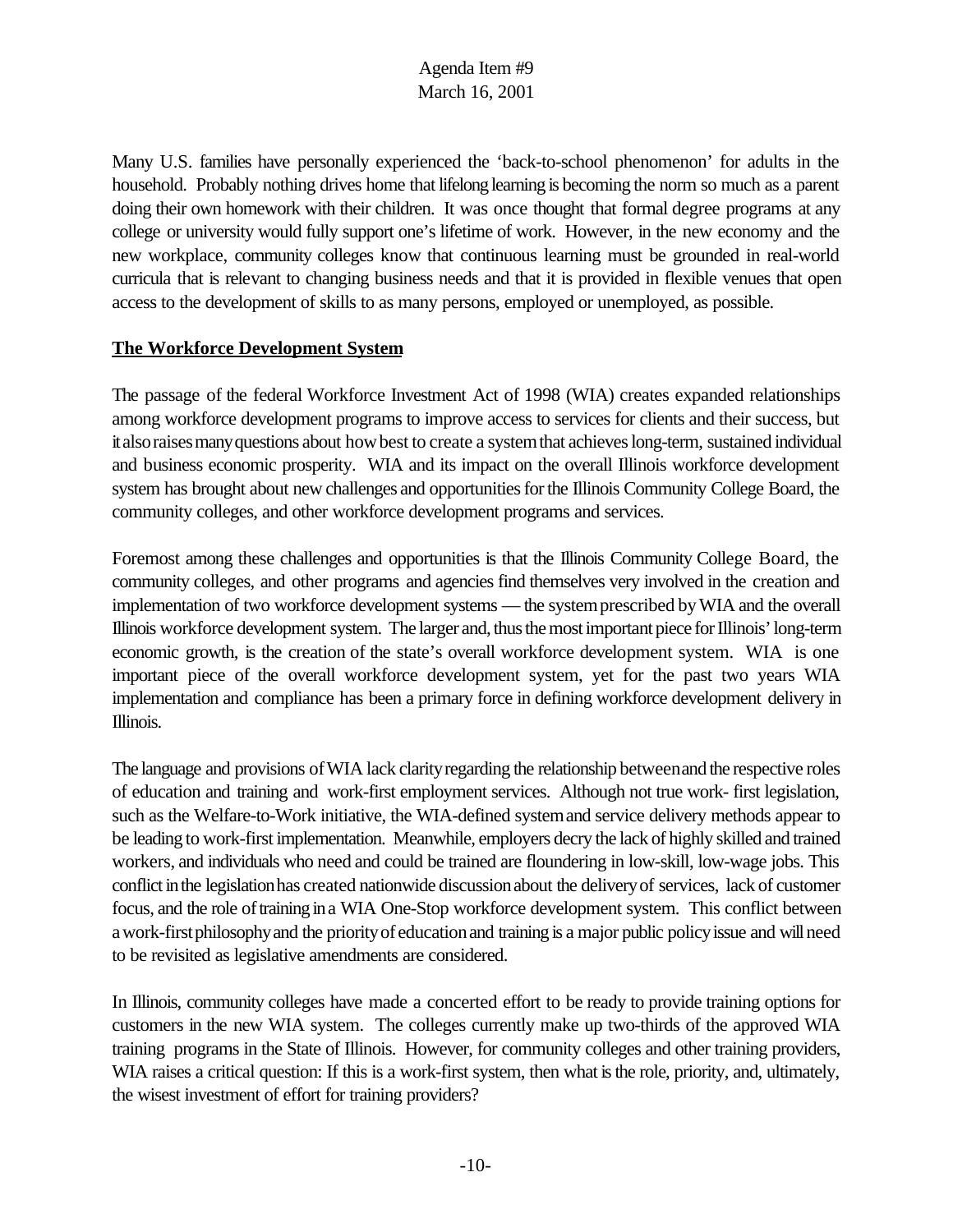While not removing dedicated "silo" program funding, WIA has created mandatory partnerships among agencies to work together in new ways, such as sharing resources (both in-kind and monetary), sharing space, and developing ways to serve the customer in comprehensive and streamlined ways. As mandatory partners, community college Postsecondary Perkins (occupational education programs) and Adult Education, along with a myriad of other mandatory partners, are striving to continue high-quality and accountable programs that must first respond to their own missions and requirements, while participating as authentic partners in the WIA system. In a changing economic climate and a fluid system environment, community colleges must adjust and respond to customer needs.

While the state has been occupied with implementing WIA, it must also redouble efforts to create a more cohesive and comprehensive workforce development system. As a state, regardless of WIA, the state's broader workforce development vision must remain the driving force for all workforce programs. This system is more than a single agency and relies on interagency commitment and collaboration. The Illinois Community College System is involved in every phase of the creation of a workforce development system in Illinois and WIA implementation, including the development of a unified workforce development plan for the state.

The Illinois Community College System has taken an active role in all WIA activities. Presidents are represented on every Local Workforce Investment Board. While not mandatory partners, community colleges are functional partners. The Illinois Community College System is committed to participate in creating solutions for the issues WIA creates, and the ICCB actively supports the community colleges in resolution of local WIA implementation issues. Unlike other partner programs which are centrally administered at the state level, the ICCB and community colleges have a cooperative relationship that results in joint problem solving and policy development at the state and local level. The ICCB provides leadership to assist, encourage, and resolve problems withthe communitycolleges and withother partners.

The ICCB and community colleges are involved in local, state, and national workforce development discussions that have the potential for long-term improvements for Illinoisans. As a partner in the Illinois workforce system and as a community college system, we must continue to meet WIA compliance and move beyond it. The Illinois Community College System must focus on and provide workforce development in Illinois in creative, proactive and responsive ways. The goal is to meet the workforce needs of the residents of Illinois and to keep the state competitive in an ever changing economy. Community colleges must continue to be involved in the ongoing dialogue at the local, state, and federal levels regarding workforce development. In collaboration with other partners, the voices of community colleges are critical to the creation of a successful workforce development system in Illinois. In conclusion, the community colleges, working autonomously and collectively, must build uponPledge One ofthe *Promise ForIllinois* to address workforce development needs with flexible, responsive and progressive programs; to define the community college role in the state's overall workforce development system; and with other stakeholders to shape the emerging Illinois workforce development system so it benefits all residents of Illinois.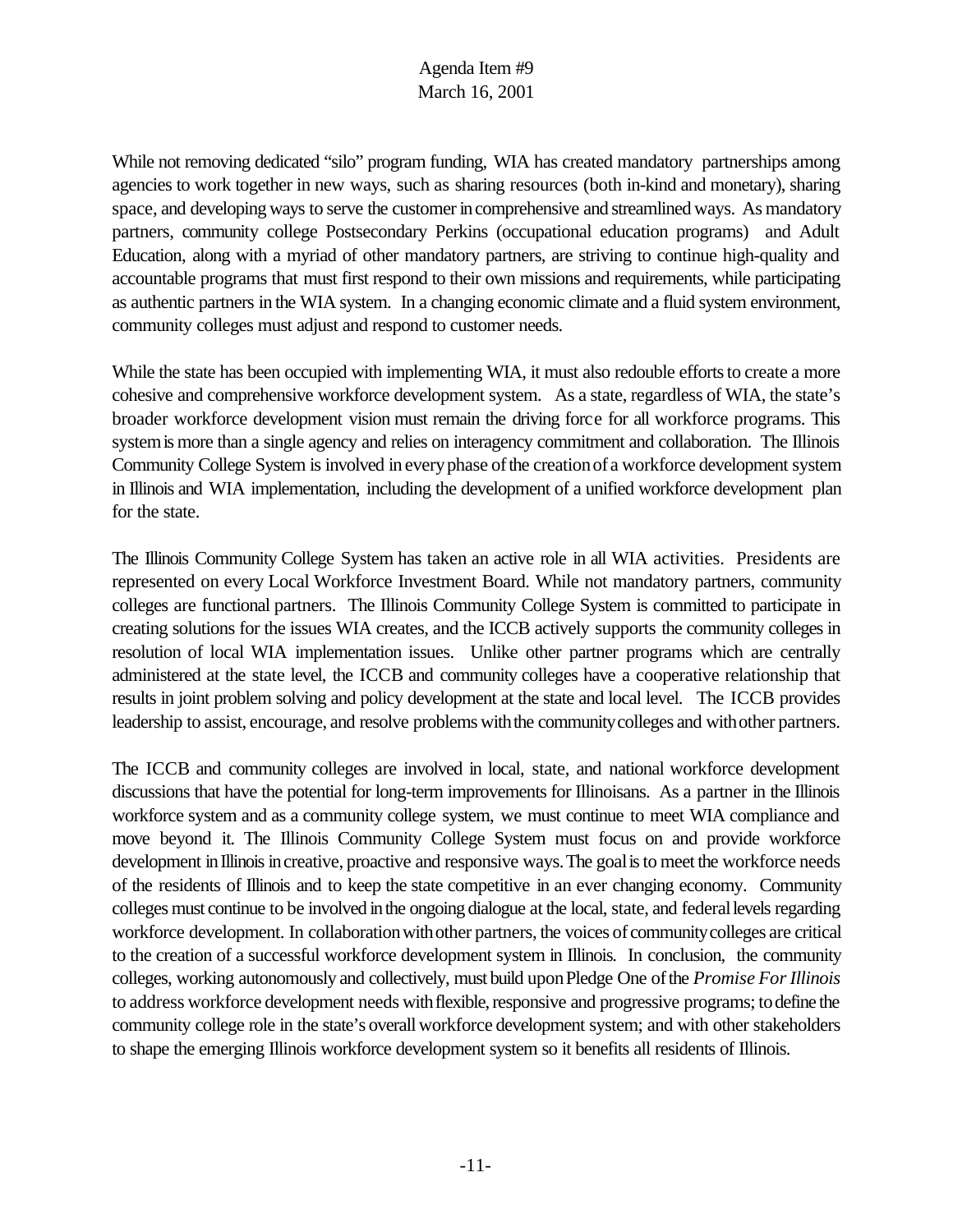## **REFERENCES**

- Colleran, Bern. (2/23/2001). "News Release: Illinois Unemployment at 4.8% in January." Chicago, IL: Illinois Department of Employment Security. http://www.ides.state.il.us/economy/cps.pdf
- Electronic Accountant. (12/22/2000). "Forecast: Slower Economic Growth and Rising Unemployment." Philadelphia, PA: Author. http://www.electronicaccountant.com/ news/010201\_5.htm
- Fieweger, Kathy. (3/7/2001). "Skilled Set." *The Chicago Tribune*. Chicago, IL: Chicago Tribune. http://www.chicagotribune.com/article/0,1051,SAV-0103070023,00.html
- Garza, Melita Marie. (3/6/2001). "Manufacturing Execs See Recession Rate , Tax Cuts Urged and Soon ." *The Chicago Tribune*. Chicago, IL: Chicago Tribune. http://www.chicagotribune.com/business/ businessnews/article/0,2669,SAV-0103060168,FF.html
- Heffner, Suzanne & Pieper, James. (3/5/2001). "Press Release: New Index Shows U.S. Economy Improved Slightly in January, Chicago Fed National Activity Index." Chicago, IL: The Federal Reserve Bank of Chicago. http://www.chicagofed.org/ economicresearchanddata/national/pdffiles/CFNAI\_index.pdf
- Koropeckyj, Sophia . (02/27/2001). "Consumer Confidence Coverage: Feb. 2001." *The Dismal Scientist*. West Chester, PA: Economy.com, Inc. http://www.dismal.com/economy/ releases/release\_2k.asp?r=usa\_consumer
- Rankin, Kurt. (3/7/2001). "Tell Me Where It Hurts." *The Dismal Scientist*. West Chester, PA: Economy.com, Inc. http://www.dismal.com/todays\_econ/te\_030701.asp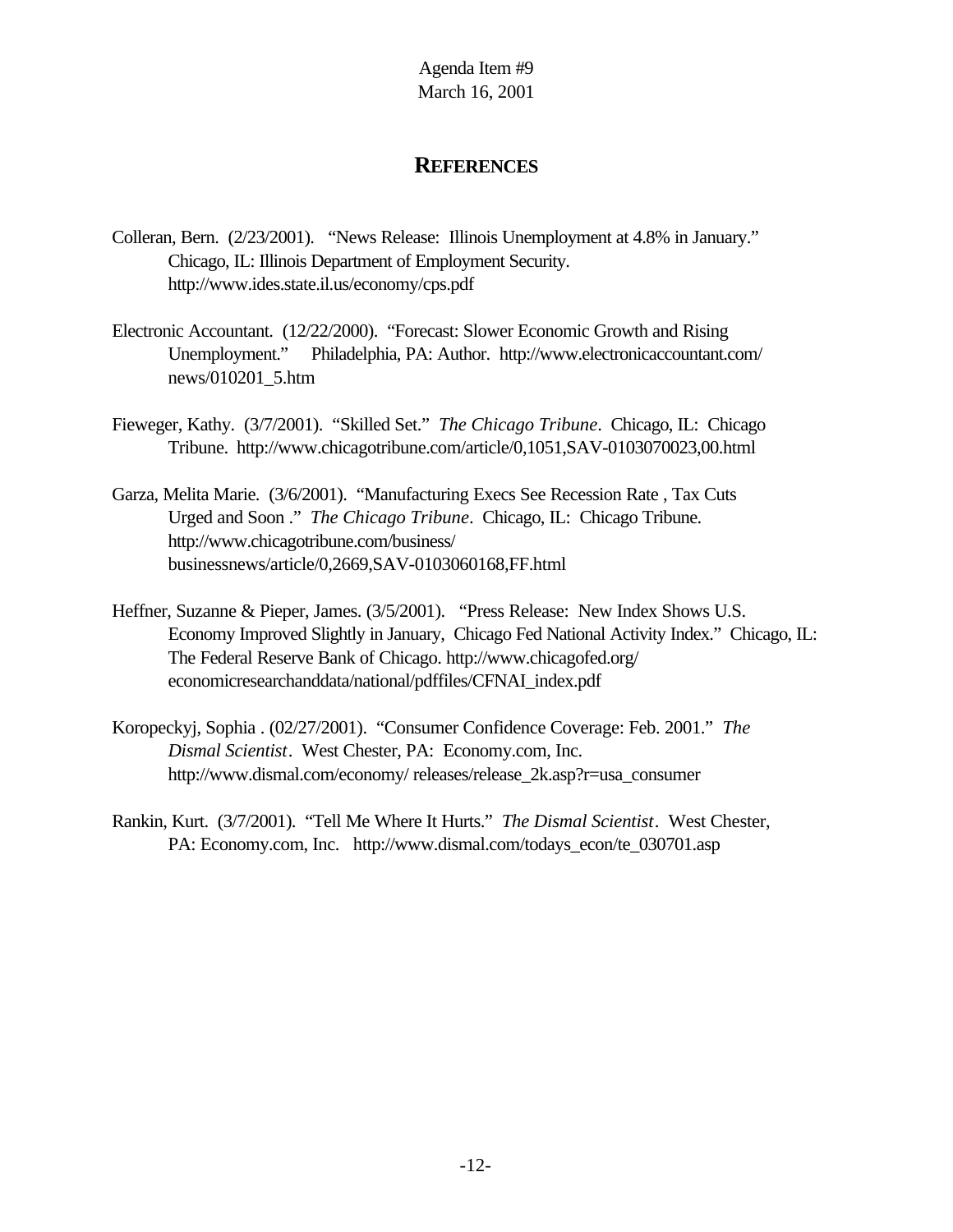#### Illinois Community College Board

# **REPORT ON COMMUNITY COLLEGE PROGRAMS AND SERVICES FOR UNDERREPRESENTED GROUPS — FOCUS ON WORKFORCE DEVELOPMENT FISCAL YEAR 2000**

The externally attached report examines underrepresented student enrollment and graduation information, statewide and local community college initiatives, and additional recommended strategies to increase the participation and achievement of underrepresented students in community colleges.

#### **RECOMMENDED ACTION**

It is recommended that the following motion be adopted:

The Illinois Community College Board hereby encourages the colleges to pursue the following recommendations contained within the *Community College Programs and Services for Underrepresented Groups* report.

#### **Recommendations to Support Minority Student Achievement and Graduation**

- Offer innovative workforce preparation programs and services that retain, graduate, and place culturally diverse and underrepresented students in viable careers.
- Improve representation of minority faculty.
- Foster inclusive institutional and classroom environments.

#### **Recommendations to Support Students with Disabilities**

- Develop cooperative agreements with local offices of ORS by the beginning of the fall 2001 semester.
- Pursue innovative strategies and funding to ensure that appropriate identification and assessment of students with disabilities are available and that instructional and other support services are provided.

## **Recommendations to Support Women in High Wage and Nontraditional Programs**

- Work with elementary and secondary schools to create programs that encourage young women to consider professions that require a mastery in math and science.
- Continue to develop and promote coursework, work experiences, advisement, and environments that encourage and support women's participation and success in high wage and nontraditional programs.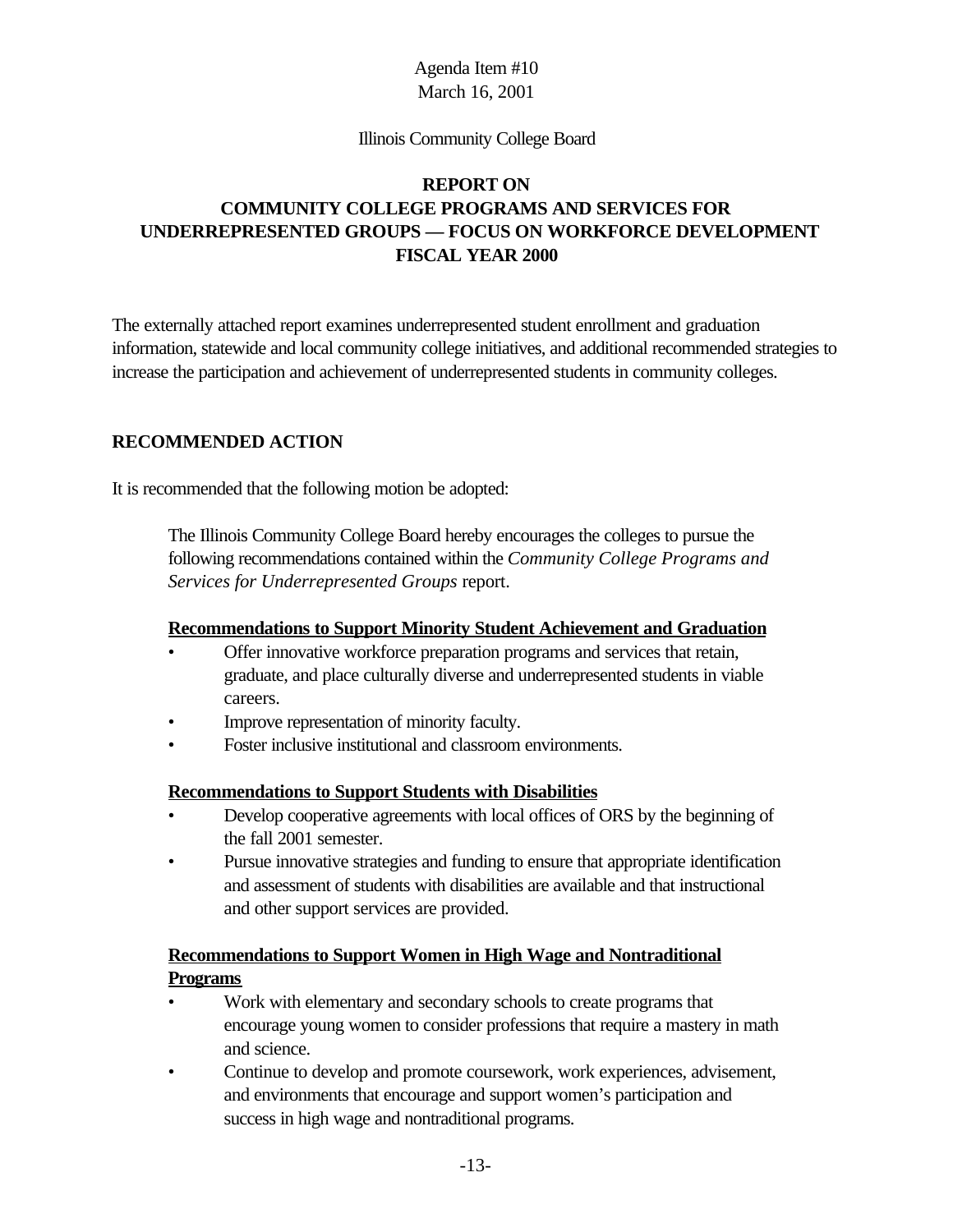**BACKGROUND**. Public Act 85-283 and subsequent legislation directs each college and university to annually report on strategies to increase the participation and achievement of minorities, women, and individuals with disabilities who traditionally have been underrepresented in higher education. A summary of the reports on college and university efforts for this student population is presented each year by the Illinois Board of Higher Education (IBHE) to the Governor and General Assembly. The IBHE report describes the effectiveness of institutional methods and strategies for increasing representation and the success of underrepresented students at public institutions.

For fiscal year 2000, community colleges were asked to report on strategies for providing workforce experiences and opportunities for underrepresented groups. This report includes a brief summary of the colleges' responses and initiatives designed to address workforce preparation for community college underrepresented populations. Workforce preparation, in this report, is viewed in a broad context as educational and training experiences (e.g., adult education, transfer, and occupational programs) that contribute to the achievement, graduation, and employment of minorities and other underrepresented students.

Community colleges identified 459 programs and services offered on campus for underrepresented populations. For fiscal year 2000, program and service expenditures totaled nearly \$55.0 million (see Appendix A). In their responses, community colleges indicated that workforce preparation initiatives on their campuses are available to all students; however, in many cases, the majority of students who are recipients of these services are in underrepresented groups.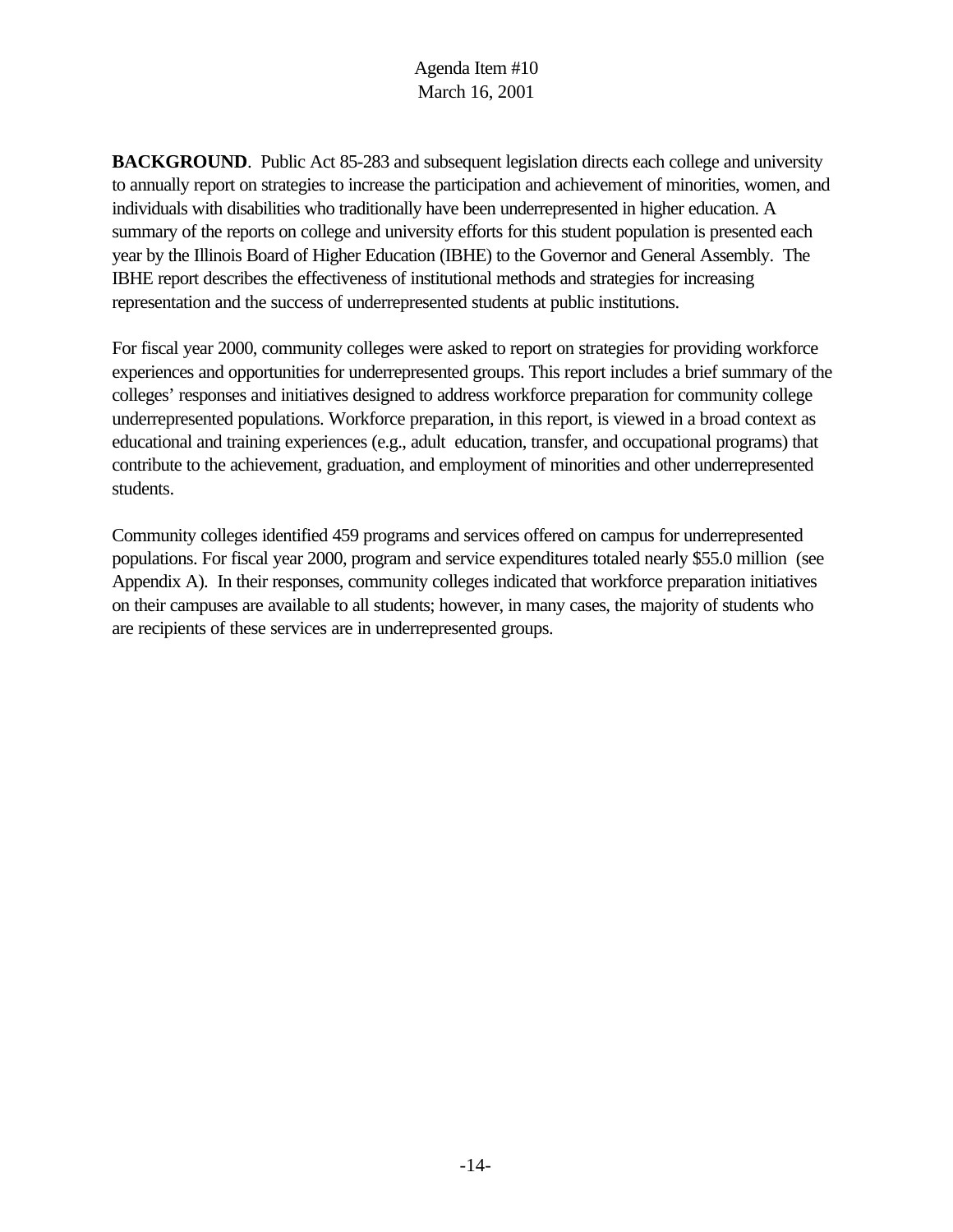## UNAPPROVED

Minutes of the 326th Meeting of the Illinois Community College Board January 19, 2001 Harry L. Crisp II Community College Center Springfield, Illinois

#### Item #1 - Roll Call and Declaration of Quorum

Chairman Duffy called the meeting to order at 9:00 a.m. Roll call was taken with the following members present: James Berkel, Dave Davis, Edward Duffy, Inez Galvan, Laurna Godwin, James McFarland, Joseph Neely, Martha Olsson, and Delores Ray. Gwendolyn Laroche, Lee Walker, and James Zerkle were absent.

## Item #2 - Announcements and Remarks by Edward T. Duffy, Chair

Chairman Duffy reported that Lee Walker is attending the Inauguration events of President Bush this weekend. Mr. Walker attended yesterday's Board Retreat and has reviewed today's agenda with Chairman Duffy.

Mr. Duffy reported on the Board Retreat held yesterday at the Renaissance Hotel. Teacher Preparation in the Illinois community college system was the key focus.

Chairman Duffy briefed the Board on meetings he and JoeCipfl had inWashington, D.C., on January 17 with federal lobbyists and congressional staff.

## Item #3 - Presentation of Awards for Leadership and Core Values

Awards for Excellence in the Leadership and Core Values initiative were presented to Illinois Central College, Richland Community College, Shawnee Community College, and Harry S Truman College.

#### Item #4 - Committee Reports

#### Item #4.1 - Adult Education Transition Committee

JimBerkelintroduced adult educationand literacystaff and reported that phase two of the staffing plan is now complete.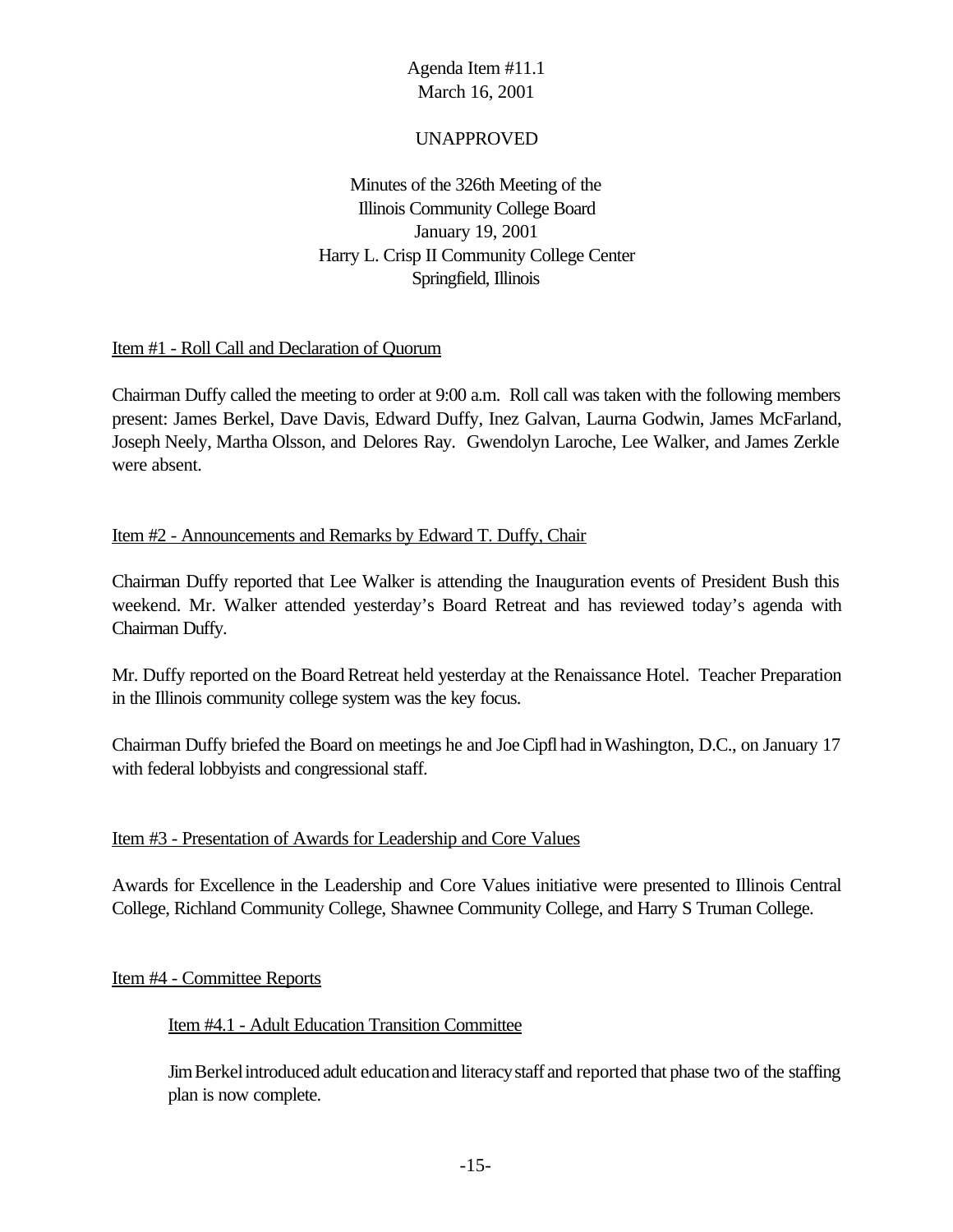Phase three of staffing is in progress and will include such areas as technical assistance and English as a Second Language.

The adult education consultants have completed their initial work to collect transition information from the field, agencies, and other sources. Interested parties have been given opportunities to provide suggestions and issues for ICCB's consideration. On January 12, 2001, the consultants met with central Illinois adult education professionals for a focus group activity specific to the region. Similar focus groups were held in all parts of the state. Consultants are now preparing midterm reports which will be submitted to the ICCB during the week of January 22 for review and distribution to the adult education community.

The fiscalyear 2002 adult education funding increase request of \$11.2 million is being considered by the Governor's office to be forwarded to the General Assembly. The ICCB Adult Education and Literacy Transition Committee, the Adult Education Advisory Council, and the Illinois Adult and Continuing Educators Association are working as a team in support of the request.

The Board TransitionCommittee and the Adult Education Advisory Council are meeting today at 1:00 p.m. to develop activities to support the ICCB adult education budget request.

The Adult Education Advisory Council met on January 10 and the agenda focused on vision/goals and resources. The *Learn to Earn* and *Vision and Goals* documents are being consolidated and will be ready for review at its April meeting. A task force, led by Tim Bellamey of Shawnee Community College, presented a discussion agenda for performance- based funding which will be an ongoing consideration. The group also discussed the formation of the new Adult Education Council which will take effect in July 2001. ICCB staff will present a plan for the new Council at the April 2001 meeting.

The State of Illinois has been encouraged to develop pilot projects and innovative service delivery approaches that combine literacy with employment preparation. The ICCB has received approval from the Illinois Department of Employment Security to proceed with the GED 2002 Online and Staff Development project. The project will be funded with Title I Workforce Investment Act discretionary funds.

## Item #4.2 - Funding Equity Study Committee

Delores Ray reported that the committee's last meeting was in Chicago on December 14, 2000. At that meeting, the Steering Committee reviewed the final draft of the focus group report prepared by consultant Brenda Albright. The Steering Committee will utilize the report as a component of the Steering Committee's report.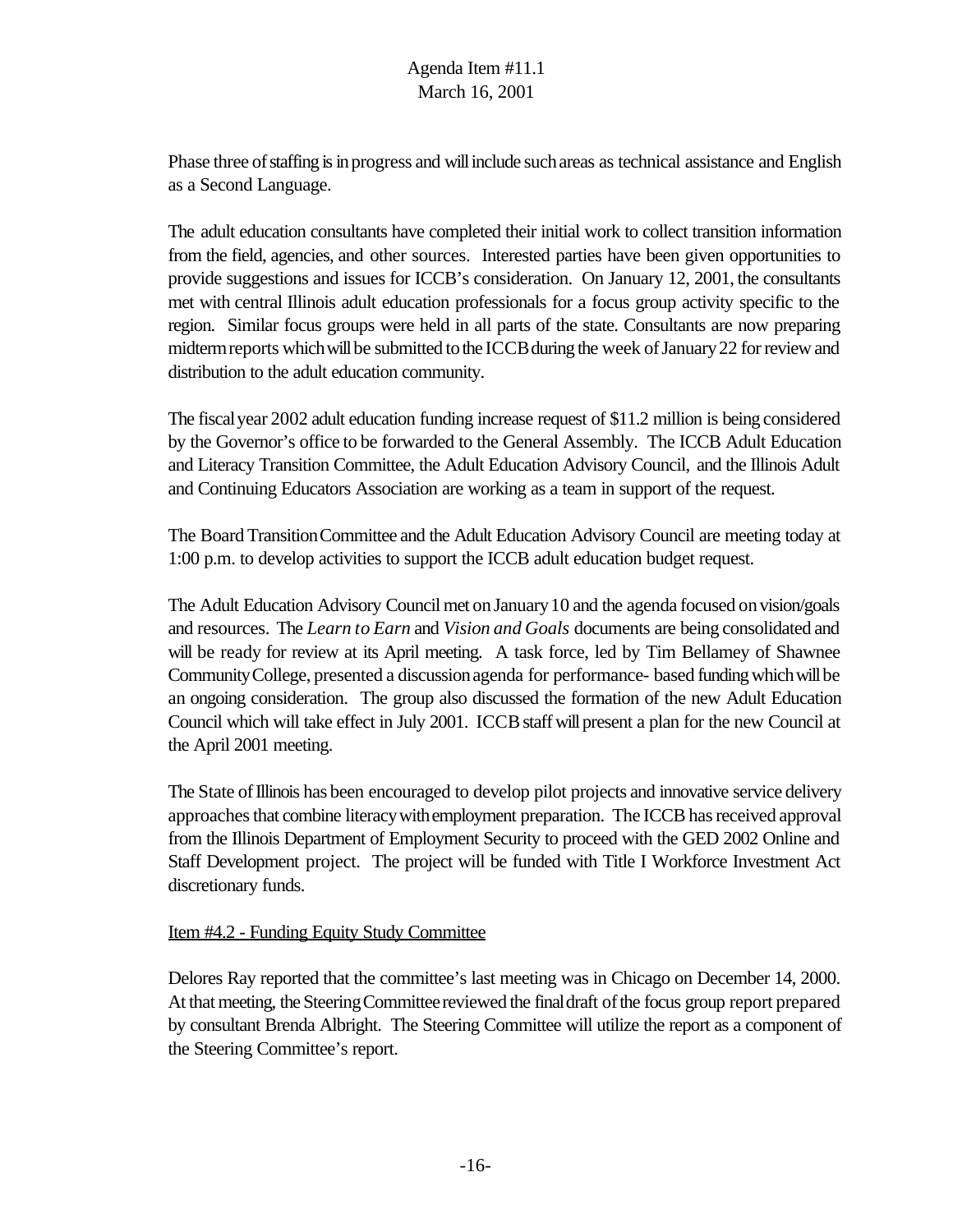In addition, the Steering Committee reviewed information prepared by consultants Ed Hines and Jim Palmer. This information will be used by the Steering Committee to prepare its report.

Additional information remains outstanding and should be available for the Steering Committee's review on January 25, 2001, at Illinois State University in Normal.

The Steering Committee also discussed the potential impact of the National Center for Public Policy and Higher Education's *Measuring Up* 2000 report which ranked Illinois as the number one state in the nation for higher education.

#### Item #4.3 - Budget and Finance Committee

Martha Olsson reported that the committee met this morning to review office expenditures for fiscal year 2001.

The financial statements are in a new format for easier understanding and have also been placed in the Information section on the agenda.

#### Item #5 - Board Liaison Report

#### Item #5.1 - Status Report on Substance Abuse Prevention Activities

Inez Galvan reported that on November 14, 2000, Governor George H. Ryan signed a proclamation declaring December as Drunk and Drugged Driving Prevention Month in Illinois. The proclamation is available for your view. The ICCB encourages colleges to continue activities that heighten awareness of alcohol and drug abuse prevention and to continue public service announcements, designated driver programs, and other campaigns throughout the year.

Ms. Galvan read the Proclamation as signed by the Governor.

#### Item #5.2 - Status Report on Leadership and Core Values

Martha Olsson reported on the Leadership and Core Values Institute scheduled for January 31- February 1, titled *Best Practices Among Illinois Community Colleges.* The luncheon keynote speaker will be Mr. James Despain, Vice President and General Manager at Caterpillar, Incorporated. Breakout sessions will be held during the afternoon.

Leadership and Core Values awards were presented to four colleges on today's agenda.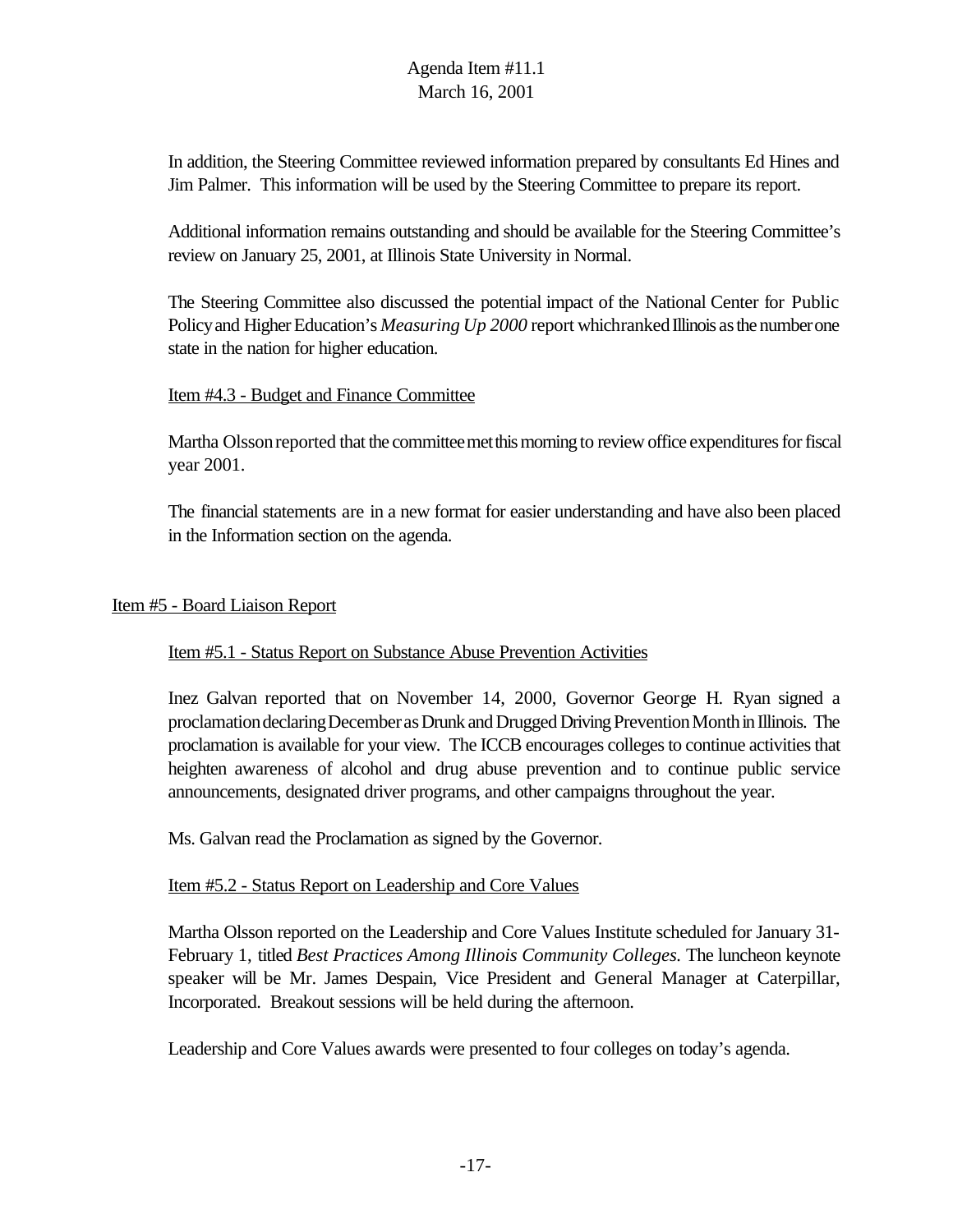The Leadership and Core Values Steering Committee is considering a survey that will measure the impact of the Leadership and Core Values statewide initiative on college campuses. The survey will be administered to colleges that have received Leadership and Core Values grants for fiscal year 2000-2001. The committee is considering a pilot test of the survey instrument with a few "model programs."

The committee has considered the development of a Leadership and Core Values website designed to generate discussionabout ethical dilemmas and practices among communitycolleges. Funding and maintenance of such a website are concerns.

## Item #6 - President/CEO's Report

Joe Cipfl reported that 49 staff members are now on board in the ICCB office and three vacancies exist. He stated that we will soon have a Chicago ICCB office and a second Springfield office. Staff introductions were made and adult education consultants were also introduced. Sarah Watson, Governor Ryan's Senior Advisor for Literacy, was recognized.

Dr. Cipfl commended the Board for discussion and input at yesterday's ICCB Retreat. Teacher preparation and the Illinois community college system's role in this initiative were the main topics. By coincidence yesterday, January 18, the Education Commission of the States called Dr. Cipfl in regard to considering Illinois as one of three states with whom the Commission could work to address teacher preparation.

In regard to the fiscal year 2002 budget for the Illinois Community College System, the 5.8 percent increase in community college operating budget and the \$11.2 million increase for adult education has been unanimously endorsed bythe system. The entire budget has been endorsed bythe PresidentsCouncil, the Trustees Association, and Faculty Association. The Student Advisory Committee has also expressed support and a willingness to be involved in the legislative process.

Chairman Duffy and Dr. Cipfl traveled to Washington, D.C., this week and interacted with several members of the Illinois delegation. The ICCTA will conduct a fly-in next monthto ensure interaction with members of Congress, and Dr. Cipfl commended the trustees for their efforts on behalf of the system. The ICCB will maintain a close working relationship with the Governor's Washington, D.C., office.

On January 13, a kick off celebration was held to honor the 100<sup>th</sup> anniversary of Joliet Junior College as the first community college in the nation. The Joliet Junior College Board of Trustees and President J. D. Ross were commended for their efforts. Inez Galvan was in attendance at the celebration.

A Joint Education Commission meeting was held on January 16.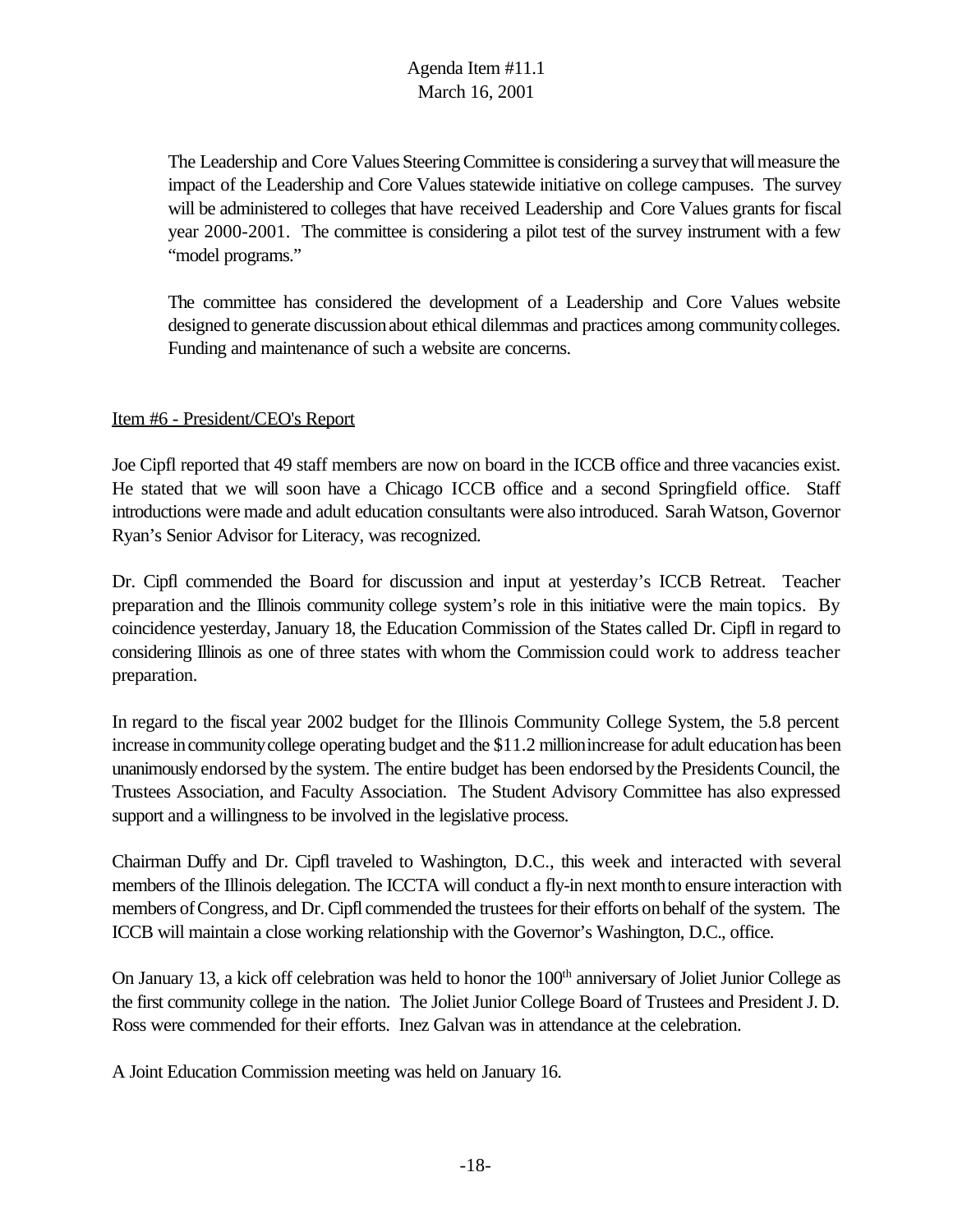#### Item #7 - Advisory Organizations

#### Item #7.1 - Illinois Community College Trustees Association

Lin Warfel reported that the trustees met on January 13. Peer review has been an initiative of the association. Trustees will be asked to review the skills, abilities, and attitudes that are needed to be an effective trustee. High priority on the ICCTA's agenda are adult education, leadership and core values, and diversity. The trustees recently met with Seymour Bryson of Southern Illinois University, and diversity will continue to be addressed.

The ICCB was commended for efforts in securing funding for the Illinois Community College System.

#### Item #7.2 - Presidents Council

DonCrist reported that the Council met on January 12 and endorsed the fiscalyear 2002 budget for the Illinois Community College System which the Board of Higher Education is proposing to the Governor's office. Capital development remains a concern to the Council.

On January 12, Illinois Community College System Foundation Executive Director Neil Admire reported to the Presidents Council on the Illinois Community College System Foundation.

The Council's annual meeting with the Chief Academic Officers will be held on February 8, prior to the Council's meeting on February 9. Career Deans and Continuing Education officers are invited as well. A reception will be held the evening of February 8 for new presidents in the system.

A large contingency of presidents is expected in Washington for the upcoming fly-in event at the ACCT National Legislative Seminar.

Representatives of the IEA and IFT met with members of the ICCTA, Presidents Council, and ICCB on January 11 to discuss labor issues. Another meeting will be held in February.

SarahHawker and TerryLudwig reported to the Council's Workforce Development Committee on the implementation of the Workforce Investment Act.

Dr. Crist and the Board of Trustees at Carl Sandburg College look forward to hosting the March 16 meeting of the Illinois Community College Board.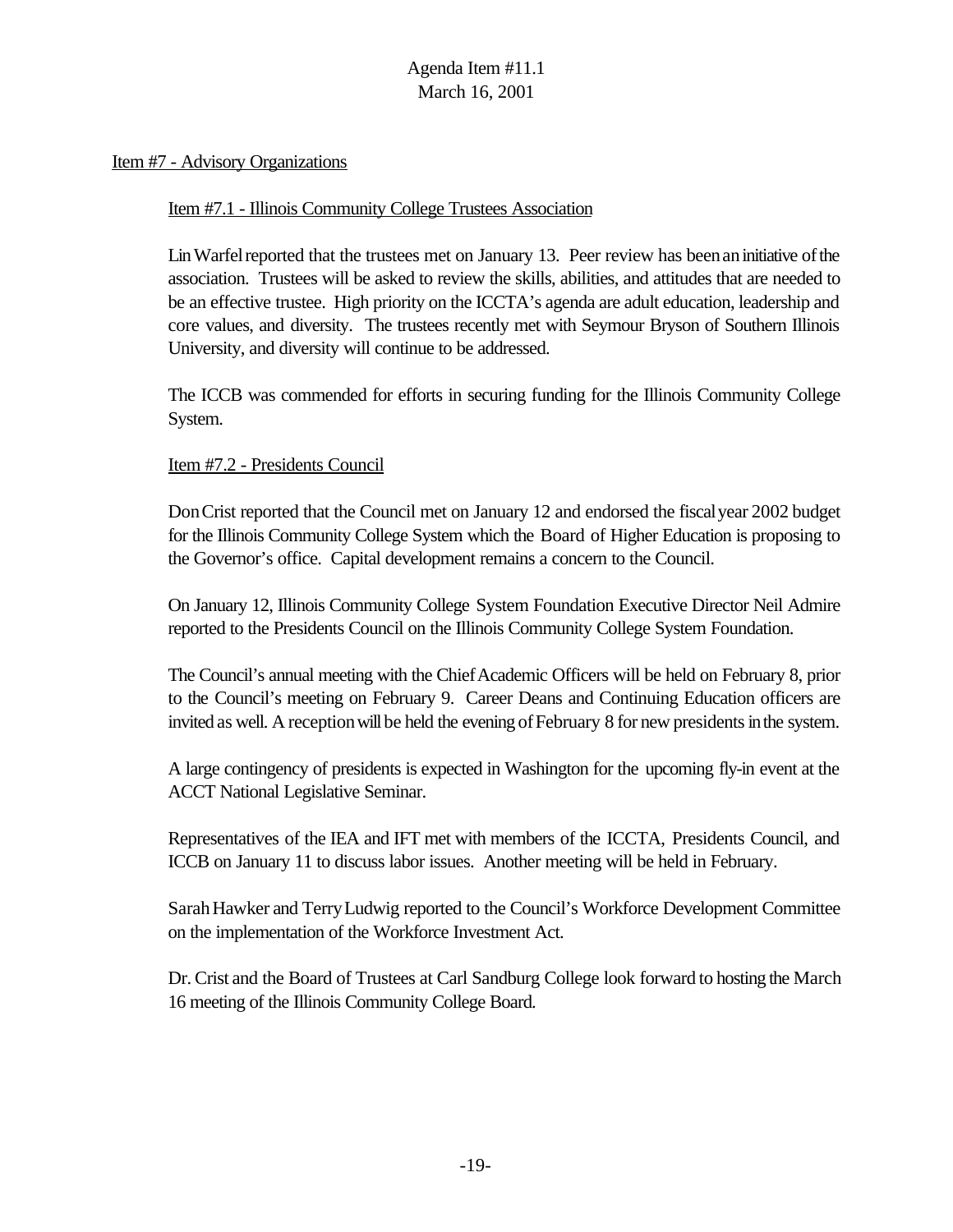## Item #7.3 - Illinois Community College Faculty Association

Leo Welch congratulated winners of the Leadership and Core Values awards. He commended two of the winners, Harry S Truman College and Shawnee Community College, for their collaboration.

He commended Libby Roeger for her service to the Faculty Association during the past two years.

Heasked that minutes be amended to the ICCB's October 20, 2000 meeting to reflect hissupport of the contents of the BHE's report *Investing in the Future - College Readiness in Illinois*.

He was pleased that the ICCB plans to address teacher preparation. He suggested that consideration be given to analyzing what is happening with the K-12 faculty recertification issue and how this could affect community colleges.

The Faculty Association was represented at the legislative coalition meeting held last week with the IEA and IFT. The importance of the system to work collectively was stressed. The ICCFA Executive Committee meeting will be held on January 20, 2001.

#### Item #7.4 - Student Advisory Committee

JimMcFarland introduced Lois Nemeth, Student AdvisoryCommittee (SAC)Chair, from Prairie State College.

Ms. Nemeth addressed the Board on programs supported by SAC during the year. The Board was briefed on the agenda of the SAC meeting on January 12-13 in Champaign.

## Item #8 - Status Report on the Career and Technical Education Challenge Task Force

Virginia McMillan reported that in March 2000, the Illinois Community College Board and the Illinois State Board of Education, in collaboration with the Governor's office, convened a task force to recommend how best to position Career and Technical Education to meet the emerging challenges associated with education reform and workforce development. The task force has since produced a vision statement, associated goals, and action statements that will be distributed for discussion among various stakeholders. The State Board of Education is supportive of the new vision, and Board input is requested. Input from stakeholders will be obtained through a series of public forums during the months of February and March. The task force will then finalize recommendations to the ICCB and ISBE and then to the Governor's office. Charles Novak,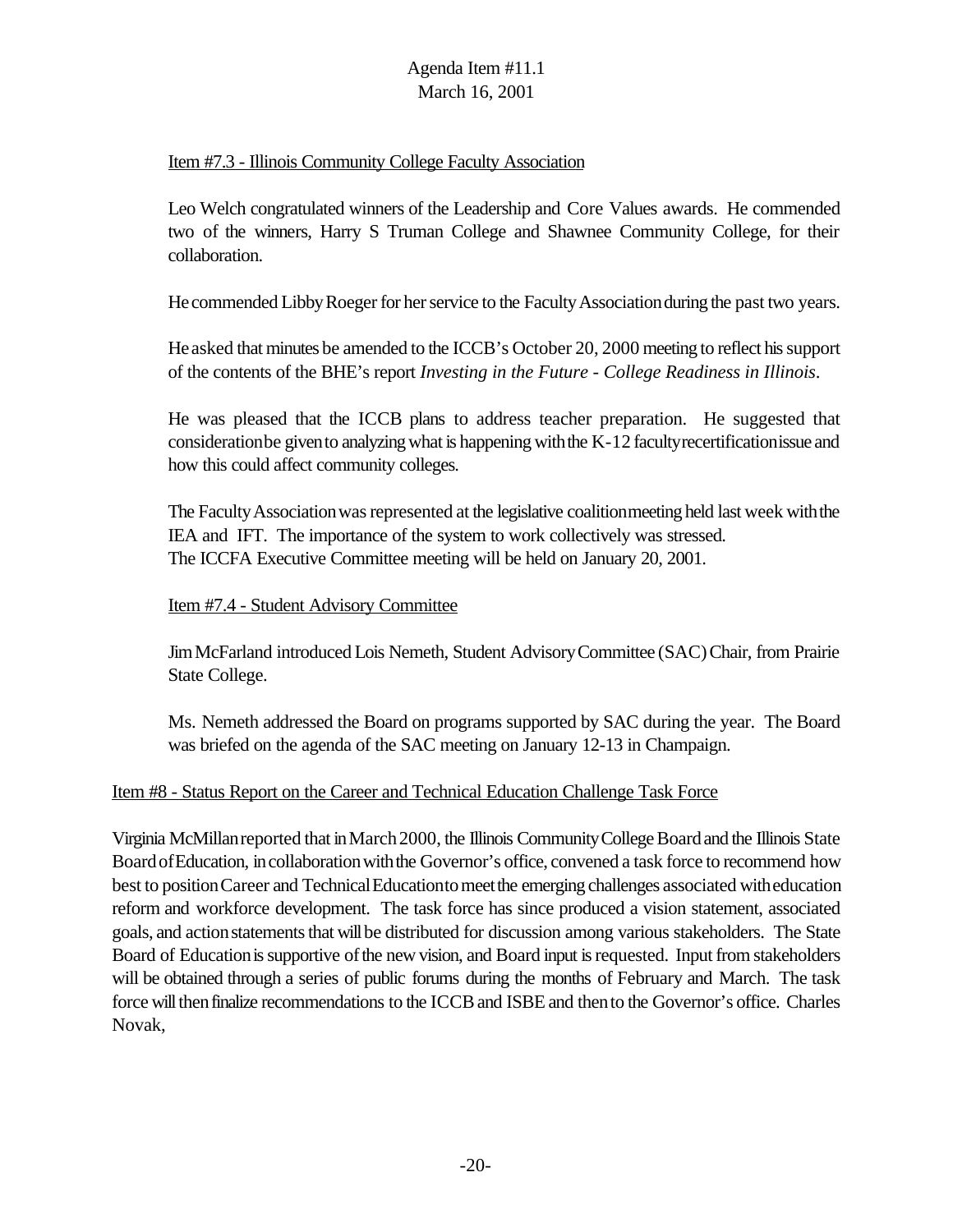Richland Community College President, also serves as a member of this task force, and Dr. Novak commented on the education goals as presented. The goal of this task is that *all* students will be prepared for college.

Chairman Duffy requested that the Board be allowed time to review the vision statement and have an opportunity to discuss the issue with ICCB staff prior to providing input.

#### Item #9 - Report on Special Focus Programs for Fiscal Year 2000

Inaccordancewithpolicyguidelinesadoptedbythe Board inJune 1999, reports were presented explaining how community colleges expended funds in the restricted grant funding areas of Advanced Technology (three components), Deferred Maintenance, Special Populations, and Workforce Development (three components).

#### Item #10 - Consent Agenda

## Item #10.1 - Minutes of the October 20, 2000 Meeting

James McFarland made a motion, which was seconded by Dave Davis to approve the minutes amending paragraph #2 in Item #7.4 of the Illinois Community College Faculty Association report as follows:

Mr. Welch expressed approval of an IBHE report entitled *Investing in the Future - College Readiness in Illinois* presented at its October meeting at Highland Community College.

The motion was approved by unanimous voice vote. Student advisory vote: Yes.

James McFarland made a motion, whichwasseconded by Dave Davis, to approve Items #10.2, #10.3, #10.4, #10.5, #10.6, and #10.7.

## Item #10.2 - Review of Executive Session Minutes

The Illinois Community College Board hereby determines that minutes of its executive sessions held on March 19, 1999; January 21, 2000; and June 16, 2000, are no longer confidential and may be released for public information upon request.

Item #10.3 - Illinois Community College Board Revised Fiscal Year 2001 Calendar of Meetings

The Illinois Community College Board hereby adopts the following revised fiscal year 2001 Calendar of Meetings: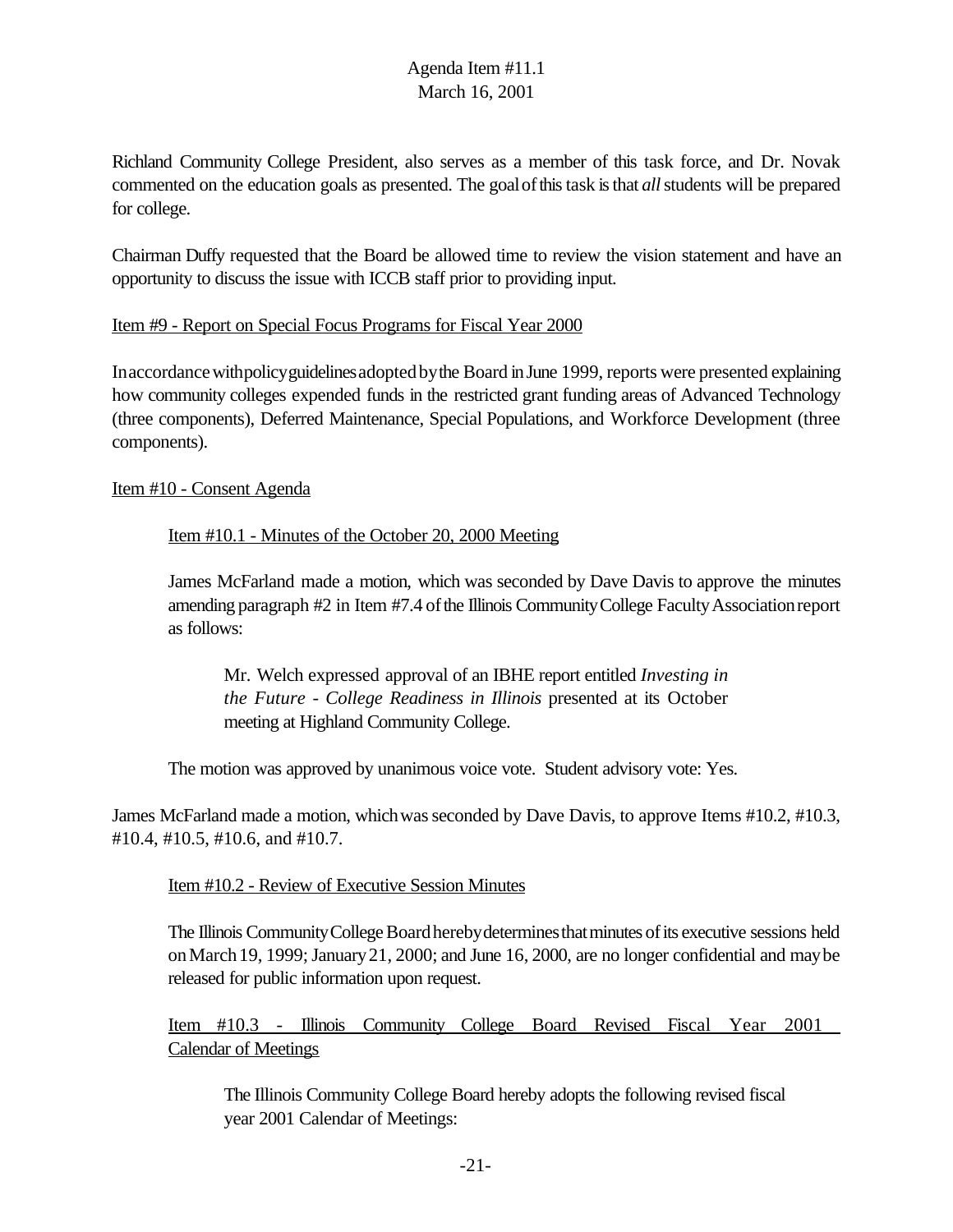Fiscal Year 2001

| (Subject to Call)                                             |
|---------------------------------------------------------------|
| 9:00 a.m. - McHenry County College, Crystal Lake              |
| 9:00 a.m. - ICCB Office, 401 E. Capitol, Springfield          |
| (Subject to Call)                                             |
| 9:00 a.m. - ICCB Office, 401 E. Capitol, Springfield          |
| 9:00 a.m. - Carl Sandburg College, Galesburg                  |
| 9:00 a.m. - ICCB Office, James R. Thompson Center,            |
| 100 W. Randolph Street, 2 <sup>nd</sup> Floor, Chicago        |
| 9:00 a.m. - Palmer House Hilton, 17 E. Monroe Street, Chicago |
|                                                               |

\* June meetings of the ICCB are held in conjunction with the ICCTA and Presidents Council.

Item #10.4 - Fiscal Year2002 System Operating, Capital, Adult Education and Office Budget Recommendations

The Illinois Community College Board hereby authorizes its President/CEO to prepare an appropriations bill and any related substantive legislation for introduction in the General Assembly in the spring 2001 legislative session that reflects the amounts recommended by the Illinois Board of Higher Education for the community college and adult education systems as summarized in each budget recommendation and reappropriated fiscal year 2001 budget items, as may be necessary.

#### Item #10.5 - New Units of Instruction

The Illinois Community College Board hereby approves the following new units ofinstruction for the community colleges listed below:

## **PERMANENT PROGRAM APPROVAL**

Black Hawk College

- Carpenter Apprenticeship A.A.S. degree 61 semester credit hours Heartland Community College
- EmergencyMedicalTechnician(EMT)- ParamedicCertificate 40 semester credit hours

## **TEMPORARY PROGRAM APPROVAL**

Carl Sandburg College

< Construction Engineering Technology A.A.S. degree - 64 semester credit hours Elgin Community College

< Computer Programming Certificate - 40 semester credit hours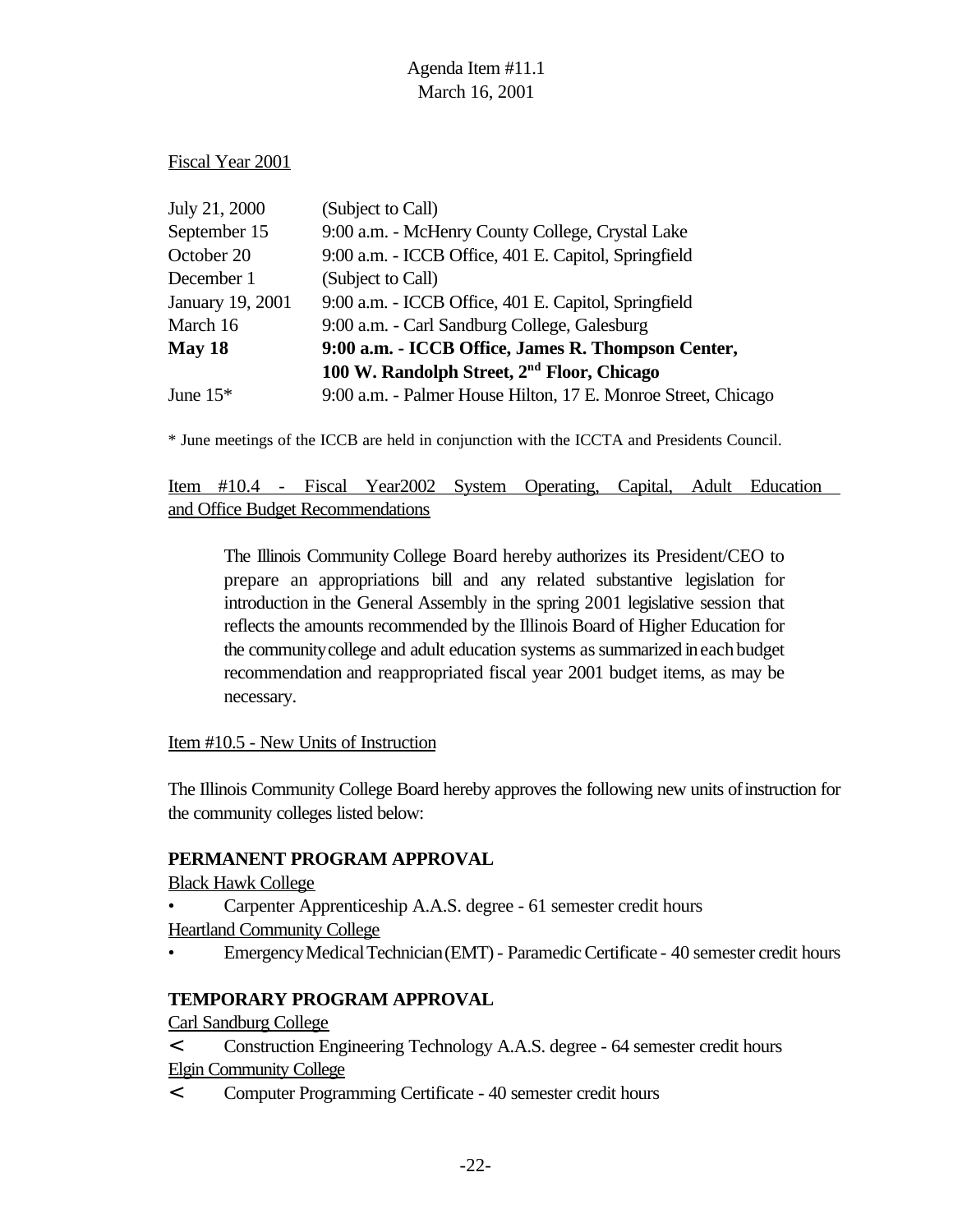Item #10.6 - Proposed Amendments to Illinois Community College Board Rules Concerning Administrative Rules (Final Approval)

The Illinois Community College Board hereby adopts and approves the following amendments to the *Administrative Rules of the Illinois Community College Board* and authorizes its President/CEO to process these amendments in accordance with the Illinois Administrative Procedures Act.

#### SUBPART E: FINANCE

#### **Section 1501.501 Definition of Terms**

AdvancedTechnologyEquipmentGrant. The advanced technology equipment grant provides state funds to Illinois public community colleges for the procurement of equipment necessary to upgrade curricula impacted by technological changes. (See Section 2-16 of the Act.)

AnnualFinancialStatement. The "annual financial statement," which is required to be published by a district, consists of two parts:

an annual financial report, which includes a statement ofrevenues and expenditures along with other basic financial data; and

an annual program report, which provides a narrative description of programs offered, goals of the district, and student and staff data.

Attendance at Midterm. A student is "in attendance at midterm" in a course if the student is currently enrolled in and actively pursuing completion of the course.

Auditor. An auditor is a personwho enrolls ina class without intent to obtain academic credit and whose status as an auditor is declared by the student, approved bycollege officials, and identified on college records prior to the end-of-registration date of the college for that particular term.

Business Assistance Centers and Workforce Preparation Offices. Business assistance centers and workforce preparation offices are entities at community colleges that conduct, coordinate, and assist with workforce preparation activities.

Capital Renewal Grants. Capital renewal grants are state grants allocated proportionally to each community college district based on the latest fall on-campus nonresidential gross square feet of facilities as reported to certified by the ICCB. Such grants are to be utilized for miscellaneous capital improvements such as rehabilitation, remodeling, improvement, and repair; architect/engineer services; supplies, fixed equipment, and materials; and all other expenses required to complete the work.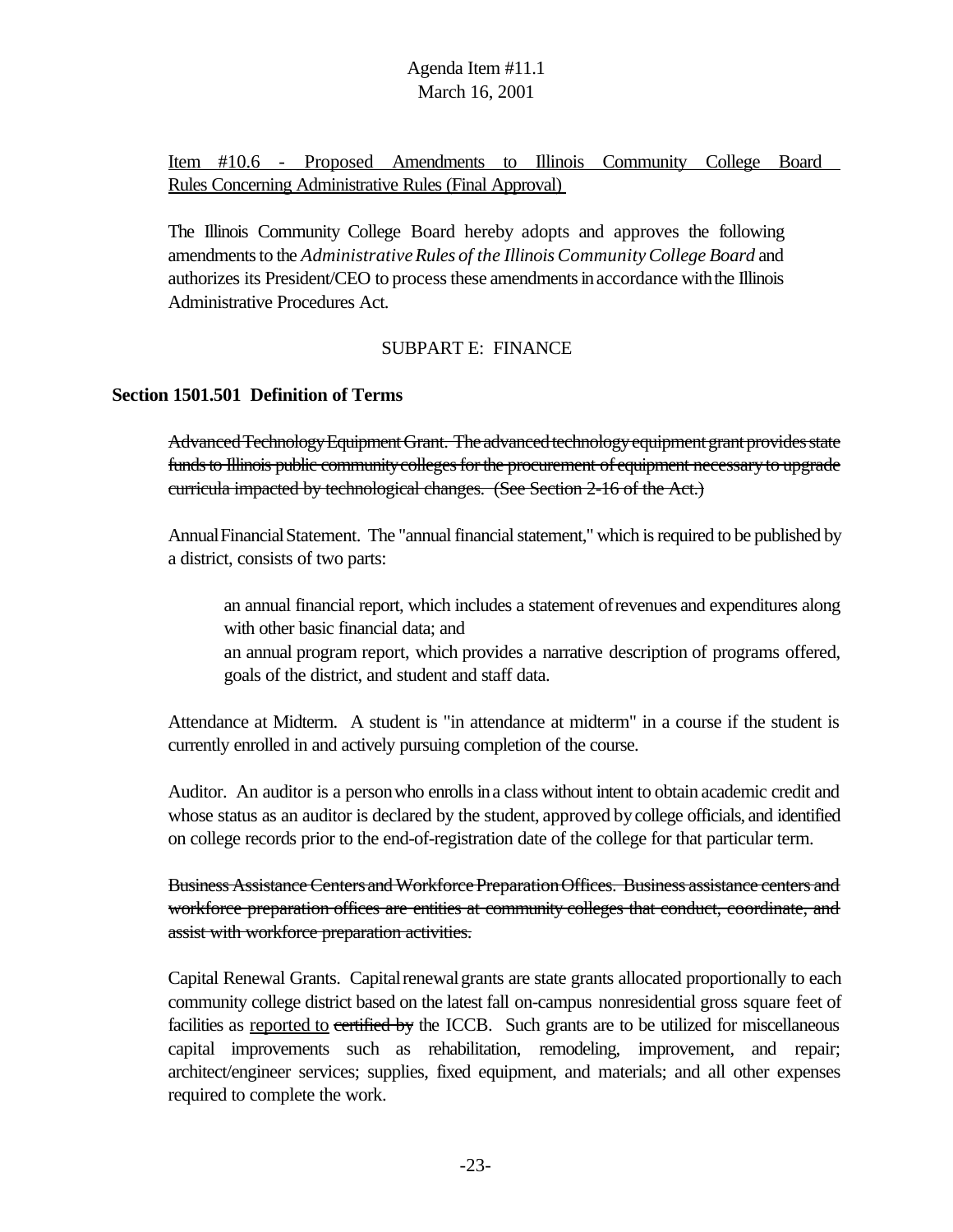Deferred Maintenance Grants. Deferred maintenance grants are state grants allocated to each community college district based on total nonresidential gross square feet of facilities completed or under construction and/or other measures as certified by the ICCB. Such grants are to be utilized for miscellaneous noncapital deferred maintenance improvements such as minor rehabilitation, remodeling, improvement, and repair; supplies, equipment, and materials; and all other expenses required to complete the work.

Lincoln's Challenge Scholarship Grants. The Lincoln's Challenge Programis administered by the Illinois Department of Military Affairs. Upon successful completion of that program, students qualify for a scholarship to a community college. The Lincoln's Challenge Scholarship Grant is a special appropriation received by the ICCB from the Governor and the General Assembly. These scholarships provide an opportunity for graduates of Lincoln's Challenge to transition easily into higher education by enrolling in attending one of the 40  $\frac{40}{7}$  public community colleges districts in which the student resides in the State. The scholarship grants can be used to cover the cost of education that includes tuition, books, fees and required educational supplies.

Residency - Applicability-Verification of Status. As part of verification that its credit hours are eligible to receive ICCB grants, each community college district shall adopt a process for verifying the residency status of its students and shall file a description of this process with the ICCB by July 1, 1990. The process shall include the methods for verifying residency as defined in the general provisions, special state provisions, and district provisions of this subsection. Each district shall file descriptions of any revisions to its process with the ICCB prior to their implementation.

Residency- GeneralProvisions. The following provisions apply both to state and district residency definitions:

To be classified as a resident of the State of Illinois or of the community college district, each student shall have occupied a dwelling within the state or district for at least 30 days immediately prior to the date established by the district for classes to begin.

The district shall maintain documentation verifying state or district residency of students.

Students occupying a dwelling inthe state or district who fail to meet the 30-day residency requirement may not become residents simply by attending classes at a community college for 30 days or more.

Students who move fromoutside the state or district and who obtain residence in the state or district for reasons other than attending the community college shall be exempt from the 30-day requirement if they demonstrate through documentation a verifiable interest in establishing permanent residency.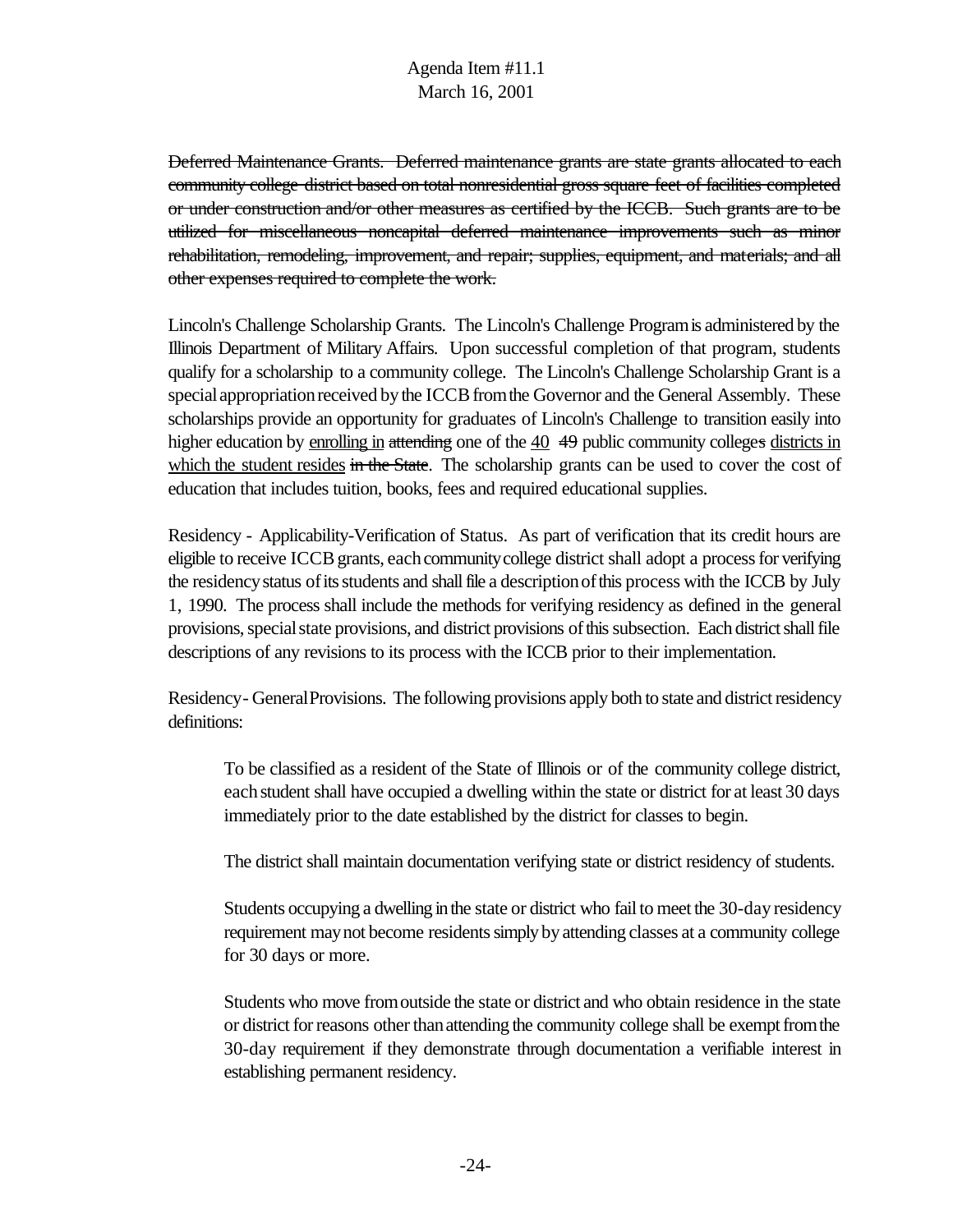Residency - District Provisions. Students shall not be classified as residents of the district where attending even though they may have met the general 30-day residency provision if they are:

federal job corps workers stationed in the district;

inmates of state or federal correctional/rehabilitation institutions located in the district;

full-time students attending a postsecondary educational institution in the district who have not demonstrated through documentation a verifiable interest in establishing permanent residency; and

students attending under the provisions of a chargeback or contractual agreement with another community college.

Residency- SpecialState Provisions. Students shall be classified asresidents ofthe state without meeting the general 30-day residency provision if they are:

federal job corps workers stationed in Illinois;

members of the armed services stationed in Illinois;

inmates of state correctional/rehabilitation institutions located in Illinois; or

employed full time in Illinois.

Special Initiatives Grants. Special initiatives grants provide funds for conducting special initiatives activities.

Special Initiatives Activities. Special initiatives activities are defined each year in a request for proposal process. All colleges will have the opportunity to apply for funds to conduct such approved special initiatives activities. Special initiatives activities are based upon criteria as specified in terms outlined in a grant agreement between the college and the ICCB. based upon criteria asspecified inthe specialinitiatives contract whichis executed each year witheachdistrict. As special initiatives change, the scope of activities specified in the contracts will also change.

Special Populations Grant. A "special populations grant" provides funding for:

Special or extra services to assist special populations students to initiate, continue, or resume their education, including tutoring, educational and career counseling, referrals to external agencies, and testing/evaluation to determine courses or services needed by a special populations student.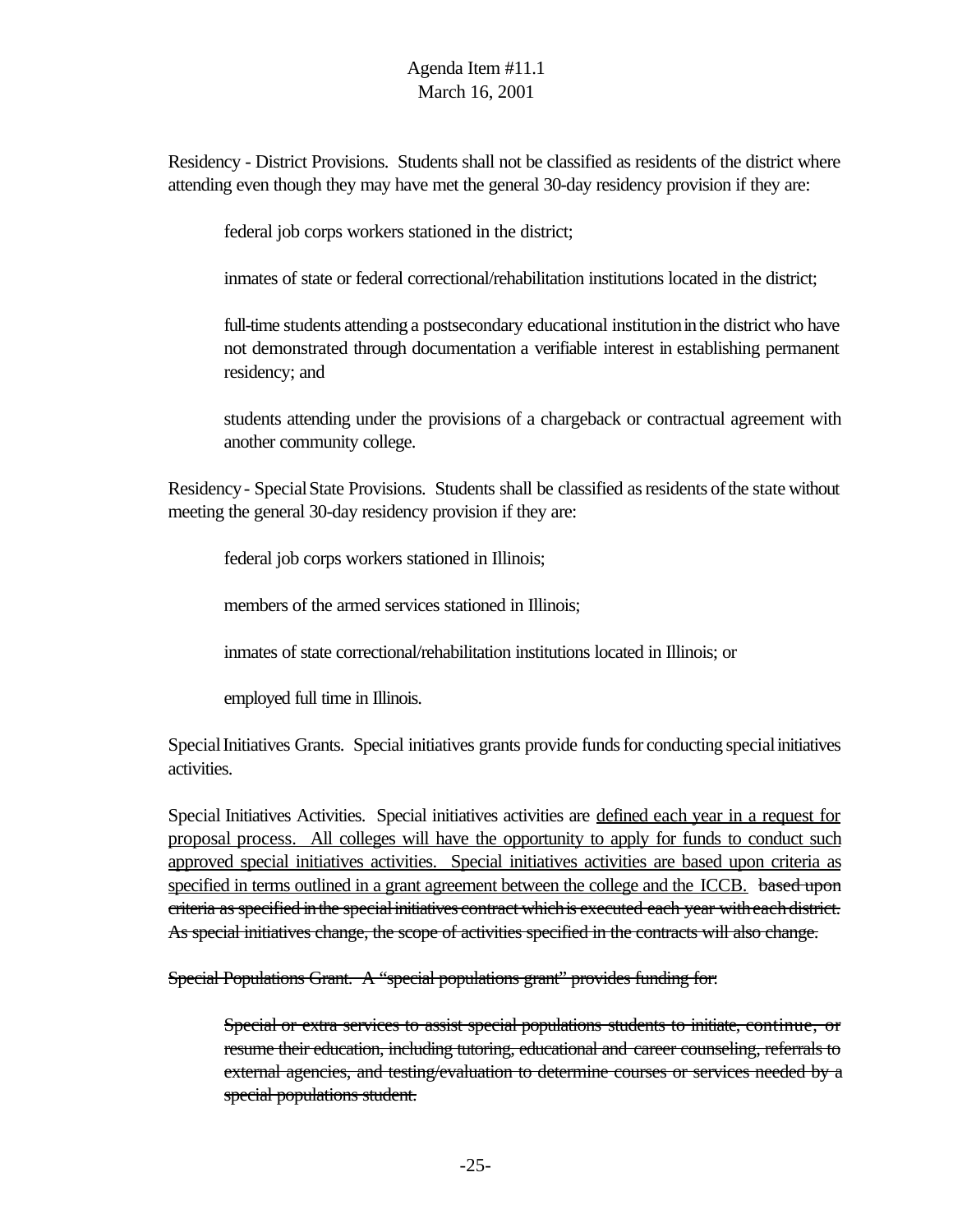Courses (not funded through credit hour grants)to provide the academic skills necessary to remedy or correct educational deficiencies to allow the attainment of educational foals, including remedial, adult basic education, adult secondary education, and English as a Second language courses.

Special Populations Student. A "special populations student" is a student with a social, physical, developmental, or academic disability that makes it difficult for such a student to adapt to a college environment designed for the nonspecial populations student. This may include students from minority racial/ethnic groups. Colleges shall designate which of their students are special populations as determined by teacher and counselor evaluations and various standardized tests selected by the colleges.

- Technology Enhancement Grants. Technology enhancement grants provide state funds for technology infrastructure improvements. Grants shall be distributed to community colleges based upon midterm semester or equivalent credit hours and/or other measures as determined by the State Board.
	- Workforce Preparation Activities. Workforce preparation activities create or retain jobs and increase employment opportunities.

Workforce Preparation Grants. Workforce preparation grants provide funds for conducting workforce preparation activities.

## **Section 1501.503 Audits**

- a) External Audits.
	- 1) Three copies of the annual external audit shall be submitted to the ICCB on or before October 15, following the close of the fiscal year. If the audit cannot be completed by this date, the district may submit a request for extension of time to the President/CEO Executive Director before October 1, following the close of the fiscal year. This request shall be accompanied by an explanation of the circumstances which cause the report to be delayed along withanestimated date for submission.
	- 2) Each audit report shall contain financial statements composed of the funds established in Section 1501.511, a comment on internal control, a comment on basis of accounting, uniform financial statements prepared using the modified accrual basis of accounting, a certificate of chargeback verification and a state grant compliance section which shall include a schedule of enrollment data, a verification of enrollment data, a schedule of the district equalized assessed valuation and the statutory calendar year allocation of Corporate Personal Property Replacement Taxes for debt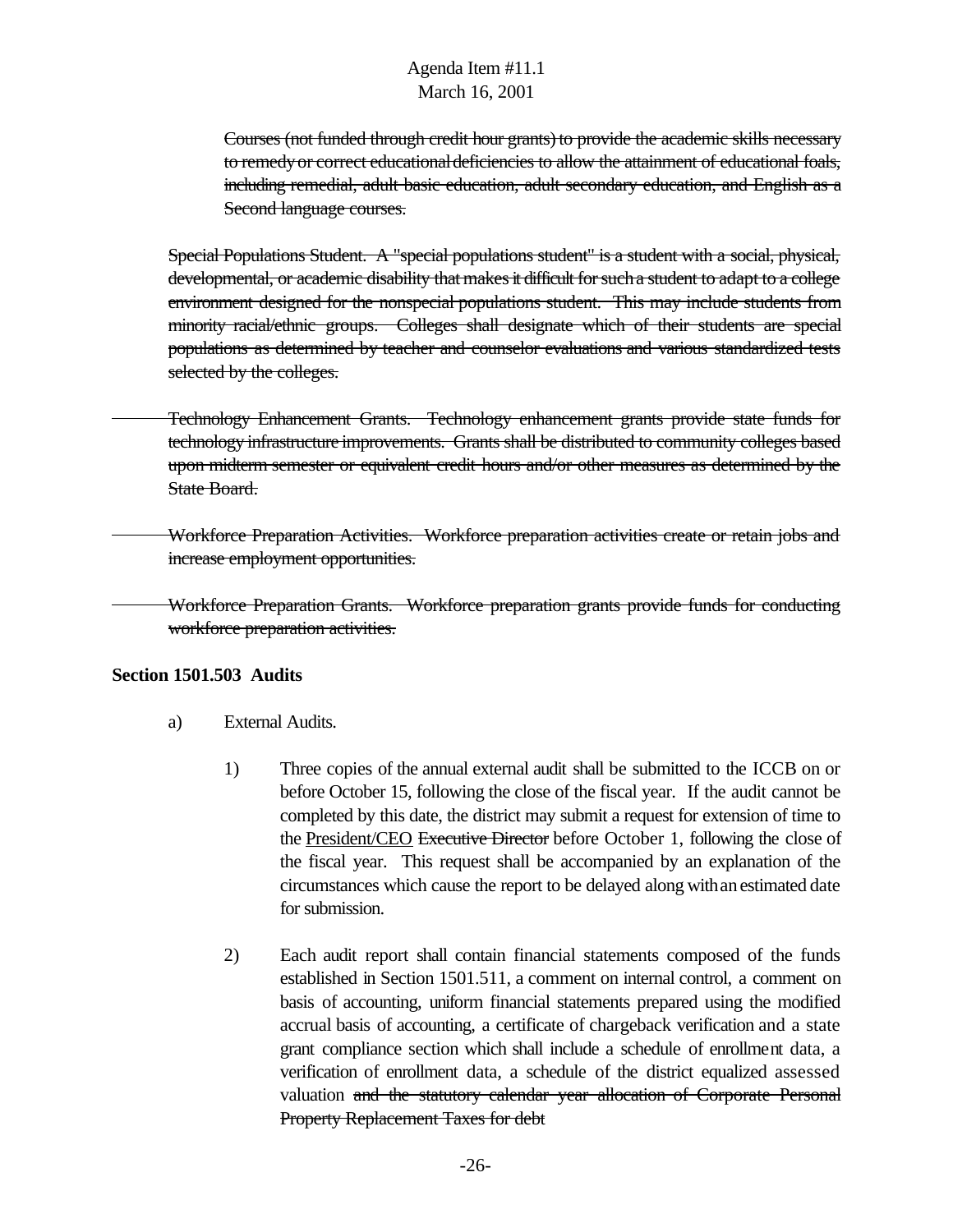retirement, schedules for the restricted/special initiative grants distributed by the ICCB and received by the district in the manner and format established by the ICCB, and a schedule of federal financial assistance and related reports as prescribed by the federal Office of Management and Budget.

Each ICCB restricted or special initiatives grant shall verify that grant funds received by the district were expended in the manner designated by the ICCB. The ICCB shall designate allowable expenditures for each of the restricted or special initiatives grants to include, but not be limited to, salary and benefits, contractual services, materials, instructional and office equipment, staff development, and travel. The external audit shall include an auditor's report on compliance with State requirements, along with a balance sheet and a statement ofrevenues and expenditures based upon an understanding of the (1) purpose of the grant, (2) allowable expenditures, (3) expenditure limitations, (4) grant administrative standards, and (5) transfer of funds, if applicable.

- A) The special populations grant schedules shall verify that special populations grant funds received by the district were expended in accordance with Section 1501.508(c) and shall include an "Auditor's Report on Compliance with State Requirements," along with a statement of revenues and expenditures and a balance sheet. Multicampus districts shall submit a single report for the district which includes separate statements for each college as such relate to Section 1501.508(e).
- B) The workforce preparation grant schedules shall verify that the workforce preparation grant funds received by the district were expended in accordance with Section 1501.509 and shall include an "Auditor's Report on Compliance with State Requirements," along with a statement of revenues and expenditures and a balance sheet.
- C) The advanced technology equipment grant schedules shall verify that the advanced technology equipment grant funds were expended in accordance with Section 1501.515 and shall include an "Auditor's Report on Compliance with State Requirements," along with a statement of revenues and expenditures and a balance sheet.
- D) The retirees health insurance grant schedules shall verify that the retirees health insurance grant funds were expended in accordance with Section 1501.517, and shall include an "Auditor's Report on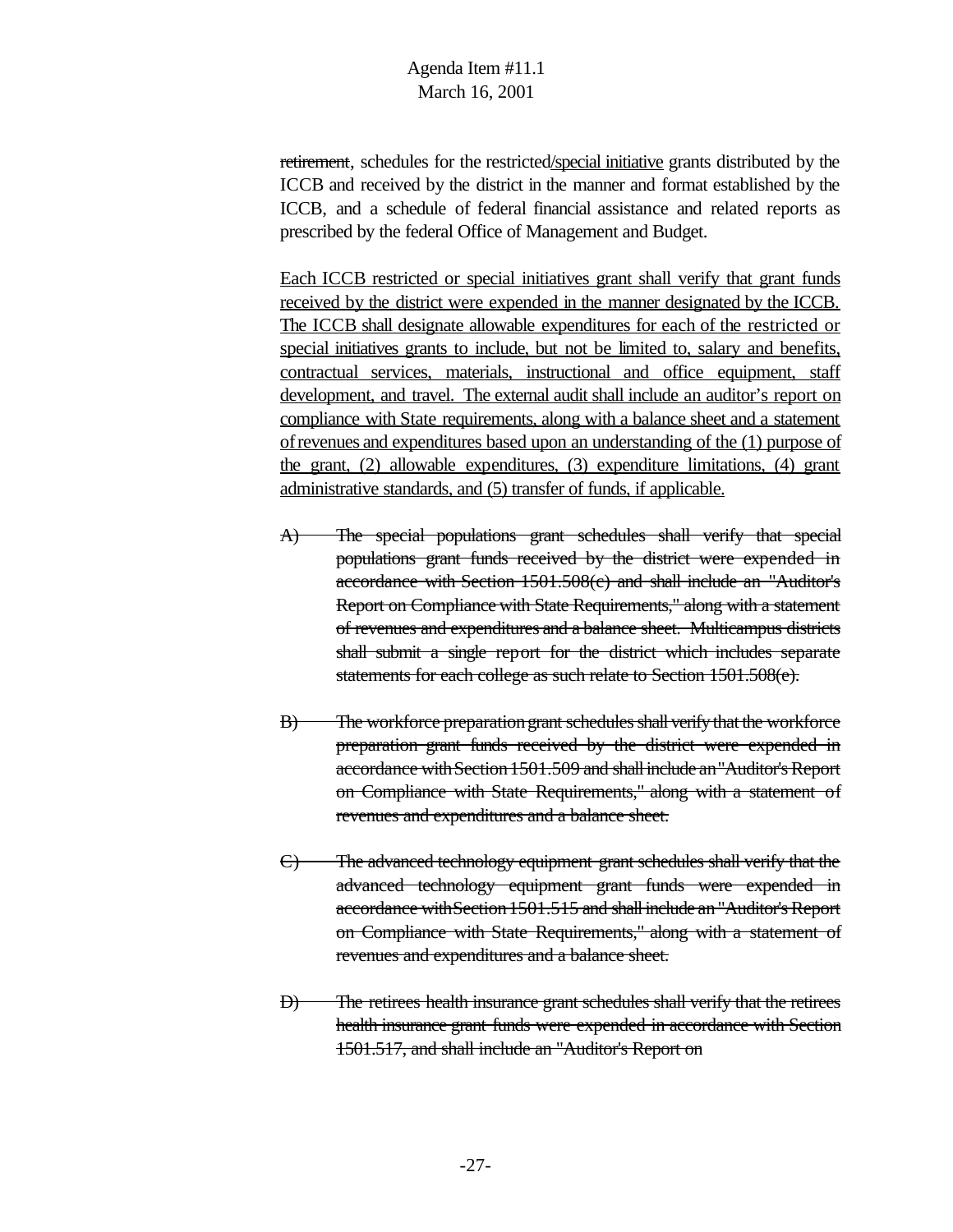Compliance with State Requirements," along with a statement of revenues and expenditures and a balance sheet.

- b) Confirmation of ICCB Grants and District Credit Hours. For the purposes of confirming district records, each district shall request that its external auditor request from the ICCB a report of grants received and reimbursable student credit hours generated by the district during the fiscal year. Each district shall notify its independent external auditing firm of this requirement and will instruct that firm to make the request using the format prescribed by the Board.
- c) Upon completion After receipt of the external audit, the district shall reconcile its audited expenditures to previously submitted unit cost data. The reconciliation shall be submitted on forms provided by the ICCB.

## **Section 1501.507 Credit Hour Claims Grants**

- a) Claims. Claims for credit hours shall be submitted within 30 days after the end of each term in a format used on forms provided by the ICCB.
- b) Course Requirements. Courses which produce credit hours eligible for ICCB grants shall satisfy the following requirements:
	- 1) Courses shall be offered for the number of credit hours for which they are approved by the ICCB.
	- 2) Courses which have variable credit hoursshall be claimed in specified increments only up to the maximum credit value approved for the course.
	- 3) Course data shall be posted to the permanent academic record of each student claimed.
	- 4) Courses shall be a part of units of instruction which have been approved by the ICCB, or the courses must be authorized extensions of existing units of instruction.
	- 5) Courses shall have specific written objectives.
	- 6) A course outline shall be available for review by any student or citizen.
	- 7) Coursesshall have a method of evaluating student performance which followsthe adopted college grading system.
	- 8) Courses shall follow the adopted college policies on student tuition.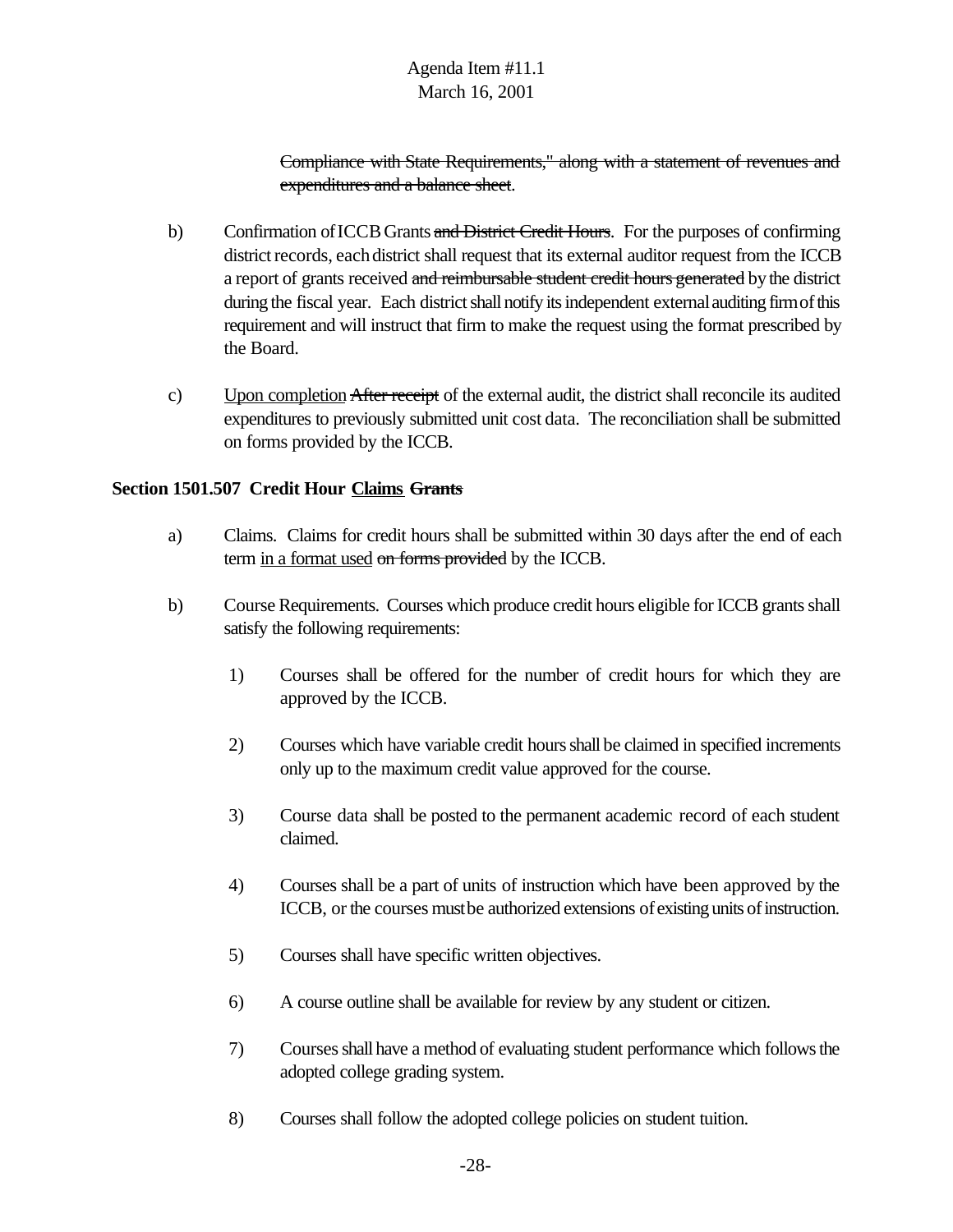- 9) The following categories of physical education courses shall be the only ones to produce eligible credit hours:
	- A) Elective physical education courses;
	- B) Required courses for majors and minors in physical education, recreational leadership, and related programs; and/or
	- C) Physical education courses in teacher education programs as required by the State Teachers Certification Board.
- 10) Courses shall produce a maximumrate of one semester credit hour or equivalent per week. Requests for exceptions to this requirement may be submitted to the ICCB. The criteria utilized by the ICCB for exceptions shall include:
	- A) documentation of need for an intensified or accelerated schedule;
	- B) student population identified with testing and/or screening to indicate special needs and/or competencies;
	- C) how courses are instructed, including schedule of classes, study time allotted for students, method of instruction and how students are evaluated;
	- D) time period of instructional activity and projected termination date; and
	- E) procedures to evaluate the accelerated instructional activity.
- 11) Courses offered by the college for high school students during the regular school day at the secondary school shall be college-level and shall meet the following requirements:
	- A) State Laws and Regulations and AccreditationStandards. All State laws, ICCB regulations, accreditation standards specified by the North Central Association, and local college policies that apply to courses, instructional procedures and academic standards at the college apply to college-level courses offered by the college on campus, at off-campus sites, and at secondary schools. These policies, regulations, instructional procedures and academic standards apply to students, faculty and staff associated with these courses.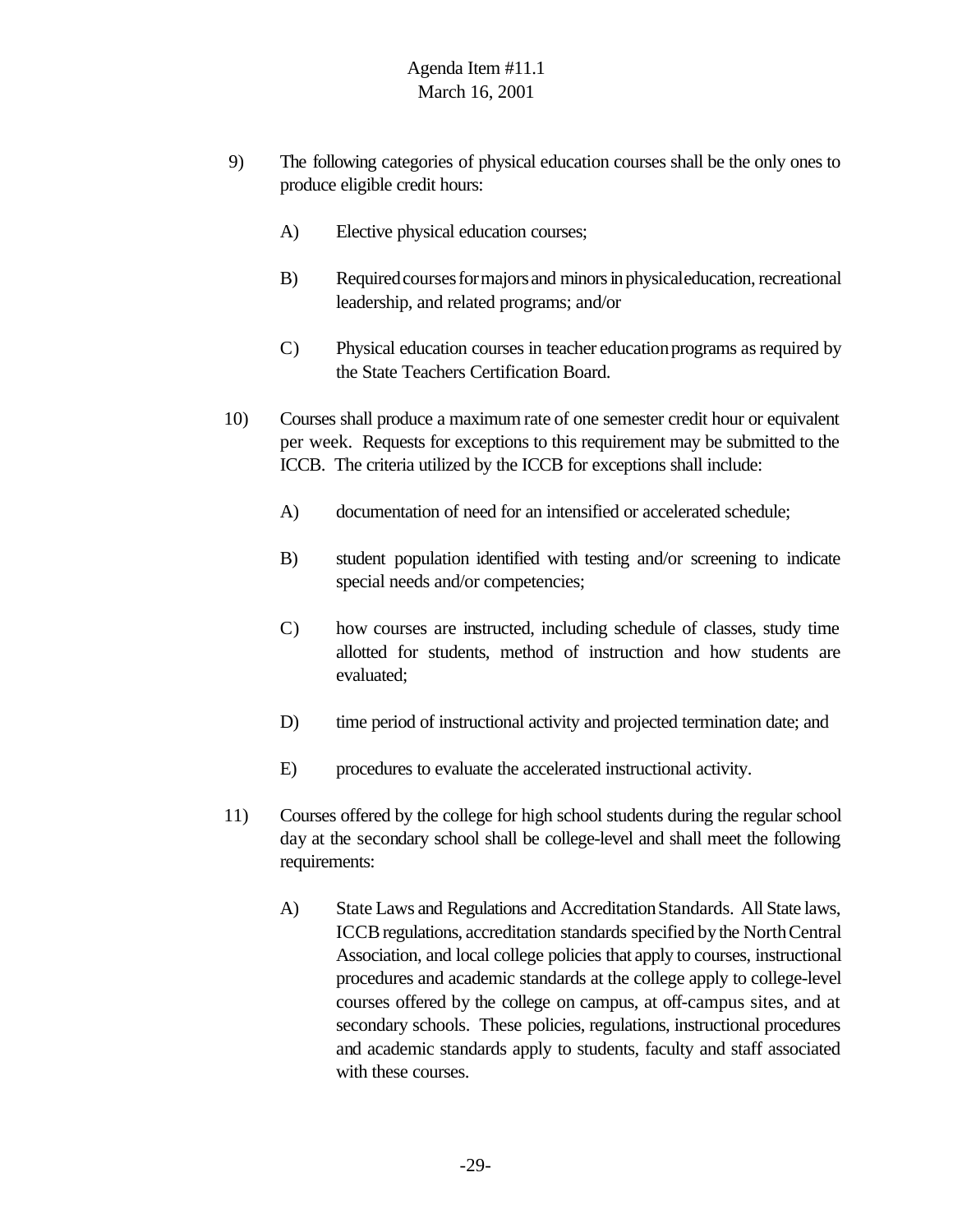- B) Instructors. The instructors for these courses shall be selected, employed and evaluated by the community college. They shall be selected from fulltime faculty and/or from adjunct faculty with appropriate credentials and demonstrated teaching competencies at the college level.
- C) Qualification of Students. Students accepted for enrollment in collegelevel courses must have appropriate academic qualifications, a high level of motivation and adequate time to devote to studying a college-level course. The students' course selections shall be made in consultation with high school counselors and/or principals and ordinarily are restricted to students in the junior and senior years of high school. The students shall meet all college criteria and follow all college procedures for enrolling in courses.
- D) Placement Testing and Prerequisites. Students enrolling in college-level courses must satisfy course placement tests or course prerequisites when applicable to assure that they have the same qualifications and preparation as other college students.
- E) Course Offerings. Courses shall be selected from transfer courses that have been articulated with senior institutions in Illinois or from the firstyear courses in ICCB approved associate in applied science degree programs.
- F) Course Requirements. The course outlines utilized for these courses shall be the same as for courses offered on campus and at other off-campus sites and shall contain the content articulated with colleges and universities in the State. Course prerequisites, descriptions, outlines, requirements, learning outcomes and methods of evaluating students shall be the same as for on-campus offerings.
- G) Concurrent Credit. The determination of whether a college course is offered for concurrent high schooland college credit shall be made at the secondary level, according to the school's policies and practices of the district.
- c) Student Requirements. The following requirements shall apply to students who generate credit hours eligible for ICCB grants:
	- 1) Students shall be certified by their instructors as being in attendance at midterm by including a certification statement on the midterm class roster, signed and dated by the instructor.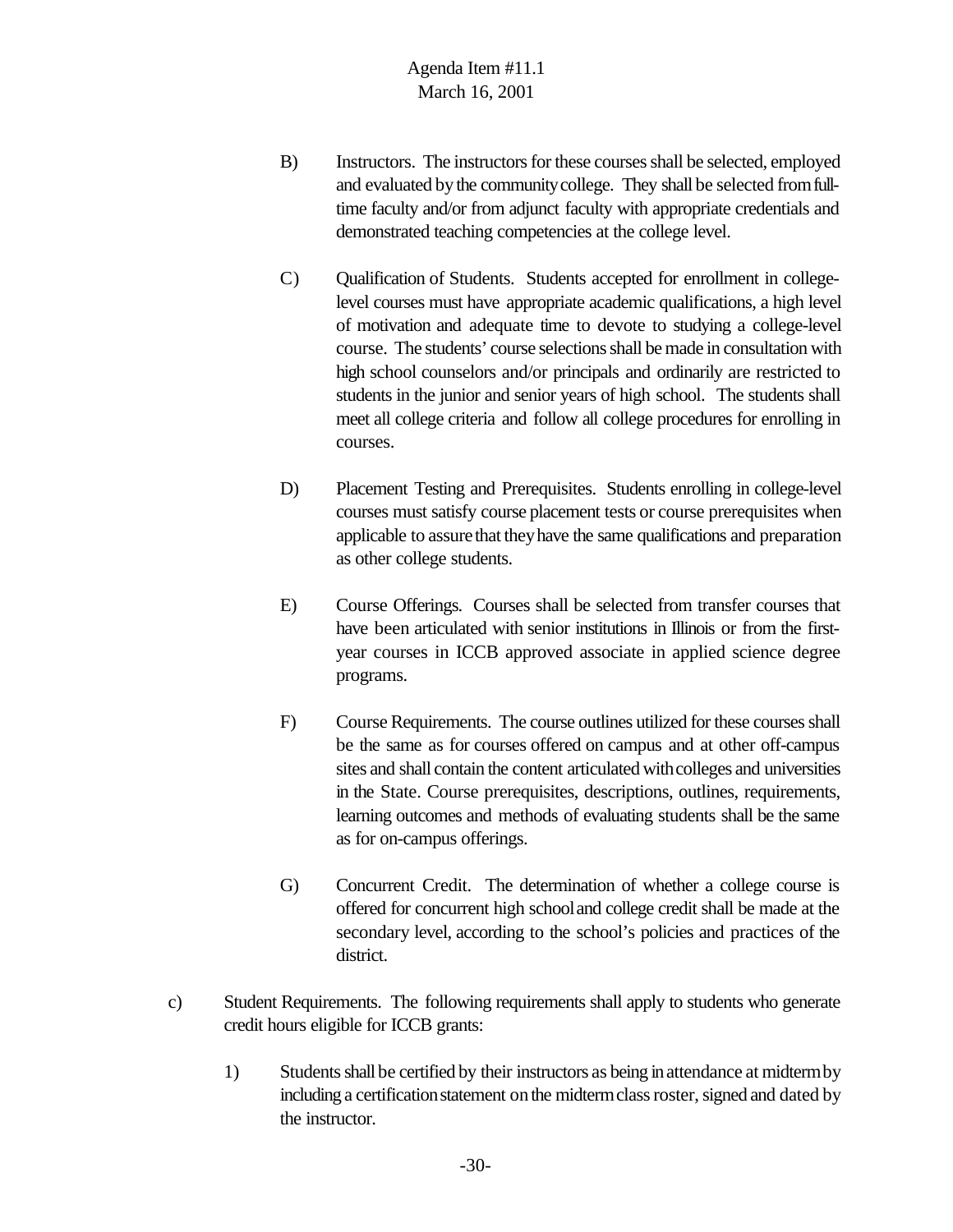- 2) Students who complete a course with a passing grade by the end of the term and who were not certified as being in attendance at midterm by the instructor shall be considered as having been in attendance at midterm.
- 3) Students enrolled in variable entry/variable exit classes or short-term classes of less than eight weeks may be certified by their instructors as having been in attendance at midterm by including a certification statement on the final class roster, signed and dated by the instructor.
- 4) Students shall be residents of the State of Illinois.
- 5) Auditors or visitors in a course shall not produce eligible credit hours.
- 6) Students who repeat enrollment in a course shall produce credit hours eligible for ICCB grants when one of the following conditions is met:
	- A) If the student completed the course the first time of enrollment with less than a grade of  $C$  (or equivalent) and if the student was claimed for credit hour grant funding, the student may enroll and be claimed in the course one additional time, or
	- B) If the student enrolled in the course previously and withdrew before completing the course, and if the student was claimed for credit hour grant funding, the student mayenrolland be claimed inthe course one additional time, or
	- C) If a student completed the course previously and was claimed for credit hour grant funding, the student may be claimed for retaking the course if the student uses his/her option to retake the course tuition free under the college's educational guarantee program, or
	- D) If the last time the student completed the course was at least four years previously, the student may be claimed for credit hour grant funding if the student repeats the course to upgrade his/her skills in that area, or
	- E) If a course has been approved by the ICCB to be repeated, the student may repeat the course and be claimed as often as approved by the ICCB.
- $d)$  Exceptions. The following credits will not be eligible for ICCB funding credit hour grants:
	- 1) Credit by examination;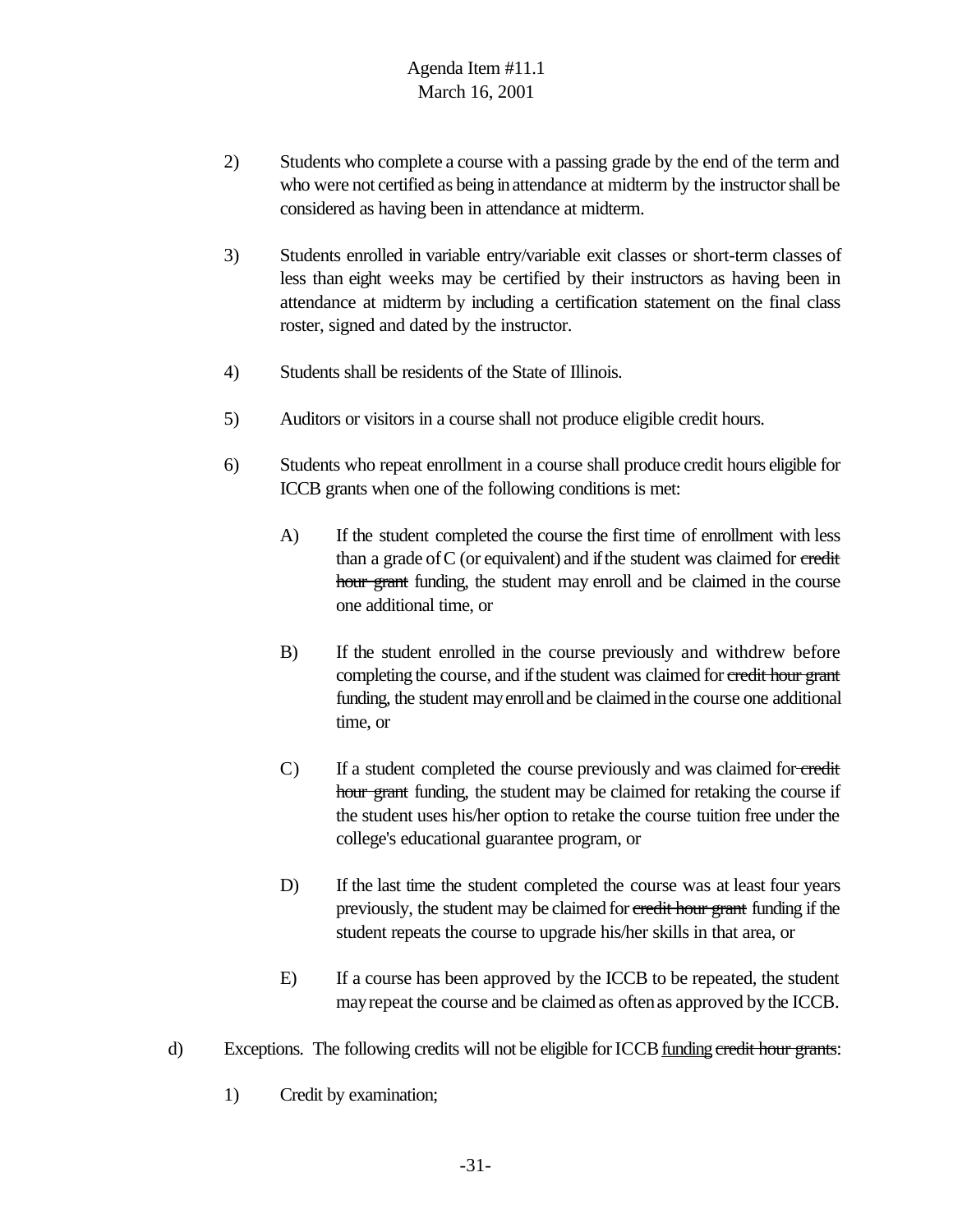- 2) Military service credit for physical education;
- 3) Transfer of credit earned at other institutions or in the armed forces;
- 4) Proficiency examinations;
- 5) Advanced placement credits; and/or
- 6) Other methods of program acceleration which do not include instruction.

# **Section 1501.508 Special Populations Grants**

| a) | Special populations grant funds shall be allocated annually to each Illinois public community<br>college district in accordance with Section 2-16.02 of the Act. |                                                                                                                                                                                                                                 |  |  |  |  |
|----|------------------------------------------------------------------------------------------------------------------------------------------------------------------|---------------------------------------------------------------------------------------------------------------------------------------------------------------------------------------------------------------------------------|--|--|--|--|
| b) | Special populations grant funds shall be accounted for in a restricted purposes fund.                                                                            |                                                                                                                                                                                                                                 |  |  |  |  |
| C) |                                                                                                                                                                  | The following are allowable expenditures for special populations grant funds:                                                                                                                                                   |  |  |  |  |
|    | $\ddagger$                                                                                                                                                       | Personnel. Salaries and benefits for courses and services provided only to special<br>populations students.                                                                                                                     |  |  |  |  |
|    | A)                                                                                                                                                               | Tutors, both student and professional.                                                                                                                                                                                          |  |  |  |  |
|    | $\ket{B}$                                                                                                                                                        | Counselors and paraprofessional counselors who spend a minimum of 50<br>percent of their time working with special populations students.                                                                                        |  |  |  |  |
|    | $\leftrightarrow$                                                                                                                                                | Adult basic/secondary and remedial education instructors, not to exceed<br>30 percent of the total special populations grant per district.                                                                                      |  |  |  |  |
|    | Ð)                                                                                                                                                               | Direct support service personnel for assistance to students with disabilities,<br>e.g., readers, notetakers, and drivers.                                                                                                       |  |  |  |  |
|    | Ð)                                                                                                                                                               | Professional and paraprofessional staff who provide outreach services and<br>special retention programs designed for special populations students and<br>who administer testing and assessment of special populations students. |  |  |  |  |
|    | <del>2)</del>                                                                                                                                                    | Testing and Assessment. Includes materials, fees, and cost of test administration<br>for testing and assessment of special populations students and testing of entering<br>students to identify special populations students.   |  |  |  |  |
|    | 3)                                                                                                                                                               | Instructional and Informational Materials. Books, computer software,<br>informational brochures, pamphlets, and publications provided only to special<br>populations students to promote special populations programs.          |  |  |  |  |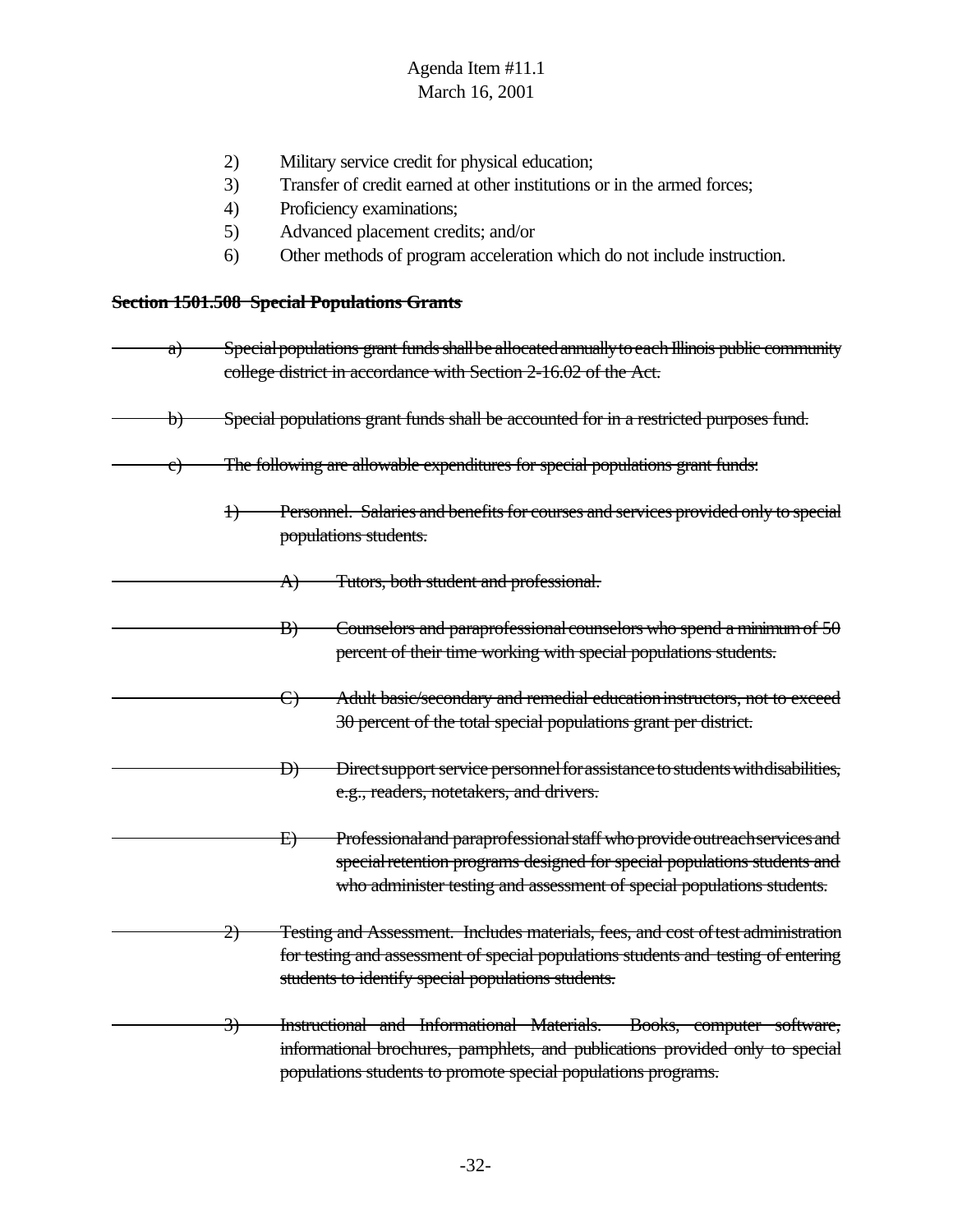|    | Instructional Equipment. Lease or purchase of, e.g., tape recorders, small<br><del>4)</del><br>computers, readers, and other assistive technology provided to special populations<br>students. |                                                                                                                                                                                                                                                                                                                                                                                                                                                                                                                                                                                                                                                                                                               |
|----|------------------------------------------------------------------------------------------------------------------------------------------------------------------------------------------------|---------------------------------------------------------------------------------------------------------------------------------------------------------------------------------------------------------------------------------------------------------------------------------------------------------------------------------------------------------------------------------------------------------------------------------------------------------------------------------------------------------------------------------------------------------------------------------------------------------------------------------------------------------------------------------------------------------------|
|    | C,                                                                                                                                                                                             | Travel related only to special populations student needs and activities for both<br>college personnel and students.                                                                                                                                                                                                                                                                                                                                                                                                                                                                                                                                                                                           |
|    |                                                                                                                                                                                                | Special populations student activities such as field trips and student<br>A)<br>transportation.                                                                                                                                                                                                                                                                                                                                                                                                                                                                                                                                                                                                               |
|    |                                                                                                                                                                                                | Conference expenses related directly to special populations grant<br>$\ket{B}$<br>activities.                                                                                                                                                                                                                                                                                                                                                                                                                                                                                                                                                                                                                 |
|    | $\Theta$                                                                                                                                                                                       | Staff development expenditures for special populations grant personnel and outside<br>consultants.                                                                                                                                                                                                                                                                                                                                                                                                                                                                                                                                                                                                            |
|    | 7)                                                                                                                                                                                             | The following special populations grant administrative expenditures relate only to<br>special populations grants. The total administrative expenditures may not exceed<br>30 percent of the total special populations grant per district.                                                                                                                                                                                                                                                                                                                                                                                                                                                                     |
|    |                                                                                                                                                                                                | Administrative salaries.<br>A)                                                                                                                                                                                                                                                                                                                                                                                                                                                                                                                                                                                                                                                                                |
|    |                                                                                                                                                                                                | Office staff salaries.<br>$\vert B\rangle$                                                                                                                                                                                                                                                                                                                                                                                                                                                                                                                                                                                                                                                                    |
|    |                                                                                                                                                                                                | Office equipment.                                                                                                                                                                                                                                                                                                                                                                                                                                                                                                                                                                                                                                                                                             |
|    |                                                                                                                                                                                                | Consumable supplies.<br>Đ)                                                                                                                                                                                                                                                                                                                                                                                                                                                                                                                                                                                                                                                                                    |
|    |                                                                                                                                                                                                | Utilities.<br>Ð)                                                                                                                                                                                                                                                                                                                                                                                                                                                                                                                                                                                                                                                                                              |
|    |                                                                                                                                                                                                | Rental of facilities.<br><del>F)</del>                                                                                                                                                                                                                                                                                                                                                                                                                                                                                                                                                                                                                                                                        |
| d) |                                                                                                                                                                                                | Reports of services supported by the special populations grant shall be filed with the ICCB<br>by September 1 of each year on forms provided by the ICCB.                                                                                                                                                                                                                                                                                                                                                                                                                                                                                                                                                     |
| e) |                                                                                                                                                                                                | An initial grant in the amount designated in Section 2-16.02 of the Act shall be allocated<br>for expenditure by each community college within a multicampus district. Remaining funds<br>within a multicollege district may be allocated according to district policies.                                                                                                                                                                                                                                                                                                                                                                                                                                     |
| t) |                                                                                                                                                                                                | Special populations grant funds shall be expended or obligated prior to June 30 each year.<br>Goods for which the funds have been obligated shall be received and paid for prior to<br>September 30 following the end of the fiscal year for which the funds were appropriated.<br>Funds for services, including salaries and benefits, may not be obligated for services<br>rendered after June 30. Unexpended funds totaling \$100 or more shall be returned to the<br>ICCB by October 15 following the end of the fiscal year. Unexpended funds totaling less<br>than \$100 need not be returned to the ICCB provided the funds are spent in the next fiscal<br>year and for the restricted grant purpose. |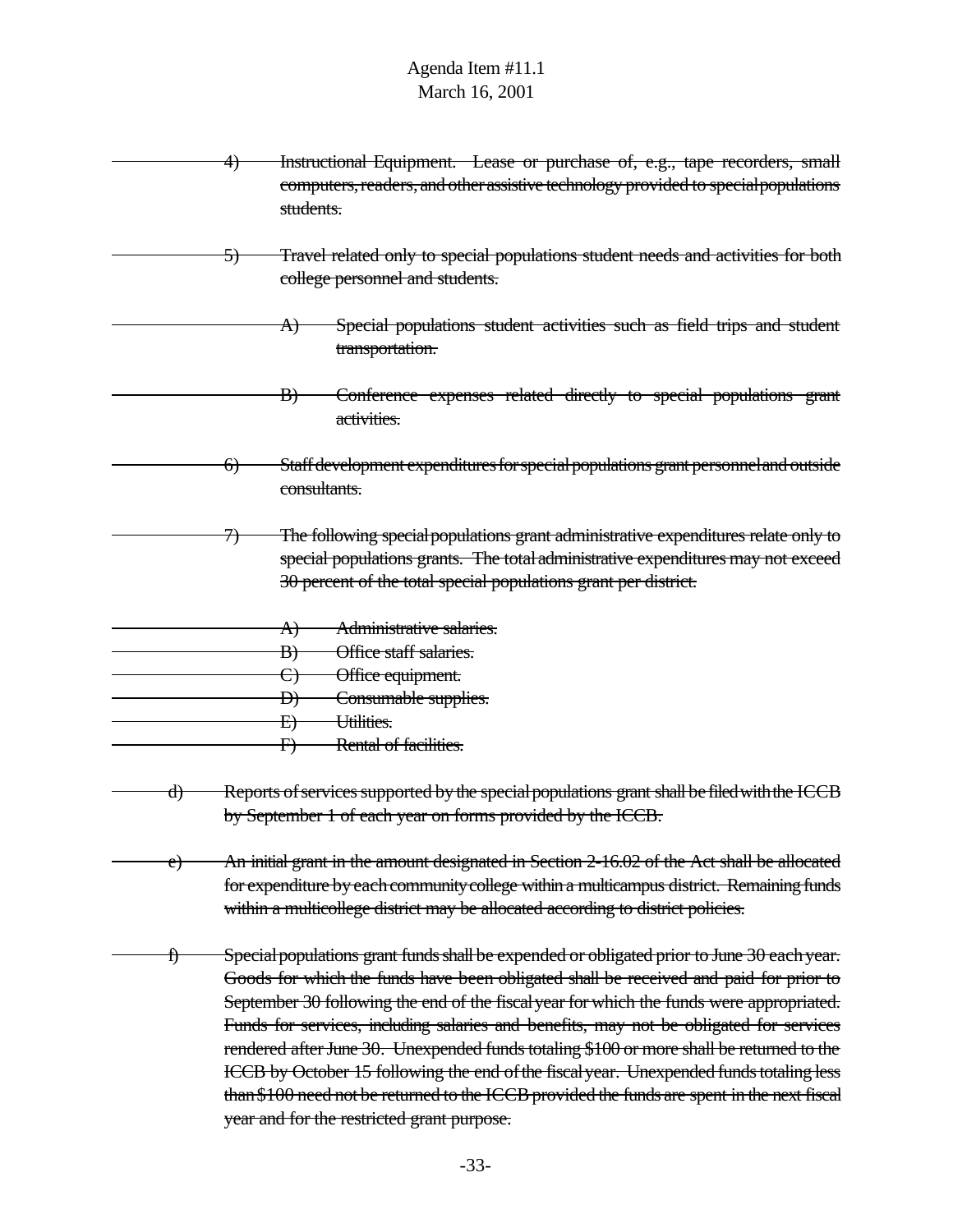g) Special populations grant funds not used in accordance withthis Sectionregardless ofthe amount shall be returned to the ICCB within six months after receipt ofthe external audit report by the ICCB or other identification of improper expenditures subsequently verified by the ICCB.

#### **Section 1501.509 Workforce Preparation Grants**

- a) A minimum of \$30,000 of each district's workforce preparation grant shall be used to operate a business assistance center or economic development or workforce preparation office; that is, expenditures specified in subsections  $(d)(1)$ ,  $(d)(5)$ ,  $(d)(6)$ ,  $(d)(7)$ ,  $(d)(8)$ , and  $(d)(9)$  below.
- b) No more than 25 percent of each district's workforce preparation grant may be used for expenditures for equipment as specified in subsections  $(d)(4)$  and  $(d)(9)(A)$  below.
- c) Workforce preparation grant activities include the following:
	- 1) Conducting customized training programs for new or existing business and industry through the following activities:
		- A) Developing and offering customized industrialor commercially sponsored courses.
	- B) Establishing apprenticeship or internship programs with area business and industry.
- 2) Providing the following employment training services training for unemployed or underemployed adults to improve their job skills and assist them in seeking employment.
	- A) Establishing and/or operating career counseling and testing programs.
	- B) Providing job placement assistance.
	- C) Conducting courses and workshops which are not claimed for credit hour grant funding.
	- 3) Cooperate with other economic development entities (such as chambers of commerce, economic development commissions, and local governments) involved in commercial and industrial expansion and/or retention to: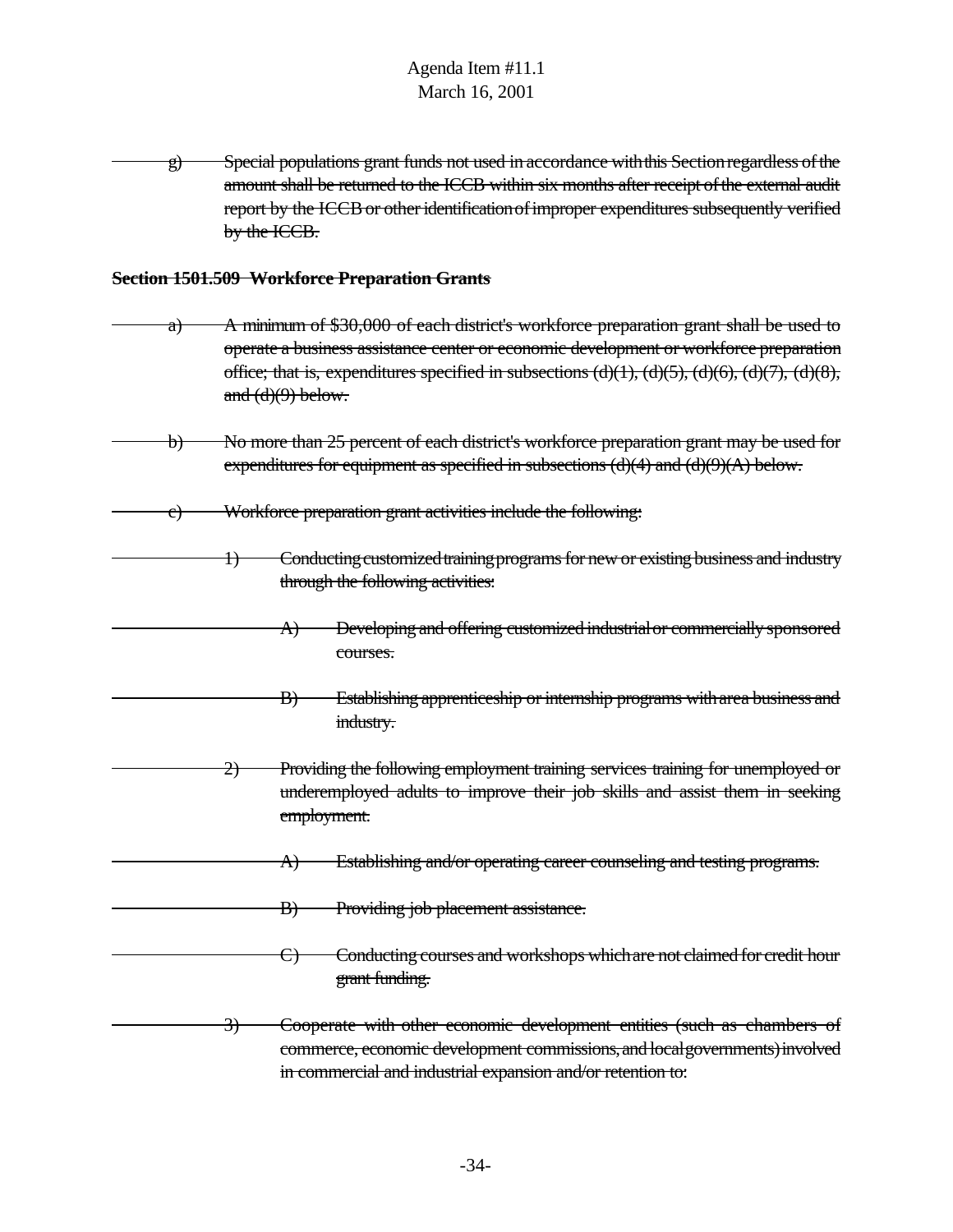|               | A)            | Provide assistance through special courses, workshops, and conferences<br>to area business and industry and economic development entities on such                                                                                                                                          |
|---------------|---------------|--------------------------------------------------------------------------------------------------------------------------------------------------------------------------------------------------------------------------------------------------------------------------------------------|
|               |               | topics as training; financing, starting, and operating a business; contract<br>procurement; purchasing and accounting; and use of computers.                                                                                                                                               |
|               | $\ket{B}$     | Identify and develop educational programs needed by business and<br>industry for emerging occupations.                                                                                                                                                                                     |
|               | <del>C)</del> | Obtain the use of equipment from business and industry for employment<br>training programs.                                                                                                                                                                                                |
|               | Ð)            | Assist with the conduct of an assessment of the area's assets and liabilities<br>in attracting and retaining business and industry.                                                                                                                                                        |
|               | <del>E)</del> | Assist with the conduct of an industrial retention survey to assess the need<br>for training or other assistance by area business and industry.                                                                                                                                            |
|               | <del>F)</del> | Provide appropriate training assistance or services determined necessary<br>by surveys or assessments.                                                                                                                                                                                     |
|               | <del>G)</del> | Help to market the area to prospective business and industry.                                                                                                                                                                                                                              |
| <del>4)</del> |               | Cooperate with other community colleges, public universities, and private colleges<br>to conduct assessments of need for higher education, to articulate the educational<br>services being provided, and to develop telecommunications networks for<br>instructional delivery and support. |
| <del>d)</del> |               | The following are allowable expenditures for workforce preparation grant funds:                                                                                                                                                                                                            |
| Ð             |               | Personnel. Salaries and benefits for the following personnel based on the<br>percentage of time they spend on workforce preparation activities.                                                                                                                                            |
|               | A)            | Administrative and support staff of the business assistance centers or<br>economic development or workforce preparation offices.                                                                                                                                                           |
|               | $\ket{B}$     | Counselors that provide employment and educational counseling to<br>unemployed or underemployed individuals.                                                                                                                                                                               |
|               | <del>C)</del> | Instructional personnel who teach courses, which are not eligible for credit<br>hour grant funding, to unemployed or underemployed persons or who<br>teach customized courses, which are not eligible for credit hour grant<br>funding, for business and industry.                         |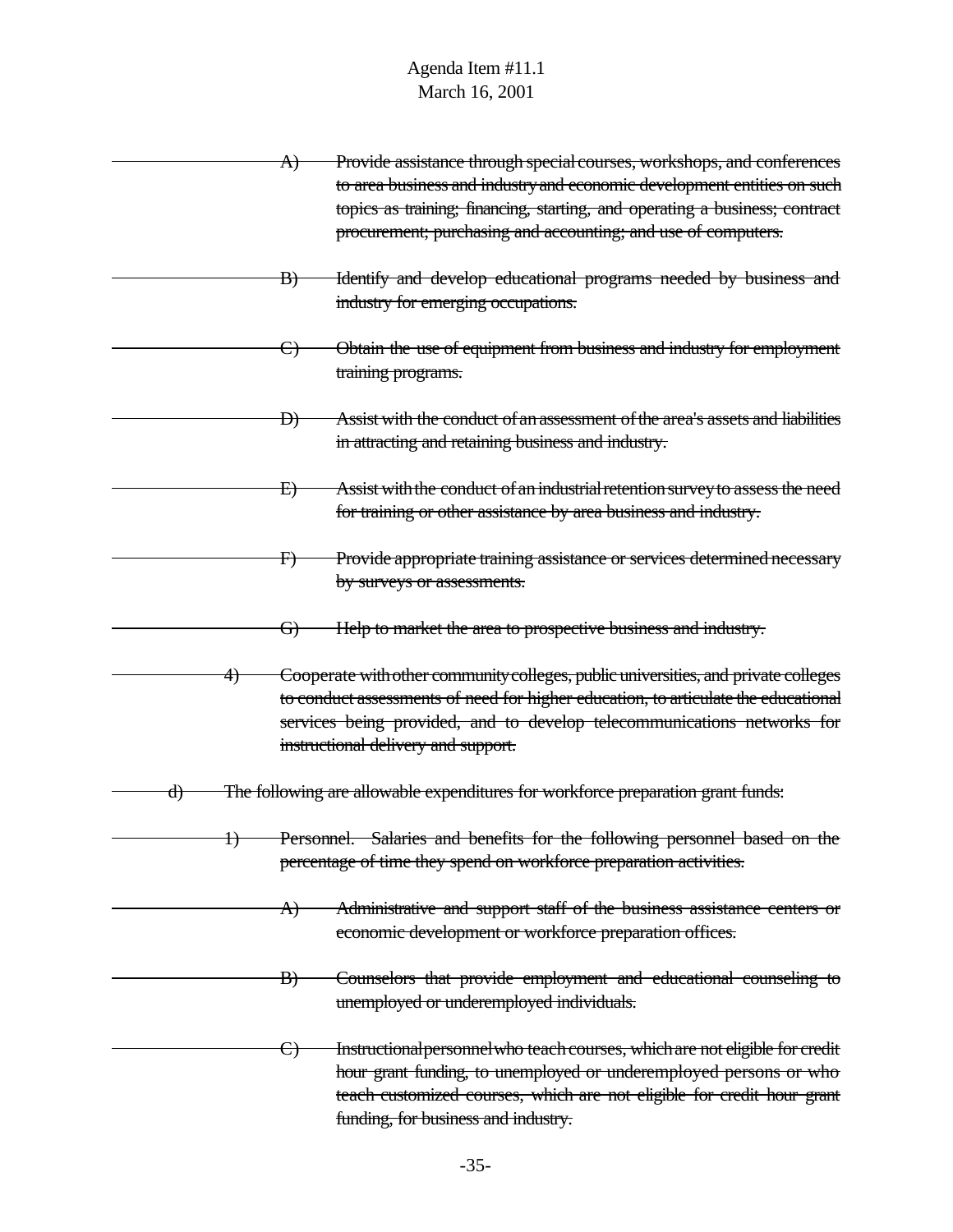- D) Administrative and support staff needed to operate regional consortia designed to coordinate and support off-campus extension offerings of colleges and universities within that region of the state.
	- 2) Contractual Services. Expenditures for professional services which are determined by the college to be more appropriately or efficiently provided by other public or private entitiesto complete specific programmatic work needed to conduct the district's workforce preparationand economic development activities.
- 3) Instructional Materials. Books, films, and testing/evaluation materials for use in courses taught to unemployed and underemployed individuals or persons receiving industrial or customized training designed for area business and industry.
- 4) Instructional Equipment. Lease or purchase of demonstrators, models, trainers, or other equipment for use in courses taught to unemployed and underemployed individuals or persons receiving customized training designed for area business and industry.
	- 5) Promotional Materials. Brochures, newsletters, slide presentations, films, and advertisements used to market the districts' economic development services.
	- 6) Staff Development. Seminars, courses, and conferences related to workforce preparation or economic development for administrative staff that spend 51 percent of their time working in the business assistance center or economic development or workforce preparation office.
- 7) Conference and Meeting Expenses. Expenses for conducting conferences and meetings related to workforce preparation grant activities specified in subsection (c) at which workforce preparation grant staff, business and industry, and/or economic development entities are in attendance.
	- 8) Travel. Travel expenses related to workforce preparation grant activities as specified in subsection (c) above for staff specified in subsection  $(d)(1)$  above and their supervisors.
- 9) The following are related costs of operating a business assistance center or economic development or workforce preparation office.
- A) Office equipment B) Utilities and telephone C) Consumable supplies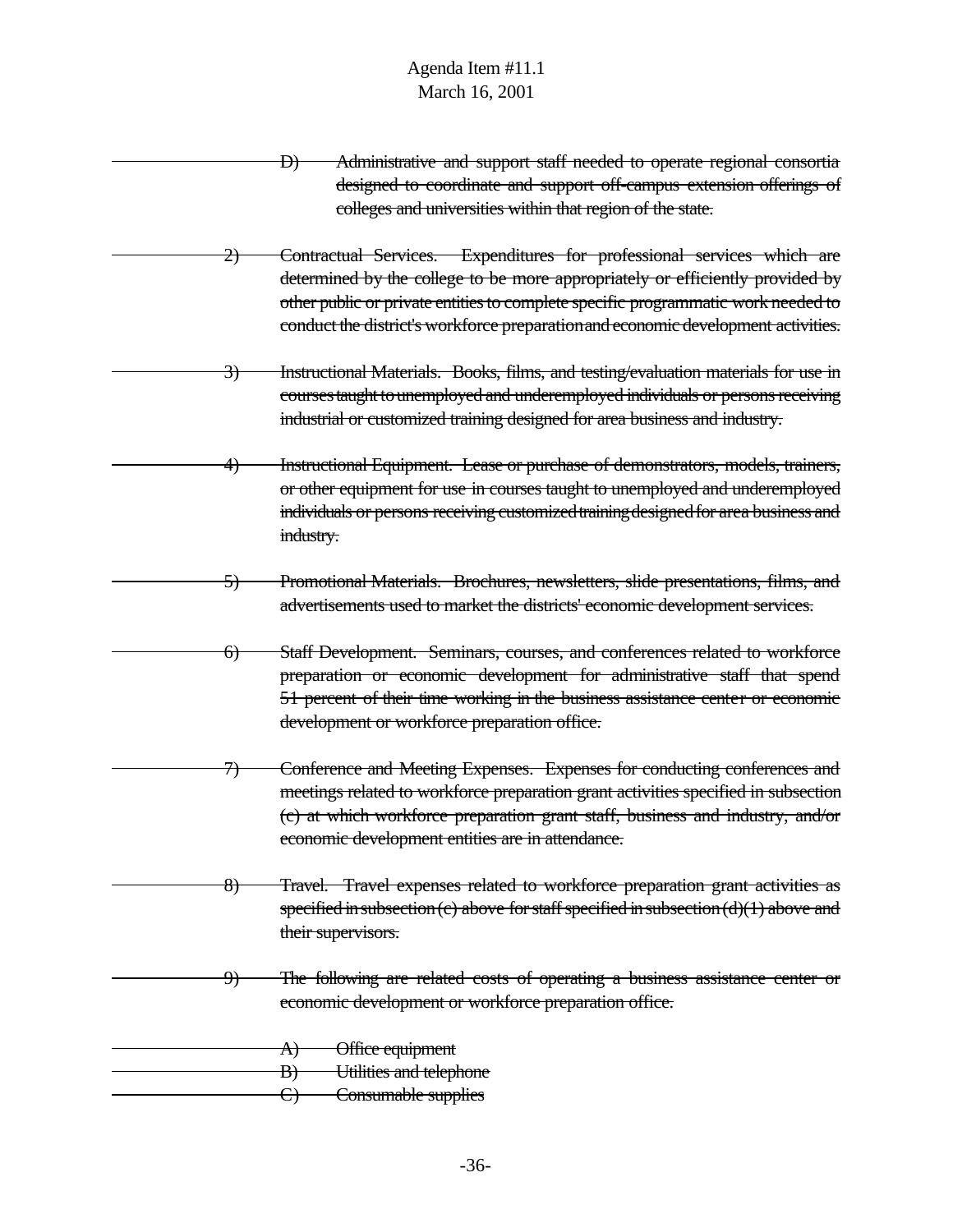|  | <b>Duplicating</b> |
|--|--------------------|
|  | Facility rental    |
|  |                    |

- e) Workforce preparation grant funds designated for special state initiatives in an amount specified by the General Assembly shall be administered by the Board to ensure that the special state initiatives are implemented.
- f) Reports of services and courses supported by the workforce preparation grant shall be filed with the ICCBbyAugust 1 following the end ofthe fiscal year on forms provided by the ICCB.
- g) Workforce preparation grant funds shall be accounted for in a set of self-balancing accounts within the restricted purposes fund.
- h) Workforce preparation grant funds shall be expended or obligated prior to June 30 each year. Goods for which funds have been obligated shall be received and paid for prior to September 30 following the end of the fiscal year for which the funds were appropriated. Funds for services, including salaries and benefits, may not be obligated for services rendered after June 30. Unexpended funds totaling \$100 or more shall be returned to the ICCB by October 15 following the end of the fiscal year. Unexpended funds totaling less  $than $100$  need not be returned to the ICCB provided the funds are spent in the next fiscal year and for the restricted grant purpose.
- i) Workforce preparation grant funds not used in accordance with this Section regardless of the amount shall be returned to the ICCB within six months after receipt of the external audit report by the ICCB or other identification of improper expenditures subsequently verified by the ICCB.

#### **Section 1501.511 Chart of Accounts**

- a) CommunityCollege Funds. The funds listed below or a subset of these funds shall be used for publicly reporting community college financial transactions. The local Board of Trustees may determine the distribution of unrestricted revenues among the operating funds, i.e., the Education Fund, the Operations, Building and Maintenance Fund, and the Public Building Commission Operation and Maintenance Fund.
	- 1) Operating Funds
		- A) EducationFund. Local property taxes for educational purposes shall be recorded as revenue in this fund.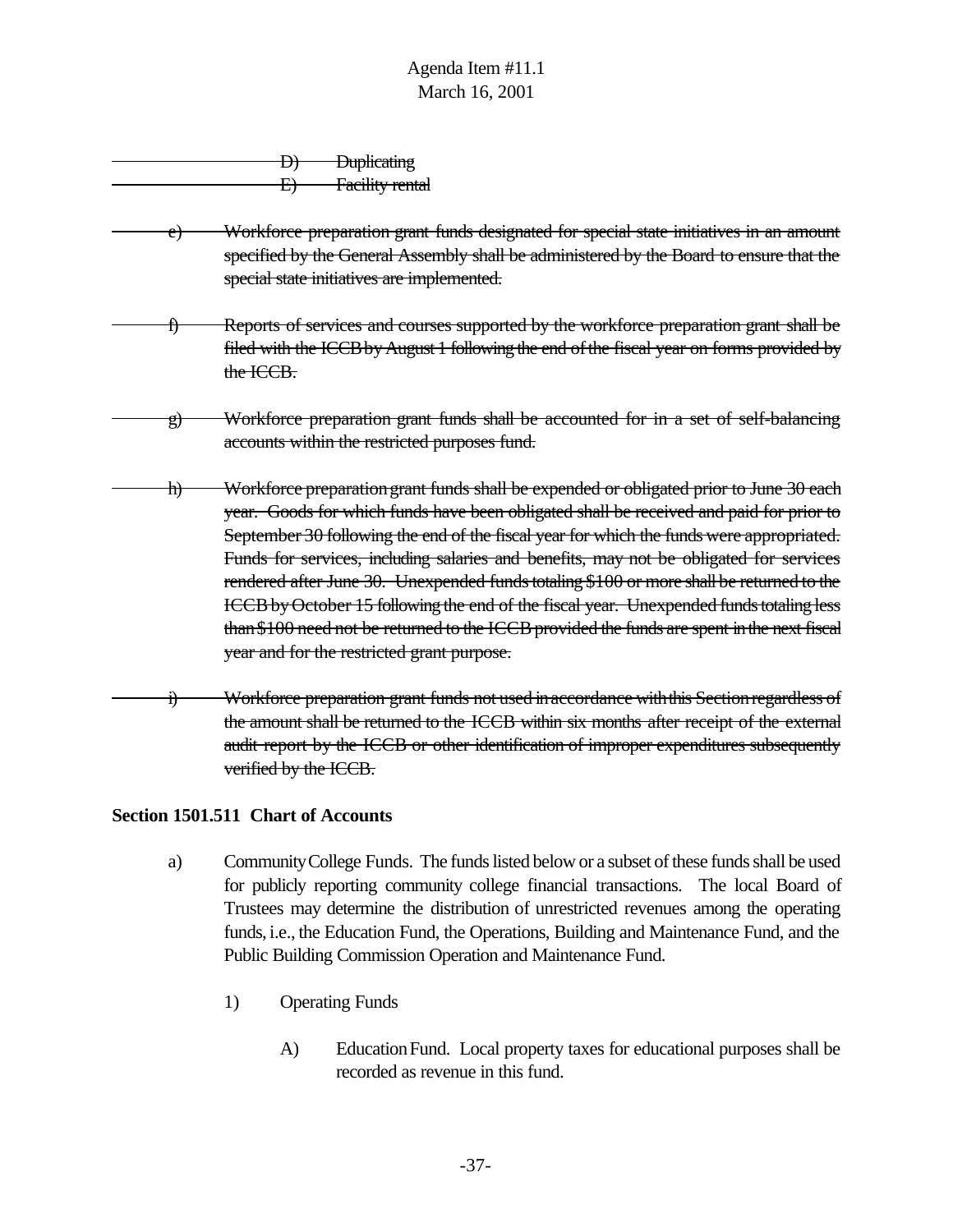- B) Operations, Building and Maintenance Fund. Local property taxes for operations, building, and maintenance purposes shall be recorded as revenue in this fund.
- C) Public Building Commission Operation and Maintenance Fund. Local property taxes for the operation and maintenance of college buildings leased from the Public Building Commission shall be recorded in this fund. Each agreement to operate and maintain property must be accounted for using a separate set of self-balancing accounts.
- 2) Restricted Purposes Fund. This fund is for the purpose of accounting formonies that have external restrictions regarding their use. Each of the restricted sources of revenue in this fund shall be accounted for separately using a group of self-balancing accounts.
- 3) Audit Fund. The audit tax levy shall be recorded in this fund. Monies in this fund shall be used only for the payment of auditing expenses.
- 4) Liability, Protection and Settlement Fund. The tort liability and Medicare insurance/FICA tax levies should be recorded in this fund. The monies in this fund and interest earned on assets shall be used only for the payment of tort liability, unemployment, or worker's compensation insurance and or claims, or the cost of participation in the federal Medicare/Social Security program. The taxlevy fortort liability, worker's compensation, and unemployment insurance and claims shall be recorded in this fund. The monies in this fund and interest earned on the assets of this fund shall be used only for the payment of tort liability, worker's compensation, and unemployment insurance and claims.
- 5) Bond and Interest Fund. Revenues in this fund consist of property taxes for principal and interest bond payments and Corporate Personal Property Replacement Tax Revenues statutorily allocated for principal and interest bond payments(Ill. Rev. Stat., 1991, ch. 85, par. 616). All principaland interest bond payments shall be expended from this fund. The debt service for each bond issue must be accounted for with a group of self-balancing accounts within the fund.
- 6) Public Building Commission Rental Fund. Local property taxes for the payment of lease obligations to the Public Building Commission shall be recorded in this fund. Each lease with the Public Building Commission shall be accounted for using a separate group of self-balancing accounts.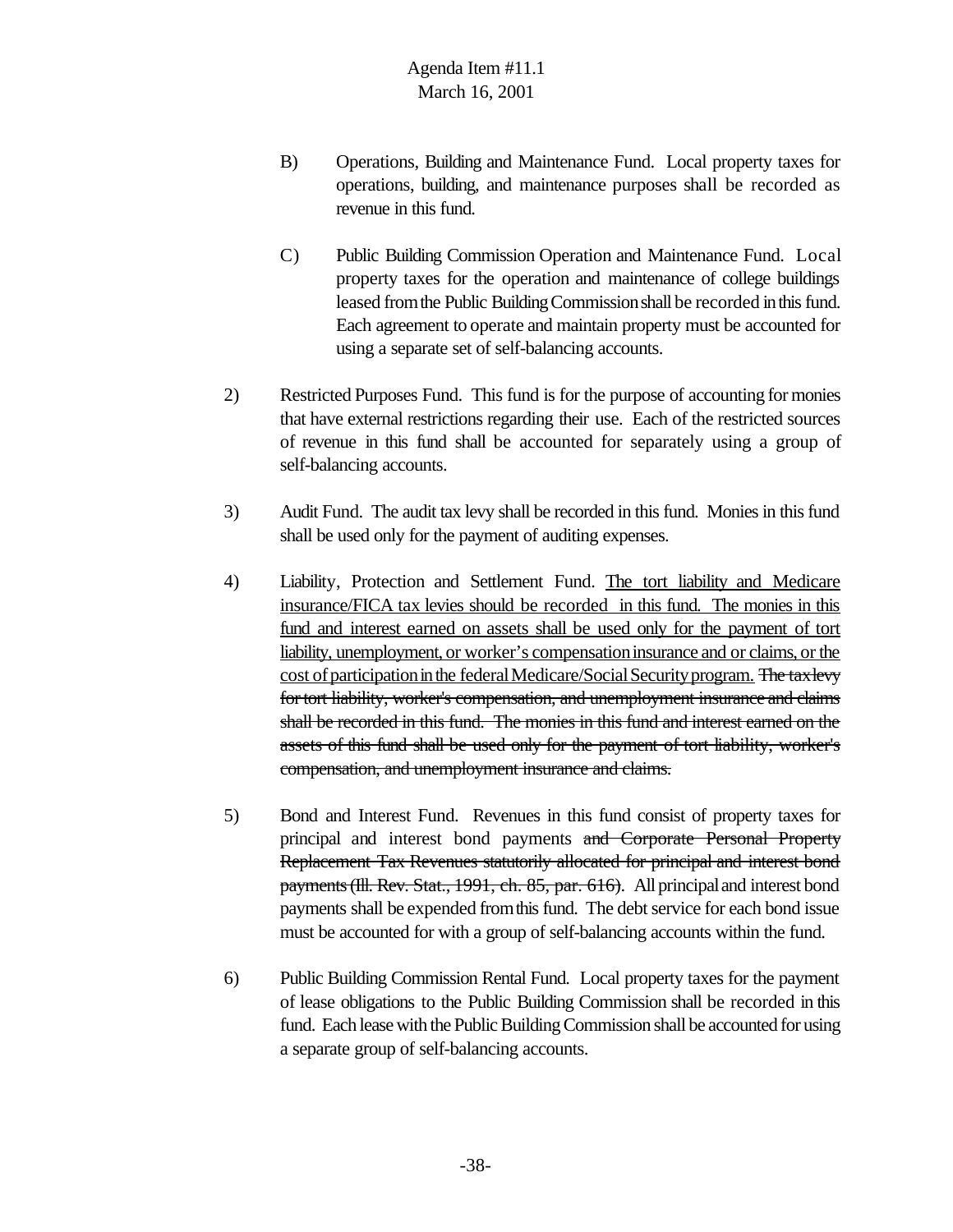- 7) Operations, Building and Maintenance Fund (Restricted). This fund is used to account for funds which can be used only for site acquisition and construction and equipping of buildings. The monies in this fund shall not be permanently transferred or loaned to any other fund.
- 8) Building Bond Proceeds Fund. Proceeds from construction bonds shall be recorded in this fund. Each bond issue shall be accounted for using a separate group of self-balancing accounts.
- 9) Auxiliary Enterprises Fund. This fund is for the purpose of accounting for those services where a fee is being charged students and staff. Only monies that the institution has control of should be included in this fund. Each enterprise service where a fee is being charged should be accounted for using a separate group of self-balancing accounts.
- 10) Working Cash Fund. This fund shall be used to account for the proceeds of working cash bonds.
- 11) Trust and Agency Fund. This fund shall be used to receive and hold monies in which the district serves as a custodian or fiscal agent for another body.
- 12) Investment inPlantAccount Group. This group of accounts hall be used to record the cost/value of plant assets.
- 13) Long-term Liabilities Account Group. This group of accounts shall be used to record liabilities that are payable beyond the current fiscal year.
- b) Program and Object Codes. The program and object codes (report structure) used specified by the ICCB shall be used for publicly reporting community college financial transactions.

#### **Section 1501.515 Advanced Technology Equipment Grants**

- a) An annual grant shall be allocated to each Illinois public community college district in accordance with Section 2-16.01 of the Act.
- b) Advanced technology equipment grant funds shall be accounted for in a set of self-balancing accounts within the Restricted Purposes Fund [see Section 1501.511(a)(4)].
- c) Allowable expenditures for advanced technology equipment grant funds are: demonstrators, models, trainers, and other instructional equipment needed for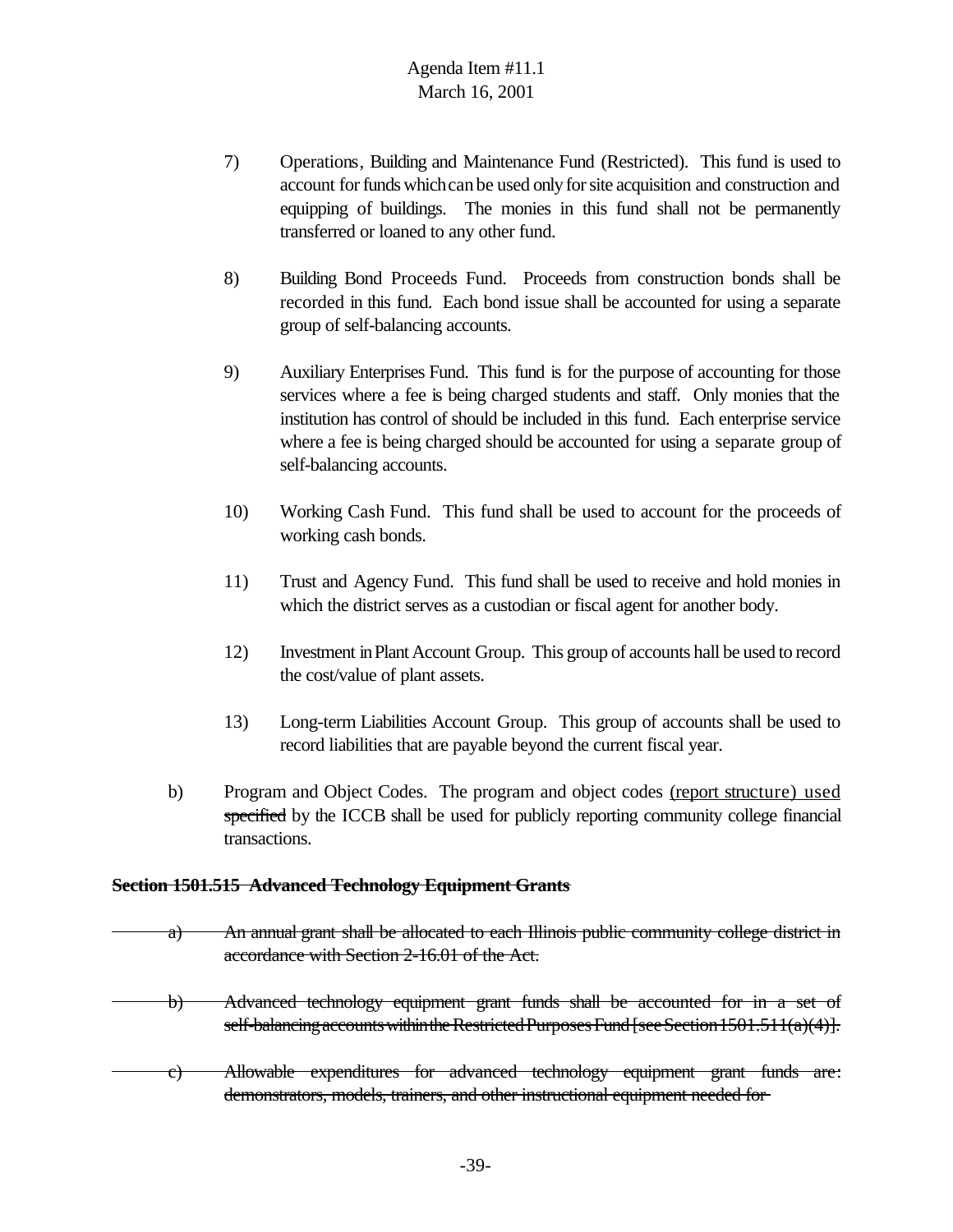instruction or instructional support services, including connectors, interfacing equipment, computer software, computer peripherals, operating and repair instruction manuals, instructional furnishings that are designed for and integral to the use of the instructional equipment, and telecommunications networks designed to interconnect with other colleges and extension centers within the district.

d) By August 1 following the end of the fiscalyear, the community college district shall file a report with the ICCB in a format prescribed by the ICCB, detailing how the funds were utilized.

e) Advanced technology equipment grant funds shall be expended or obligated by June 30 of the year for which they were awarded. Goods for which funds have been obligated shall be received and paid for by September 30 following the end of the fiscal year for which the funds were awarded. Unexpended funds totaling \$100 or more shall be returned to the ICCB by October 15 following the end of the fiscal year. Unexpended funds totaling less than \$100 need not be returned to the ICCB provided the funds are spent in the next fiscal year and for the restricted grant purpose.

f) Advanced technology equipment grant funds not used in accordance with this Section regardless of the amount shall be returned to the ICCB within six months after receipt of the external audit report by the ICCB or other identification of improper expenditures subsequently verified by the ICCB.

#### **Section 1501.516 Capital Renewal Grants**

- a) Districts may apply annually to the ICCB for approval of capital renewal grant projects. Requests for ICCB approval of capital renewal grant projects shall be submitted using forms prescribed by the ICCB.
- b) Expenditures of funds from this grant are limited to capital renewal projects that are within the scope of the definition of capital renewal grants contained in Section 1501.501.
- c) Funds received from this grant shall be accounted for in the Operations and Maintenance Fund (Restricted) [see Section 1501.511(a)(7)].
- d) Other sources of funding may be added to capital renewal grant funds to finance larger projects.
- e) Projects shall be designed and constructed to meet all applicable facilities codes as specified in Section 1501.603(f).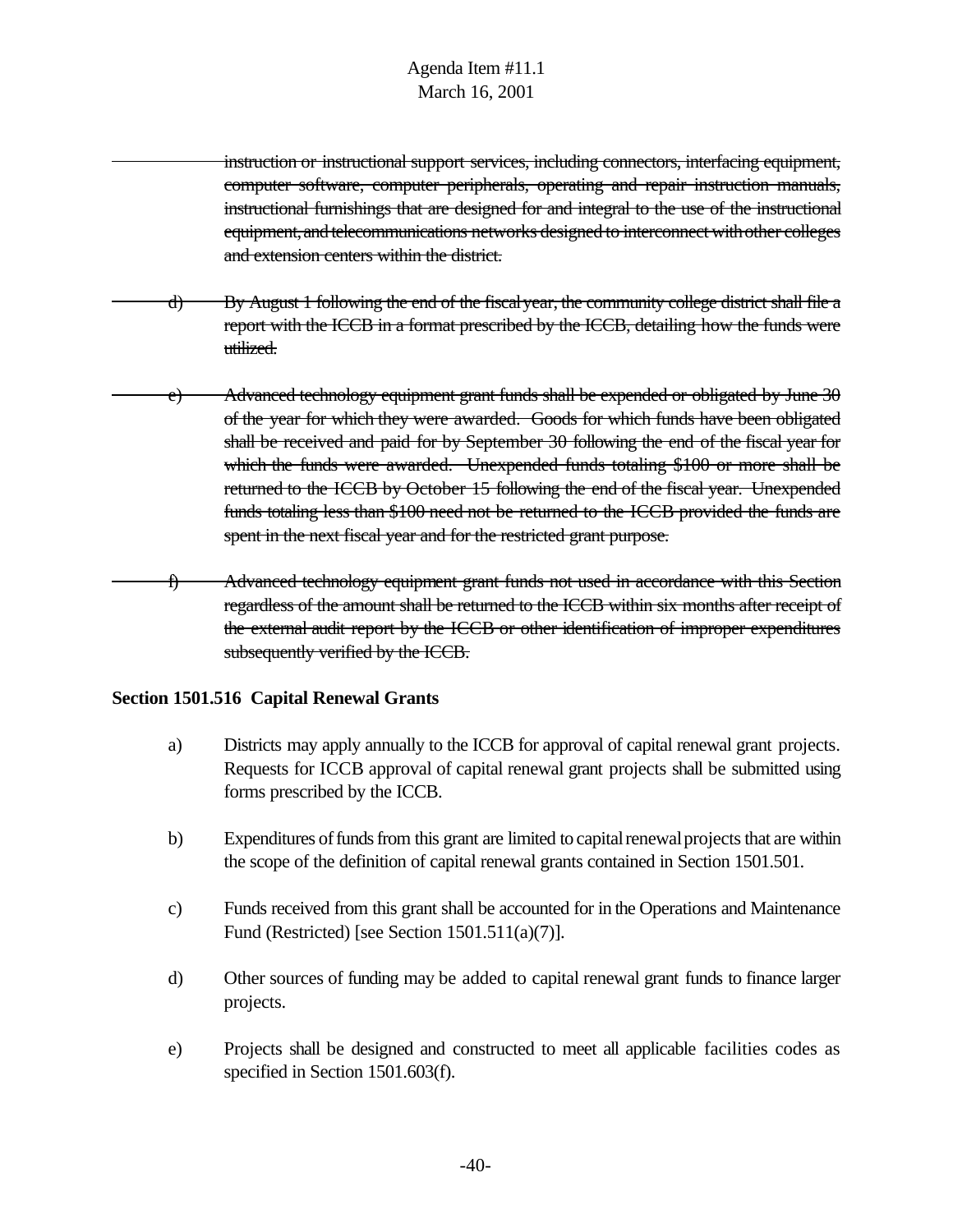f) Authority to approve capital renewal grant projects is delegated to the ICCB or its President/CEO Executive Director.

#### **Section 1501.517 Retirees Health Insurance Grants**

- a) Retirees healthin surance grants shall be distributed proportionately to each district based on the number of that district's annuitants on July 1 of the fiscal year in which the appropriation is made as certified by the State Universities Retirement System (SURS).
- b) Retirees health insurance grants shall be used by a community college district to provide health insurance for the district's annuitants.
- c) Provision of retirees health insurance shall be considered as the
	- 1) subsidization of costs for a retiree participating in one of the district's employee group health insurance plans or
		- 2) subsidization of the retiree's healthin surance costs for coverage independent of the district's plan.
	- d) Annuitants receiving a subsidy for healthinsurance costs for coverage independent of the district's plan shall not be compensated in an amount greater than that offered retirees participating in one of the district's employee group health insurance plans.
- e) Annuitants eligible for Social Security benefitsshall be required to enroll in Medicare Part A and Part B Insurance which shall be considered their primary coverage.
- f) Retirees health insurance grants shall be expended or obligated by June 30 of the fiscal year in which the grant is received. Unexpended funds shall be returned to the ICCB by October 15 following the year for which the appropriation was made.
	- g) Retirees health insurance grant funds not used in accordance with this Section regardless ofthe amount shall be returned to the ICCB within six months after receipt of the external audit report by the ICCB submitted pursuant to Section 3-22.1 of the Act or other identification of improper expenditures subsequently verified by the ICCB.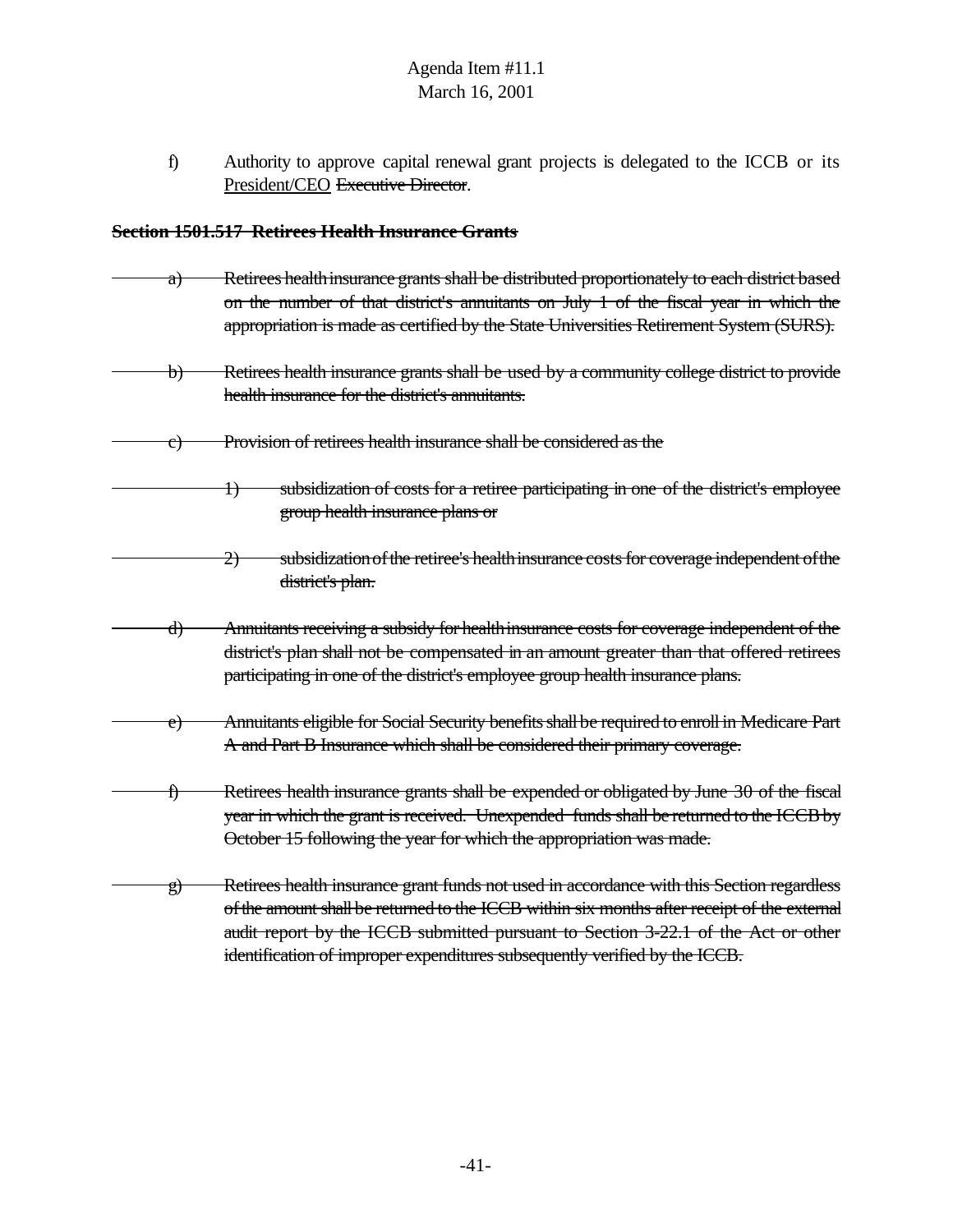#### **Section 1501.518 Uncollectible Debts**

- a) In order to access the State Comptroller for the collection of debts owed a community college, the board of trustees shall maintain documentation of each debtor's debt in a separate file which shall be available for inspection by the ICCB or the Comptroller of the State of Illinois. Only debts in excess of \$150 may be submitted for collection.
- b) Each debtor's file shall be maintained for a period of five years and shall include:
	- 1) A description of the cause for the debt;
	- 2) Correspondence concerning attempts to collect the debt locally;
	- 3) Evidence of an opportunity for a hearing and review of the debt and the final outcome of such hearing and review.
- c) Claims shall be submitted on forms and in the format prescribed by the ICCB.
- d) The board of trustees shall submit a claim to the state of Illinois only after exhausting local options for collection of the debt.
- e) The boardoftrusteesshall give the debtor due processinaccordance withthe Illinois State Collection Act of 1986.
- f) Any debtor scheduled to make repayments, who is not yet delinquent or who currently is making periodic payments to reduce a debt, shall not be submitted to the state for collection.
- g) The board of trustees shall approve the debt to be submitted for collection.
- h) The President/CEO Executive Director of the ICCB is authorized to accept claims from the boards of trustees for collection. ICCB acceptance of claims is made when claims are submitted to the Comptroller of the State of Illinois. The board of trustees will be notified of acceptance or nonacceptance of the claims by the ICCB.

#### **Section 1501.519 Special Initiatives Grants**

a) Special initiatives grants shall be awarded allocated to each Illinois public community college districts after a request for proposal application process based upon criteria approved by the ICCB or specified in statute in accordance with Section 2-16.02 of the Act.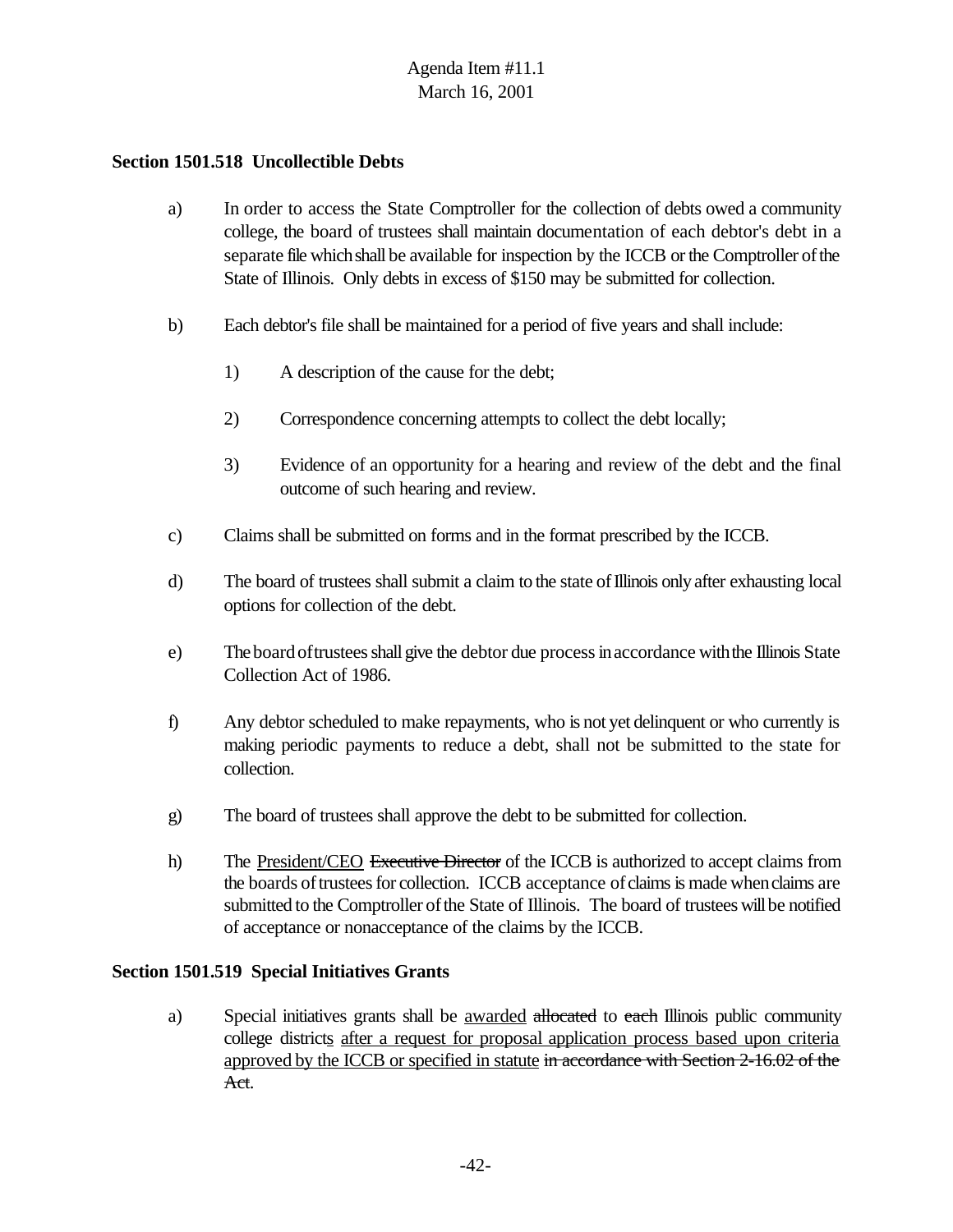- $\underline{b}$  c) Allowable expenditures for special initiatives grants will be specified in the grant agreement between the college and the ICCB in a contract which will be executed with each Illinois public community college district eligible to receive the special initiatives grant funds.
- $\frac{c}{b}$  b) Special initiatives grant funds shall be accounted for in a set of self-balancing accounts within the fund specified Restricted Purposes Fund (see Section  $1501.511(a)(2)$ ).
	- d) If specified in grant agreement, by August 1 following the end of the fiscal year, the community college district shall file a report with the ICCB in a format used prescribed by the ICCB or in accordance with the grant agreement terms of the contract, detailing how the funds were utilized.
	- e) Special initiatives grant funds shall be expended by the date specified in the grant agreement. If the grant agreement allows, goods and services for which funds have been obligated by the contract end date shall be received and paid for no later than 60 days after the grant agreement end date. Unexpended funds shall be returned to the ICCB no later than 90 days after the end of the grant agreement or as specified in the grant agreement. or obligated by June 30 of the year for which they were awarded. Goods and services for which funds have been obligated shall be received and paid for by September 30 following the end of the fiscal year for which the funds were awarded. Unexpended funds totaling \$100 or more shall be returned to the ICCB by October 15 following the end of the fiscal year. Unexpended funds totaling less than \$100 need not be returned to the ICCB provided the funds are spent in the next fiscal year and for the restricted grant purpose.
	- f) Special initiatives grant funds not used in accordance with the terms specified in the grant agreement this Section regardless of the amount shall be returned to the ICCB within six months after receipt of the external audit report by the ICCB or other identification of improper expenditures subsequently verified by the ICCB.

#### **Section 1501.520 Lincoln's Challenge Scholarship Grants**

- a) Lincoln's Challenge Scholarship Grants shall be vouchered to community colleges.
- b) Students can qualify for their first Lincoln's Challenge Scholarship Grant if they meet the following criteria:
	- 1) Complete the Lincoln's Challenge program;
	- 2) Complete the GED or pursuing the completion of the GED;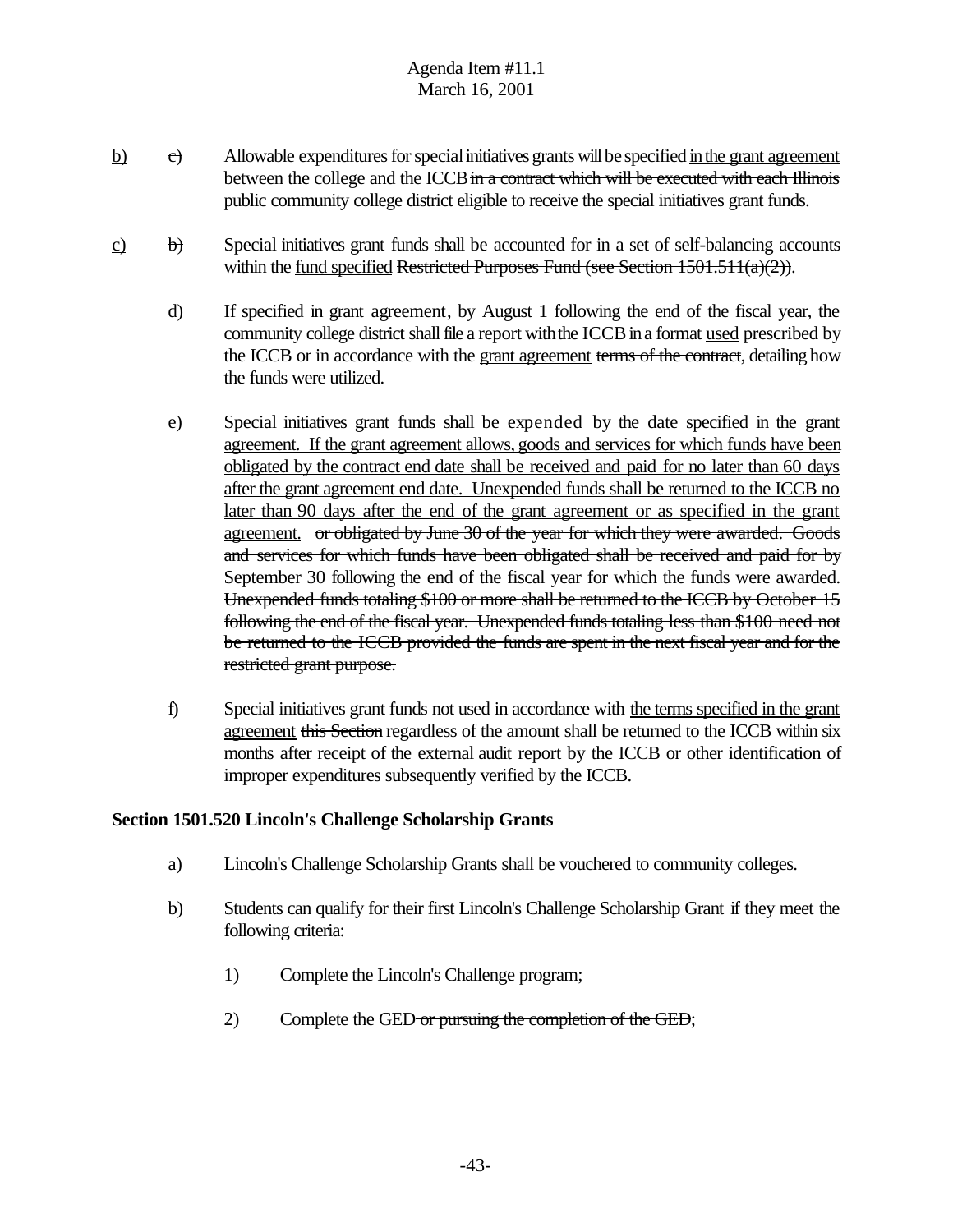- 3) Enroll at one of the 49 Illinois public community colleges in a certificate or degree program within one year after graduation from the Lincoln's Challenge Program;
- 4) Carry an academic load of at least six credit hours each term except the summer term; and
- 5) Present the "notification of award" letter signed by the Executive Director President/CEO of the Illinois Community College Board to the community college at the time of registration.
- c) The scholarship is limited to \$1,000 per student per semester, with the exception of the summer semester which is limited to \$500 per student.
- d) The scholarship shall be applied only to the cost of tuition, books, fees and required educational supplies.
- e) The grant will only reimburse the college at the in-district tuition rate.
- f) In order to receive the reimbursement, colleges must submit the following information for each student:
	- 1) Name;
	- 2) Social Security Number;
	- 3) Program of study;
	- 4) Course schedule (including credit hours);
	- 5) Bill with costs broken out by tuition, fees, books and educational supplies; and
	- 6) GPA and course completions from previous semester if continuing student.
- g) Inorder to remain qualified for a Lincoln's Challenge Scholarship Grant, each student must:
	- 1) Submit a letter of application to the Illinois Community College Board requesting continuation of the scholarship for the next semester. The letter must be postmarked by August 1 for application to the fall term; and January 1 for application to the spring term; and June 1 for application to the summer term.
	- 2) Comply with academic standards as defined by college policy. The first semester minimumgrade point average may be waived as a determining factor of academic standards achievement if the student's academic advisor concludes that extenuating circumstances existed; and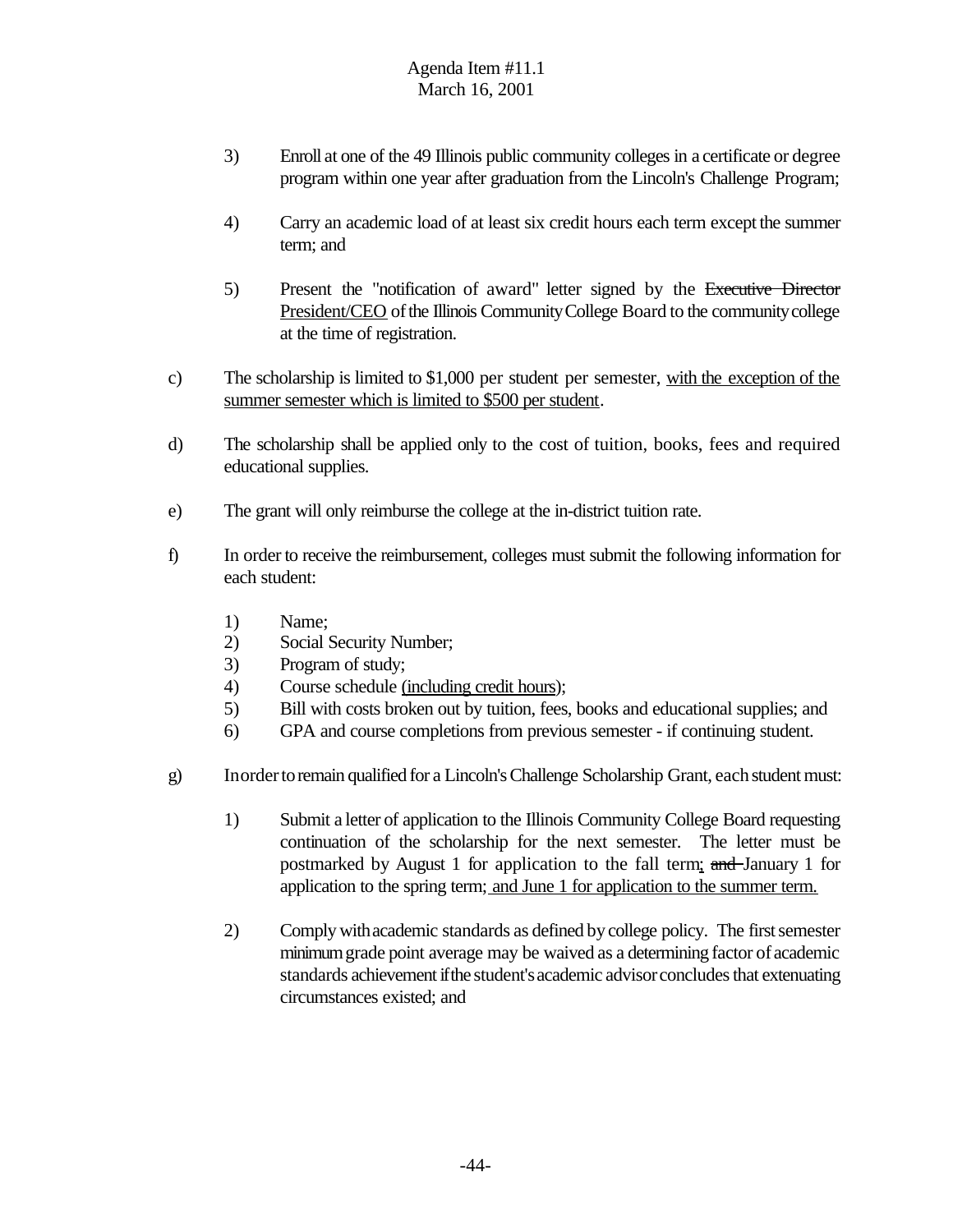- 3) Submit documentation showing the acceptable academic status and the number of credit hours completed during the last term of enrollment at the college.
- h) Students can be awarded scholarship funds for three successive years, or a maximum of 64 credit hours (or more if completing an associate in applied science degree requiring additional credit hours) to be used toward the completion of a degree or certificate program.
- i) The number of scholarships awarded each year is contingent upon the amount of funds appropriated. The scholarships cannot be guaranteed to students even if all criteria are met.

#### **Section 1501.522 Deferred Maintenance Grants**

- a) Deferred maintenance grants shall be allocated to each qualifying Illinois public community college district in accordance with Section 2-16.02 of the Act.
- b) Expenditures of funds from this grant are limited to deferred maintenance grant activities as defined in Section 1501.501 of this part. No more than 30 percent of each district's grant allocation shall be used for custodial/maintenance staff salaries and benefits.
	- c) Funds received from this grant shall be accounted for in a separate set of self-balancing accounts in the Operations and Maintenance Fund (Restricted) [see Section  $1501.511(a)(7)$ ].
		- d) Deferred maintenance grant funds shall be expended or obligated by June 30 of the year for which they were awarded. Goods and services for which funds have been obligated shall be received and paid for by September 30 following the end of the fiscal year for which the funds were awarded. Unexpended funds totaling \$100 or more shall be returned to the ICCB by October 15 following the end of the fiscal year. Unexpended funds totaling less than \$100 need not be returned to the ICCB provided the funds are spent in the next fiscal year and for the restricted grant purpose.
		- e) Deferred maintenance grant funds not used in accordance with this Section regardless of the amount shall be returned to the ICCB within six months after receipt of the external audit report by the ICCB or other identification of improper expenditures subsequently verified by the ICCB.

#### Item #10.7 - Endorsement of Recommendation of the IAI Major Field Panel in Sociology

The Illinois Community College Board hereby endorses the transferable major field recommendation in sociology developed by the sociology faculty panel and endorsed by the Illinois Articulation Initiative Steering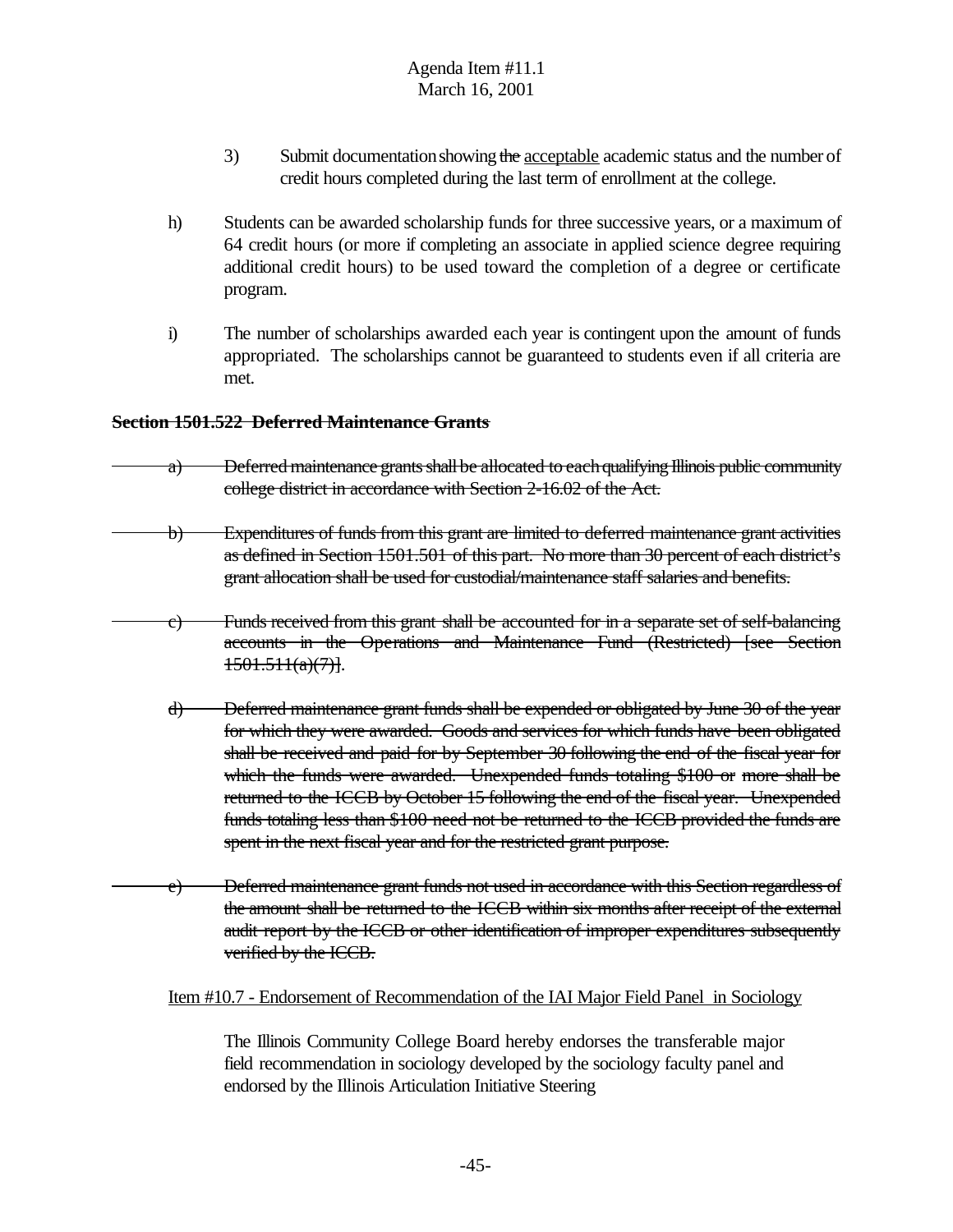Panel as shown on the following pages and requests that community colleges begin to implement the recommendation.

The motion was approved by unanimous voice vote. Student advisory vote: Yes

#### Item #11 - Information Items

Item #11.1 - Fiscal Year 2001 Financial Statements

Financial Statements are provided for Board information.

Item #11.2 - Illinois Community College Board Fiscal Year 2001 Special Initiative Grant Program

This report provides information on ICCB legislative appropriations for the award of grants and/or contracts to colleges for special initiatives as of January 1, 2001.

#### Item #11.3 - Status Report on Community College Recognition

This report provides information on the status of recognition visits underway at community colleges during fall 2000.

#### Item #11.4 - New Occupational Programs - January-December 2000

This information is a brief analysis of the approval of new occupational programs during the last calendar year to prove an indication of programmatic trends within the community college system.

Item #11.5 - Student Enrollments and Completions in the Illinois Community College System - Fiscal Year 2000

This report is based on fiscal year 2000 data for student enrollments and completions as provided by colleges.

Item #11.6 - Proposed Amendments to Illinois Community College Board Rules Concerning Reasonable and Moderate Extensions (Future Consideration)

The Board received proposed amendment to ICCB Rules concerning a reasonable and moderate extension. Initial approval will be requested on March 16, 2001.

#### Item #12 - Authorization to Enter into a Contract for Federal Legislative Services

James Berkel made the following motion, which was seconded by Laurna Godwin: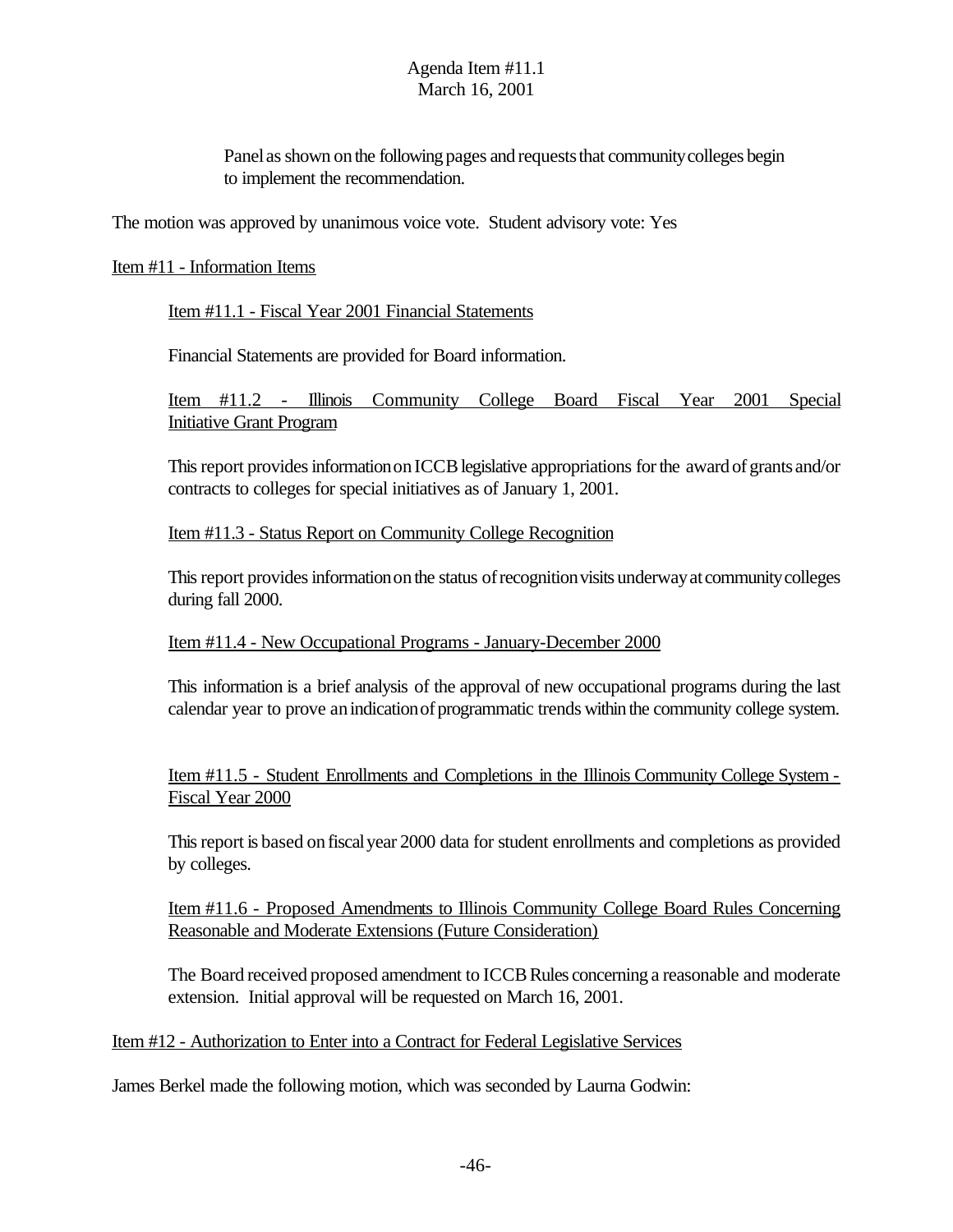The Illinois Community College Board hereby authorizes its President/CEO to enter into a contract for \$140,000 with the firm of Barbour Griffith & Rogers, Inc. for legislative services from January 1, 2001 through December 31, 2002.

The motion was approved by unanimous voice vote. Student advisory vote: Yes.

Item #13 - Adjournment

Inez Galvan made a motion, which was seconded by Laurna Godwin, to adjourn the meeting at 11:40 a.m. The motion was approved by unanimous voice vote. Student advisory vote: Yes

Edward T. Duffy Joseph J. Cipfl Chair President/CEO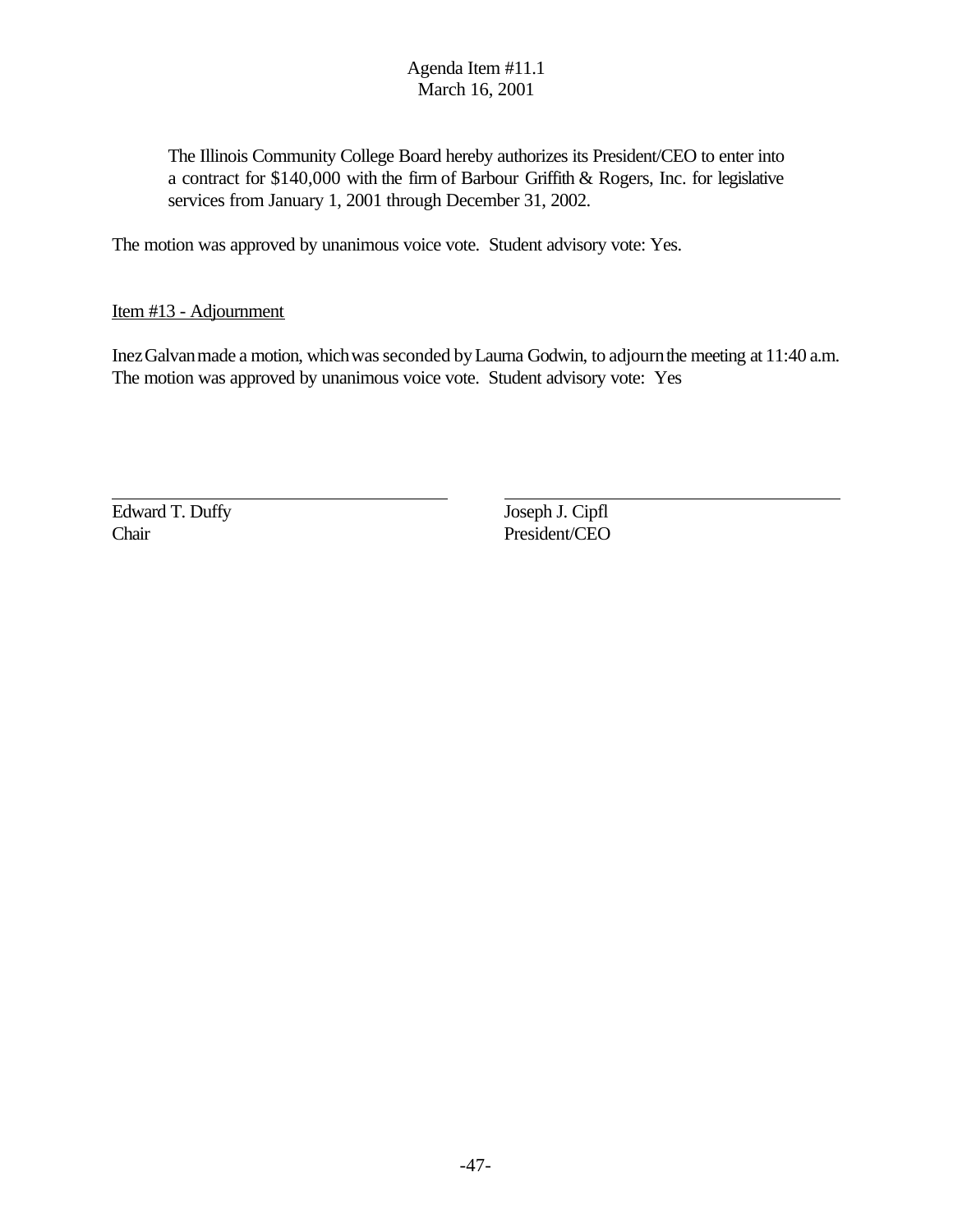#### Illinois Community College Board

#### **NEW UNITS OF INSTRUCTION**

The Illinois Community College Board is requested to approve new units of instruction for the following community colleges:

#### **RECOMMENDED ACTION:**

It is recommended that the following motion be adopted:

The Illinois Community College Board hereby approves the following new units of instruction for the community colleges listed below:

#### **PERMANENT PROGRAM APPROVAL**

Kaskaskia College

< Computer Applications Support Specialist A.A.S. degree - 67 semester credit hours

John A. Logan College

< General Medical Sonography Certificate - 50 semester credit hours

Richland Community College

- < Practical Nursing Certificate 45 semester credit hours
- < Agri-Business A.A.S. 62 semester credit hours

#### **BACKGROUND**

**Kaskaskia College** is seeking approval to offer a 67 semester credit hour "Computer Applications Support Specialist" Associate of Applied Science degree. The program will prepare students for employment as computer applications specialists working with a variety of software, including web applications, word processing, and desktop publishing. The curriculum will consist of coursework in Windows, computer applications, basic web site design, desktop publishing, voice recognition software, information processing, office management, and accounting in addition to general studies. Labor market information provided by the college supports the need for individuals skilled in the use of computer applications both districtwide and statewide. The college anticipates a full-time enrollment of 21 students and part-time enrollment of 8 students the first year, increasing to 25 full-time students and 10 part-time students by the third year. Two existing faculty members will be required for the program during the first year. Two new part-time faculty members will be added to the program by the third year. Costs for the program will be approximately \$6,200 the first year, \$970 the second year, and \$1,940 the third year. First year costs reflect the purchase of software and materials. Second year figures reflect faculty costs for existing faculty, and third year costs reflect the addition of two new faculty.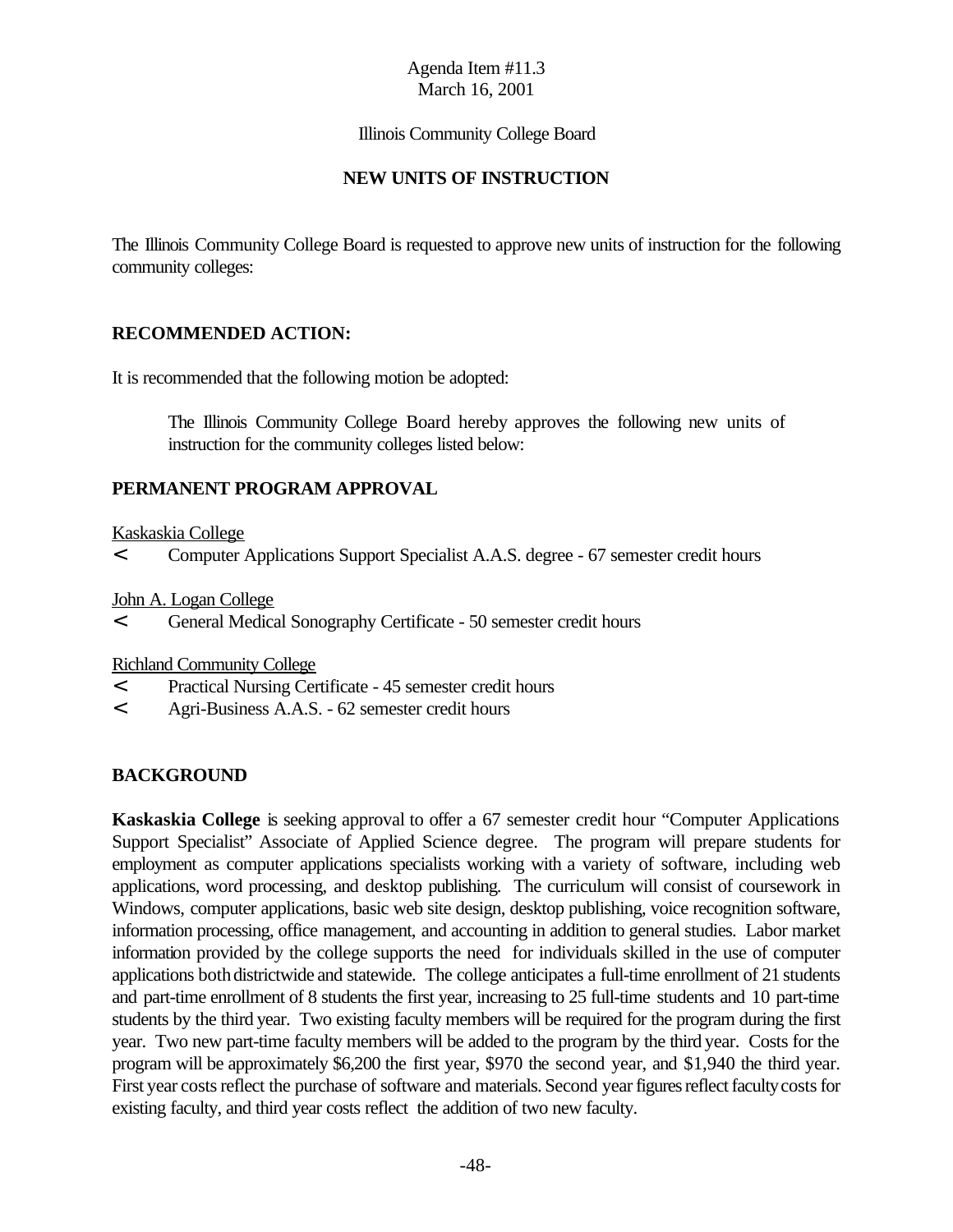**John A. Logan College** is requesting approval to offer a 50 semester credit hour "General Medical Sonography Certificate" program. The program will prepare students for employment as ultrasound technologists in a variety of medical settings, such as hospitals, clinics, long-term care facilities, mobile services, and doctor's offices. Ultrasound technologists perform sonographic exams and record anatomic, pathologic, and physiologic data forinterpretation. The curriculum will consist of coursework in diagnostic ultrasound techniques, diagnostic imaging, anatomy, and clinical practice of medical sonography. Once the program meets CAAHEP accreditation requirements, graduates will be eligible to set for the ARDMS exam. The college anticipates an enrollment of five full-time students the first and second years, increasing to ten students by the third year. Labor market information provided by the college supports the need for qualified ultrasound technologists within their district. The program will require one existing full-time faculty member, one existing part-time faculty member, and one new part-time faculty member the first year. The cost ofimplementing the program will be approximately \$4,800 the first year, and \$5,300 the second and third years primarily due to increased material costs.

**Richland Community College** is seeking approval to offer a 45 semester credit hour "Practical Nursing" Certificate" program. This program will prepare students to provide nursing care to clients at the bedside under the direction of a registered nurse, licensed physician or dentist. Practical nurses are qualified to participate in planning nursing care; delivering nursing care; and administering medications and selected therapeutic measures to patients in a variety of settings such as hospitals, nursing homes, long-term care facilities, home health agencies, doctor's offices, and clinics. The curriculum consists of coursework in human anatomy and physiology, medical terminology, practical nursing theories and practices, nutrition and diet, and pharmacology. In addition, this program will prepare students for the NCLEX-PN licensing examination. The college anticipates an enrollment of 10 full-time and 20 part-time students each year for the first three years. Labor market information provided by the college supports the need for individuals qualifiedinpracticalnursing care. Statewide employment of license practical nurses is expected to increase faster than the average for all occupations through the year 2008. The program will require two new fulltime and two new part-time faculty members the first year. The cost of implementing this program will be approximately \$77,000 per year for the first three years.

**Richland Community College** is also requesting approval to offer a 62 semester credit hour Associate in Applied Science degree program in "Agri-Business". This program will prepare students to enter the field of agri-business, specializing in either grain elevator management or custom application. The curriculum consists of coursework in soil management, crop production, ag economics, ag business sales and management, weed and pest control, and computer technology in agriculture, in addition to general studies and specialized electives. The college anticipates an enrollment of approximately six full-time and tenpart-time students the first year, increasing to 20 full-time and 30 part-time students by the third year. Labor market information provided by the college supports the need for qualified individuals in the agriculture industry both statewide and within the college district. Employment in agricultural services industries in Richland's district is expected to increase faster than the average for all industries statewide through the year 2006. This program was developed with input from several local agriculture employers. The program will require one existing full-time faculty member the first year, but will increase to two fulltime and four part-time faculty by the third year in anticipation of the need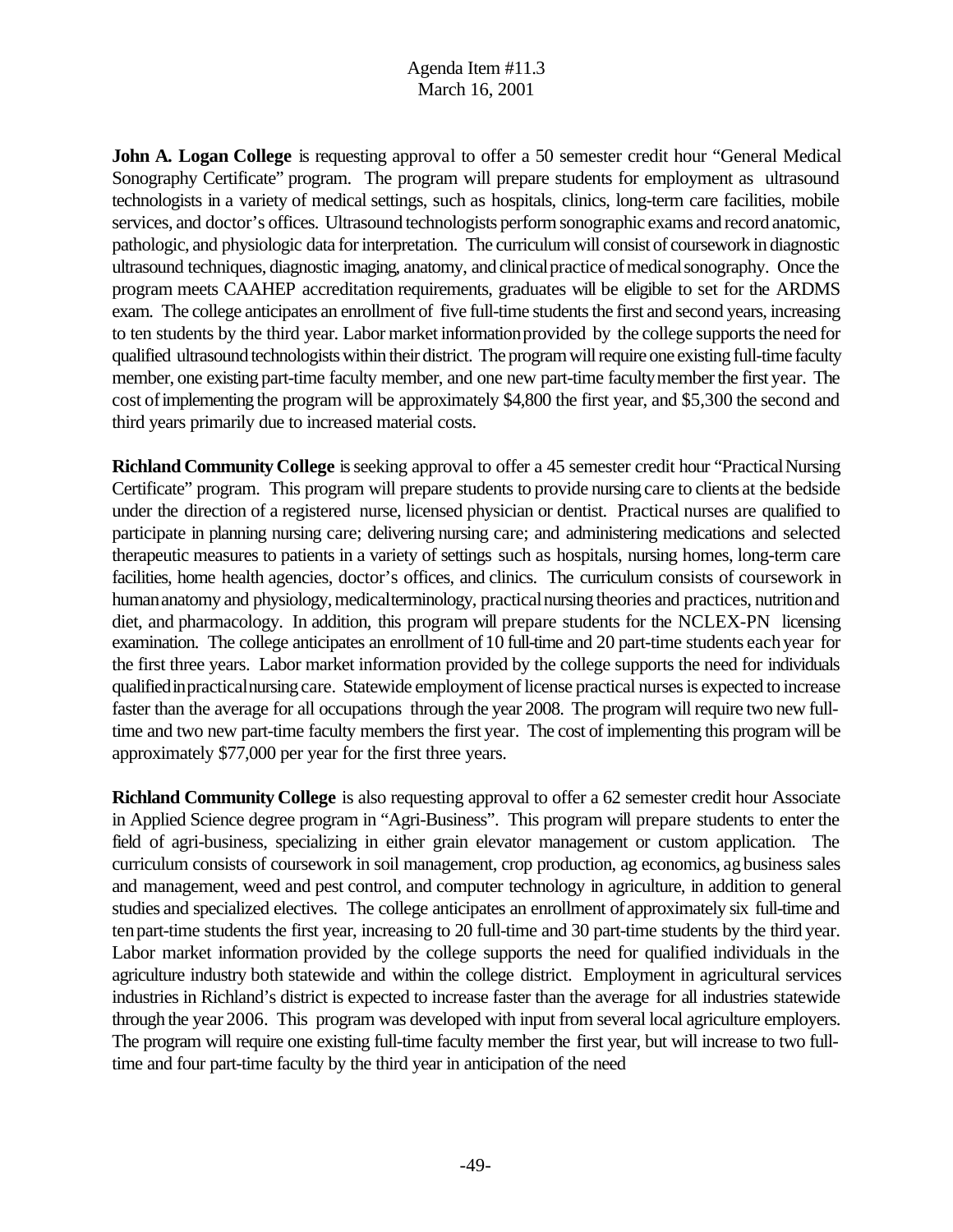to handle growing enrollments. Costs for implementing this program will be approximately \$27,000 the first year, \$38,000 the second year, and \$80,000 the third year, primarily due to the increase in faculty expenditures.

#### **TEMPORARY PROGRAM APPROVAL**

South Suburban College

- < Coach Maintenance A.A.S. degree 63 semester credit hours
- < Fitness Professional A.A.S. degree 65 semester credit hours

#### **BACKGROUND**

**South Suburban College** is requesting temporary approval to offer a 63 semester credit hour regional Associate in Applied Science degree program in "Coach Maintenance". The program will prepare individuals for employment as bus and diesel engine mechanics. The curriculum consists of coursework in preventative maintenance, electrical systems, steering and understructure, brake systems, heating and air conditioning, and power plant and transmission, in additionto generalstudies. Labor market information provided by the college supports the need for trained bus repair mechanics within the district and the Chicago-Metropolitan Area. The college projects enrollments at approximately 15-20 students per year. Temporary approval is recommended for a period of three years, after which permanent approval will be considered, based on program outcomes.

**South Suburban College** is also seeking temporary approval to offer a 65 semester credit hour "Fitness" Professional" Associate of Applied Science degree program. This program will prepare students for employment as fitness trainers and specialists in corporate fitness centers; health clubs; sports medicine clinics; and any other facility offering exercise prescription, evaluation, body composition, and general fitness testing. The curriculum will consist of coursework in human body structure and biomechanics, exercise physiology, fitness assessment, emergency care and safety, nutrition, weight training and conditioning, and recreational management, in addition to general studies. The college anticipates an enrollment of approximately 10-15 students the first year, increasing to 15-20 students by the third year. The college currently offers two certificate programs, Fitness Assistant and Fitness Specialist, that will feed students into the degree program. Labor market information provided by the college supports the need for qualified individuals trained in personal fitness and management. An independent studyconducted by the college indicates local support for a fitness degree program, as well as the need for higher-level trained individuals, is very strong. One existing full-time faculty member, eight existing part-time faculty, and one new part-time faculty member will be required the first year. The cost of implementing this program will be approximately \$26,500 the first year, \$45,000 the second year, and \$2,000 the third year. Higher costs during the second year reflect salary adjustments and the purchase of new equipment. Temporary approval is recommended for a period of three years, after which permanent approval will be considered, based on program outcomes.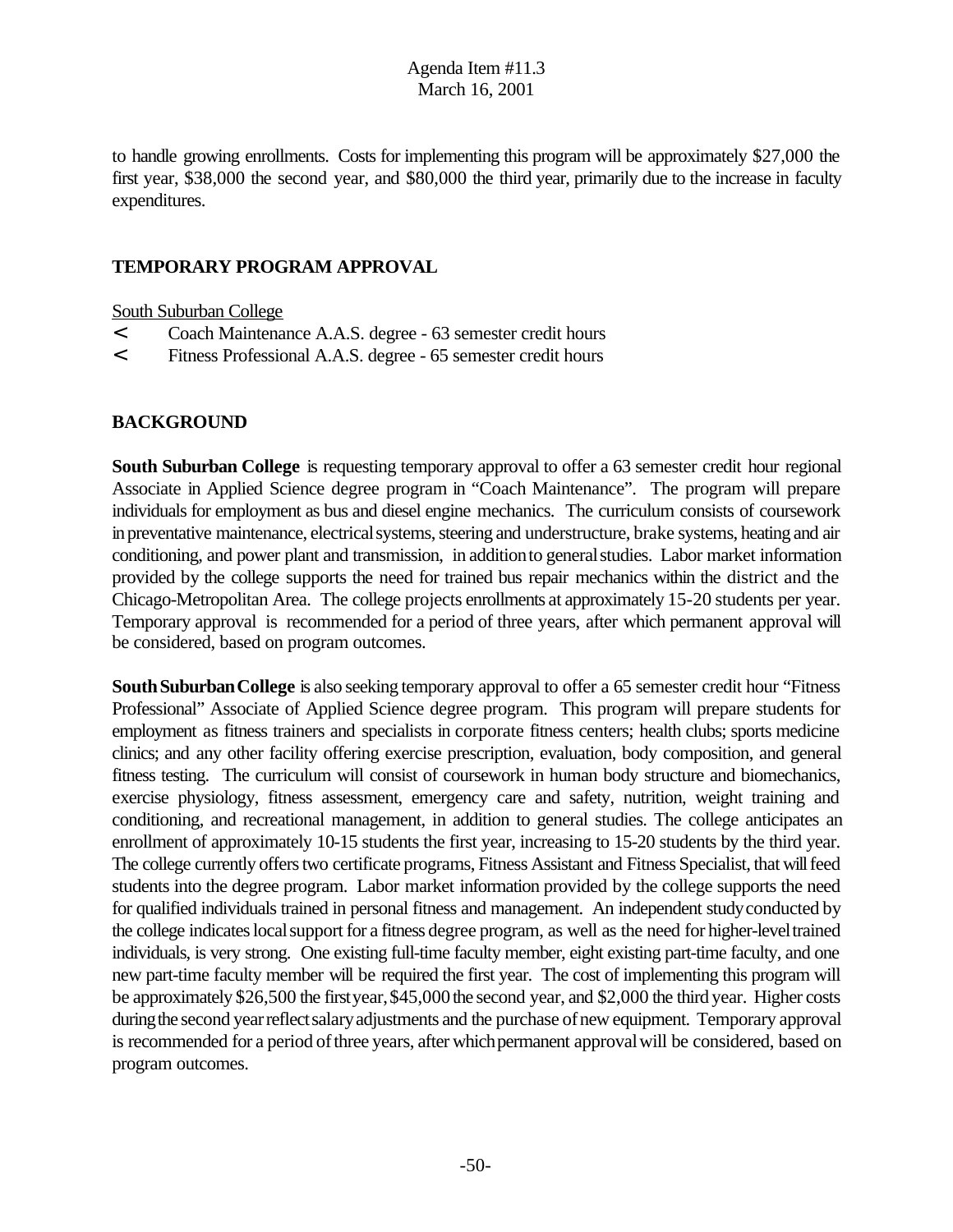### **INFORMATION ITEM - BASIC CERTIFICATE APPROVAL**

Following is a list of basic certificates that have been approved on behalf of the Illinois Community College Board by the President/CEO since the last Board meeting:

Danville Area Community College

< Career Development Facilitator Certificate - 8 semester credit hours

Kaskaskia College

- < Microsoft Office 2000 Certificate 18 semester credit hours
- < Computer Applications Certificate 17 semester credit hours
- < Web Design Certificate 17 semester credit hours
- < Legal Office Personnel Certificate 24 semester credit hours
- < Medical Office Personnel Certificate 22 semester credit hours
- < Medical Transcription Certificate 22 semester credit hours
- < General Office Certificate 14 semester credit hours

Shawnee Community College

< E-Business Certificate - 29 semester credit hours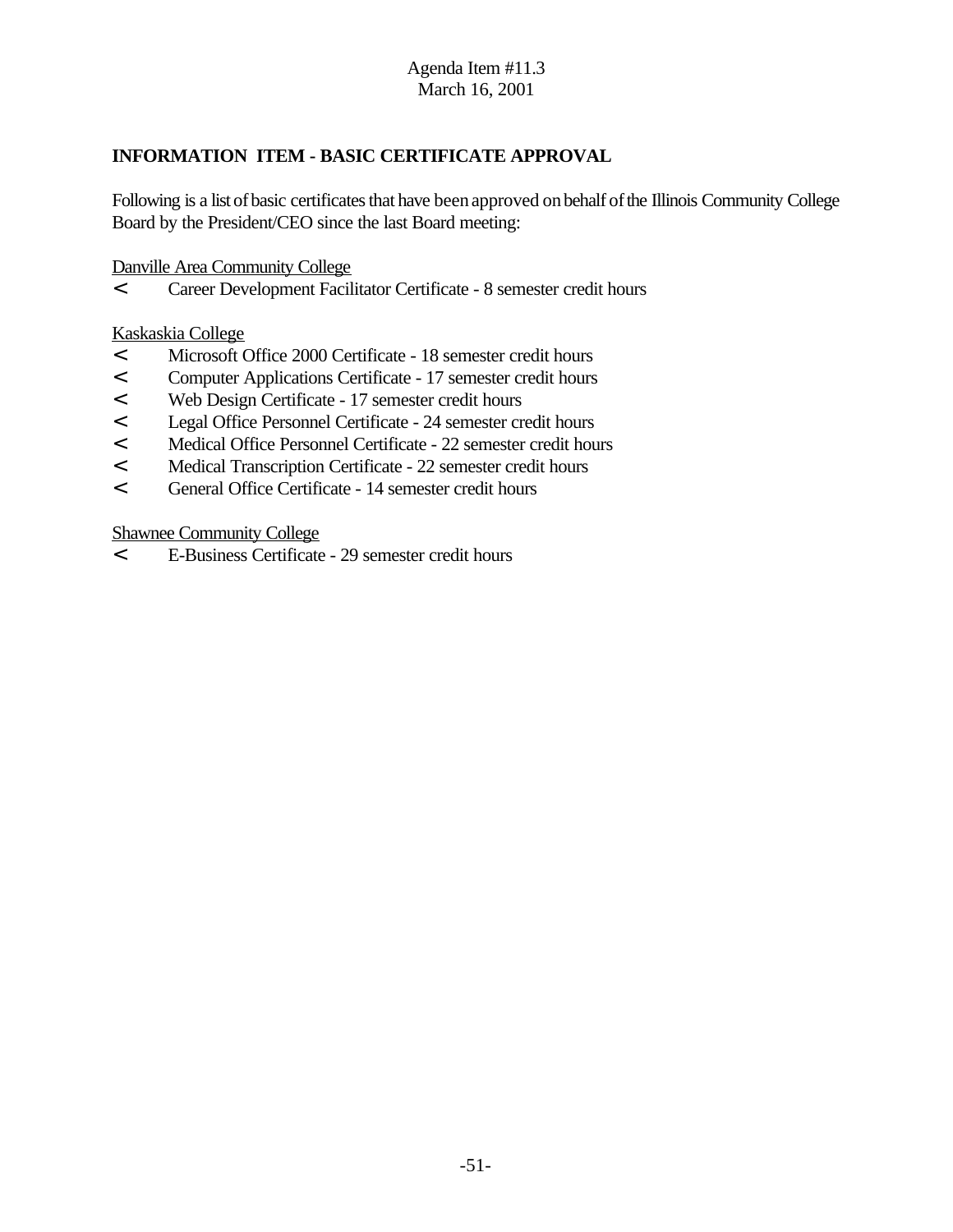#### Illinois Community College Board

#### **PROPOSED AMENDMENTS TO ILLINOIS COMMUNITY COLLEGE BOARD RULES CONCERNING REASONABLE AND MODERATE EXTENSIONS**

(*Initial Approval)*

At its October 2000 meeting, the Illinois Community College Board approved a new policy regarding approval of short-term occupational certificate programs. Under this new policy, two categories of certificate programs of less than 30 hours were established: short-term certificate programs of less than seven semester credit hours and basic certificate programs of between seven and 29 semester credit hours. The new policy allows short-term certificate programs of less than seven hours to be created by a college if the college has previous approval to offer one or more programs in the same two-digit CIP category. This constitutes a new form of reasonable and moderate extension of existing programs and, thus necessitates an amendment to the Illinois Community College Board Administrative Rules. The following proposed rule modification was presented to the Board and the system in the January 19, 2001 ICCB agenda for review and comment. No opposition to the proposed change was received. The item is, therefore, presented for the Board's initial approval to be forwarded to the Joint Committee on Administrative Rules.

#### **RECOMMENDED ACTION**

It is recommended that the following motion be adopted:

The Illinois Community College Board herebyadopts and initially approves the following amendments to the *Administrative Rules of the Illinois Community College Board* and authorizes its President/CEO to process these amendments in accordance with the Illinois Administrative Procedures Act.

#### SUBPART C: PROGRAMS

#### **Section 1501.302 Units of Instruction, Research, and Public Service**

- a) Approval of New Units of Instruction. Each proposed new unit of instruction shall be submitted to the ICCB for approval. The criteria for approval of new units of instruction, which also apply to existing programs offered by community colleges are:
	- 1) Mission and Objectives.
		- A) The objectives of the unit ofinstruction are consistent with the mission of the college as set forth in Section 1-2(e) of the Public Community College Act.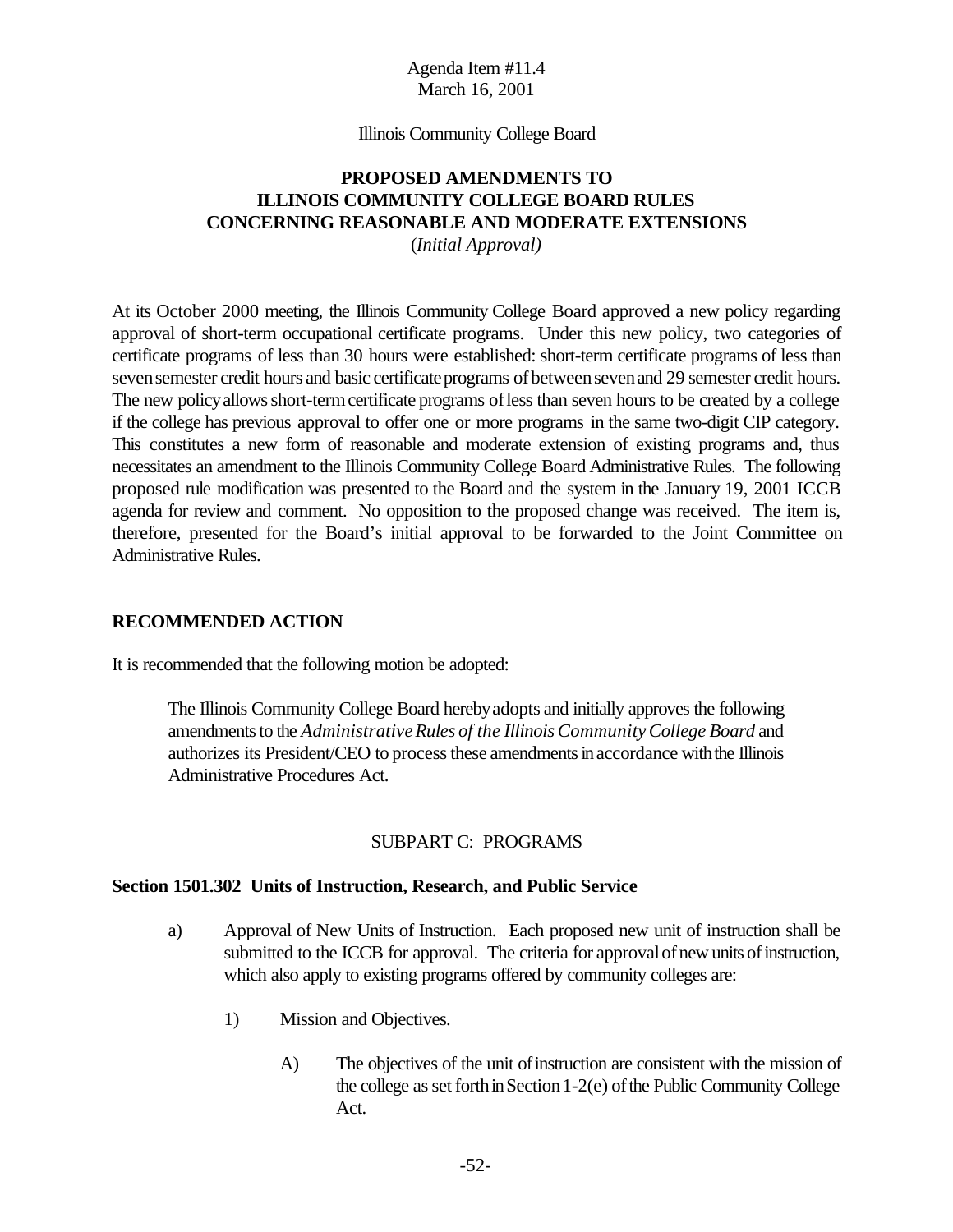- B) The objectives of the unit of instruction are consistent with what the title of the unit of instruction implies.
- 2) Academic Control.
	- A) The design, conduct, and evaluation of the unit of instruction are under the direct and continuous control of the college's established processes for academic planning and quality maintenance, and clear provision is made for ensuring a high level of academic performance of faculty and students.
	- B) The admission, course placement, and graduation requirements for the unit of instruction are consistent with the stated objectives of the unit of instruction and with Section 3-17 of the Act where applicable.
- 3) Curriculum. The content of the curriculum ensures that the objectives of the unit of instruction will be achieved.
	- A) The range of total number of credit hours required for completion of an associate degree curriculum shall be within the following parameters:
		- i) For the Associate in Arts degree and the Associate in Science degree, a total requirement of not less than 60 semester credit hours nor more than 64 semester credit hours or the quarter credit hour equivalent;
		- ii) For the Associate in Fine Arts and the Associate in Engineering Science degree, a total requirement of not less than 60 semester credit hours nor more than68 semester credit hoursorthe quarter credit hour equivalent;
		- iii) For the Associate in Applied Science degree, a total requirement of not less than 60 credit hours nor more than72 semester credit hours or the quarter credit hour equivalent, except in such occupational fields in which accreditation or licensure by a state or national organization requires additional coursework; and
		- iv) For the Associate in General Studies degree, a total requirement of not less than 60 semester credit hours nor more than 64 semester credit hours or the quarter credit hour equivalent.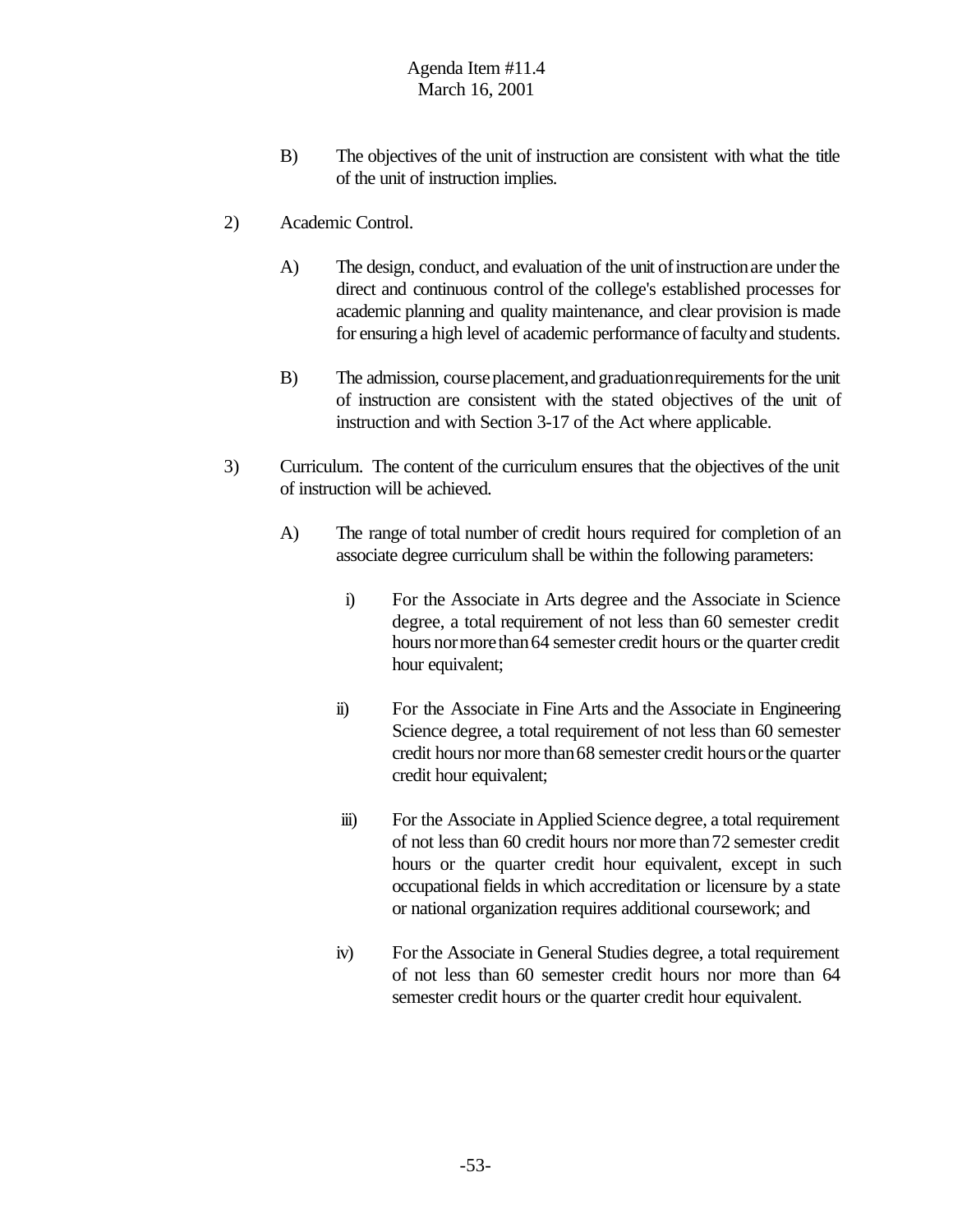- B) Eachassociatedegreecurriculumshallinclude a specific generaleducation component consisting of coursework in communication, arts and humanities, social and behavioral sciences, and mathematics and science within the following parameters:
	- i) For the Associate in Arts degree and the Associate in Science degree, the general education component required will represent at least 37 semestercredit hours or the quarter hour equivalent for completion;
	- ii) For the Associate in Fine Arts degree, the general education component required will represent at least 25 semester credit hours or the quarter hour equivalent for completion;
	- iii) For the Associate in Engineering Science degree, the general education component required will represent at least 19 semester credit hours 9or the quarter hour equivalent for completion;
	- iv) For the Associate in Applied Science degree, the general educationcomponent required will represent at least 15 semester credit hour or the quarter hour equivalent for completion; and
	- v) For the Associate in General Studies degree, the general education component required will represent no less than 20 semester credit hours or the quarter hour equivalent for completion.
- 4) Faculty and Staff.
	- A) The academic preparation and experience offacultyand staff ensure that students receive education consistent with the objectives of the unit of instruction.
	- B) The involvement of faculty in the unit of instruction is sufficient to cover the various fields of knowledge encompassed by the curriculum, to sustain scholarship appropriate to the unit of instruction, and to ensure curriculum continuity.
	- C) Support personnel, including counselors, administrators, clinical supervisors, and technical staff, have the educational background and experience necessary to carry out their assigned responsibilities.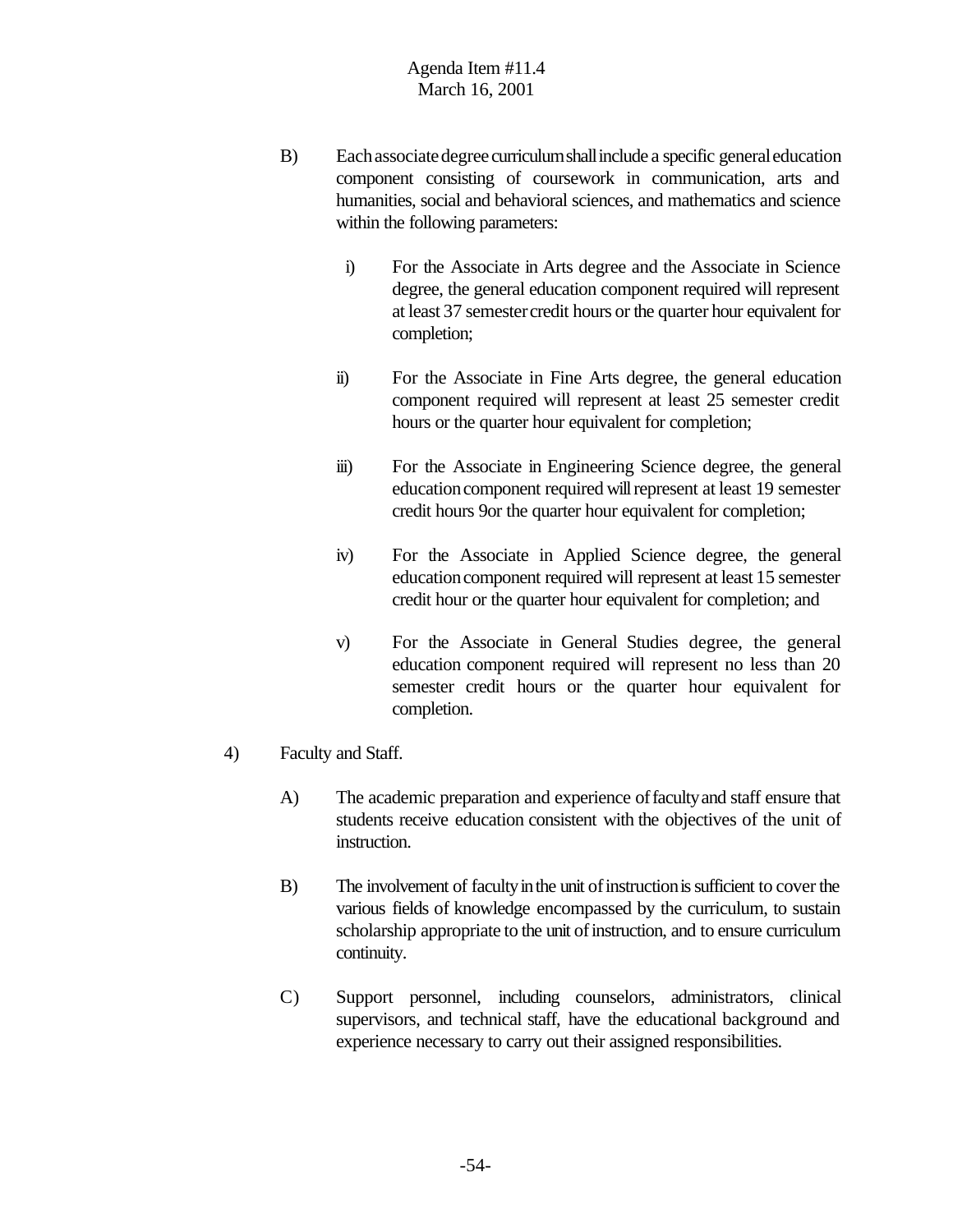- 5) Support Services.
	- A) Facilities,equipment,and instructionalresources(e.g., laboratorysupplies and equipment, instructional materials, computationequipment) necessary to provide quality instruction will be available and maintained.
	- B) Library holdings and acquisitions necessary to support quality instruction and scholarship are available, accessible, and maintained.
	- C) Provision is made for the guidance and counseling of students, the evaluation ofstudent performance, the continuous monitoring of progress of students toward their degree or certificate objectives, the placement of completers of the unit of instruction, and appropriate academic recordkeeping.
- 6) Financing.
	- A) The financial commitments to support the unit of instruction are sufficient to ensure that the stated objectives can be attained and that the faculty, staff, and support services necessary to offer the unit of instruction can be acquired and maintained.
	- B) Projections of revenues necessary to support the unit of instruction are based uponsupportable estimates of general revenue, student tuitionand fees, private gifts, and/or governmental grants and contracts.
- 7) Public Information.

The information that the college provides to students and the public accurately describes: the unit of instruction offered; the objectives of the unit of instruction; length of the unit of instruction; residency requirements, if any; schedule of tuition, fees, and all other charges and expenses necessary for completion of the unit of instruction; cancellation and refund policies; and such other material facts concerning the college and the unit of instruction as are likely to affect the decision of the student to enroll.

- 8) Accreditation and Credentialing.
	- A) Appropriate steps have been taken to ensure that accreditation of the proposed new unit of instruction will be granted in a reasonable period of time.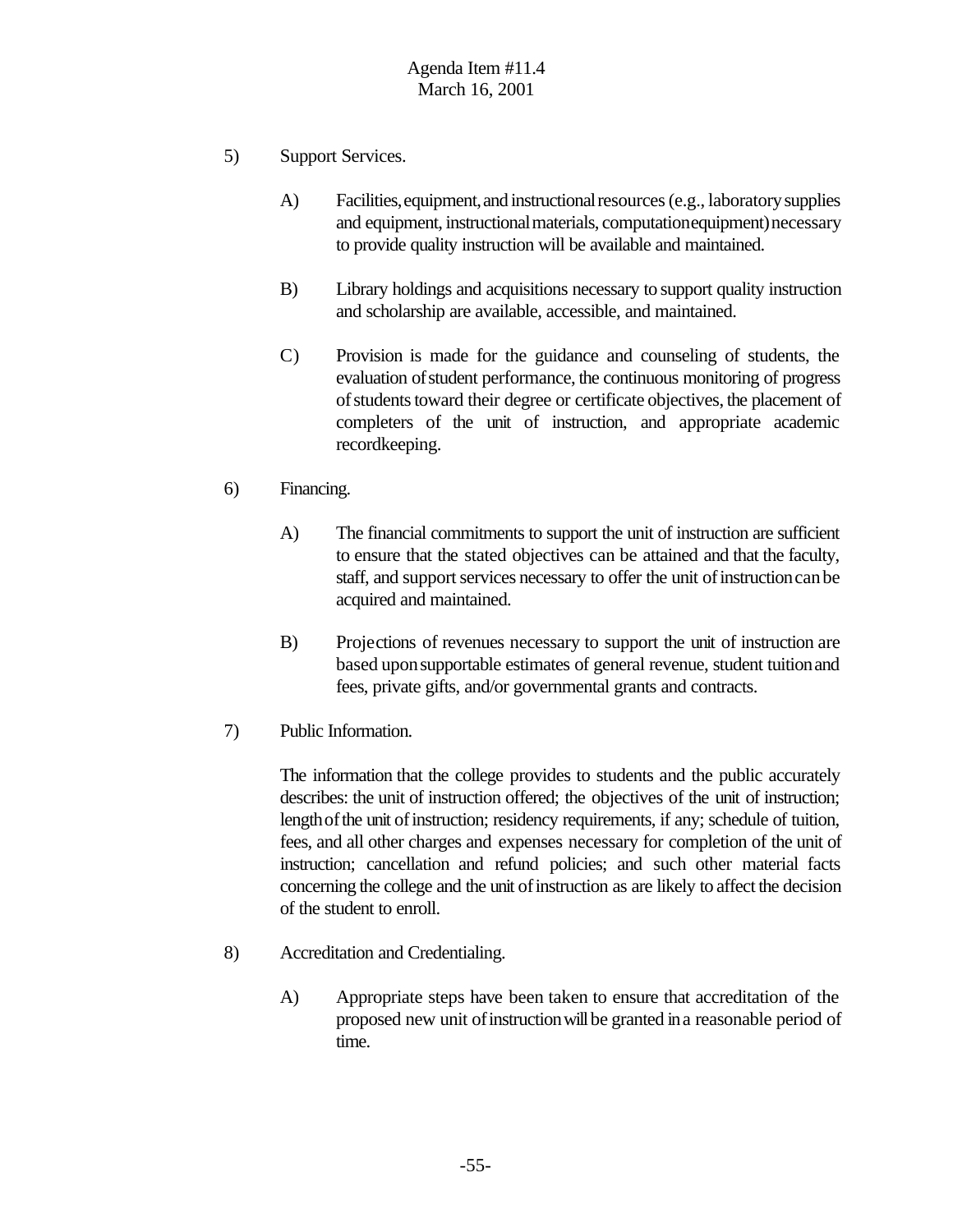- B) The proposed new unit will provide the skills required to obtain individual credentialing (certification, licensure, registration) needed for entry into an occupation as specified in the objectives of the proposed new unit of instruction.
- 9) Program Needs and Priorities.
	- A) The unit of instruction must be educationally and economically justified based on the educational priorities and needs of the citizens of Illinois and the college's district.
	- B) The unit of instruction meets a need that is not currently met by units of instruction which are offered by other institutions in the district.
- b) Approvalof New Administrative Units of Research or Public Service. An application for approval of each proposed new administrative unit of research or public service shall be submitted to the ICCB on forms provided by the ICCB. The criteria for approval of new administrative units of public service or research are:
	- 1) The proposed new administrative unit shall be authorized by the board of trustees.
	- 2) The objectives of the proposed new administrative unit are consistent with the mission of the college [see Section 1-2(e) of the Act].
	- 3) The proposed new administrative unit shall meet a district's need to deliver a public service or research program which cannot be met through the district's current structure as indicated by an organizational chart.
	- 4) The proposed new administrative unit shall administer at least one public service or research program.
	- 5) The needs assessment demonstrates that the demand for the public service or research program to be administered by the proposed new unit shall be continuous for at least three years.
	- 6) The district shall provide evidence that the resources for the facilities, equipment and materials, and staff necessary to provide a quality program or service shall be made available to the proposed new administrative unit.
- c) Withdrawal. An approved unit of instruction, public service, or research may be withdrawn by the college when it decides to suspend operation of the unit. The withdrawal request shall be reported on forms supplied by the ICCB.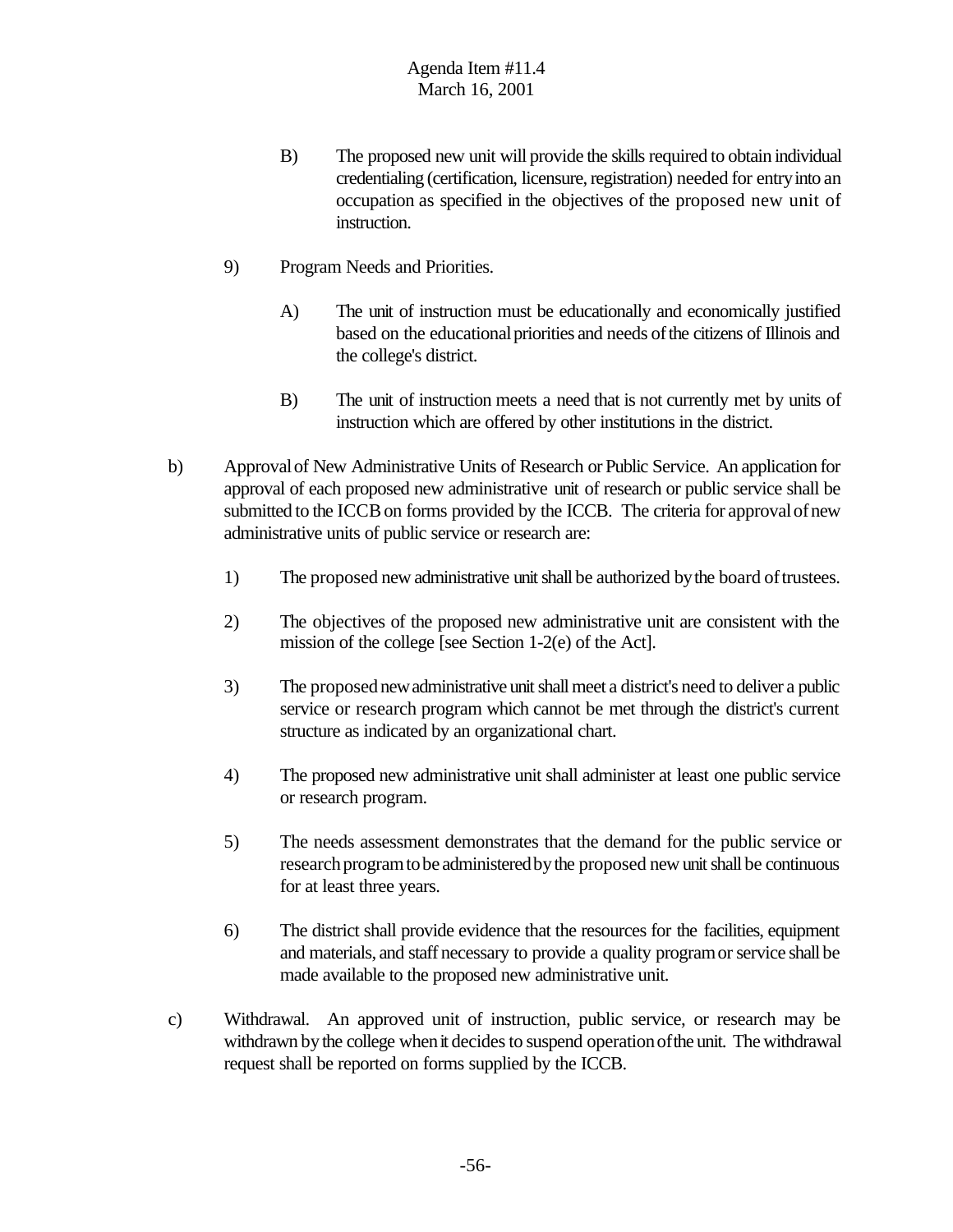- d) Reasonable and Moderate Extensions.
	- 1) An approved unit of instruction, public service, or research may be modified by the college within the parameters listed in subsection  $(d)(2)$  through  $(4)$ . The college shall notify the ICCB of such extensions on forms provided by the ICCB.
	- 2) Reasonable and moderate extensions of previously approved units of instruction include:
		- A) The addition, modification, or withdrawal of courses within an approved unit of instruction which does not alter the objectives of the unit of instruction.
		- B) A change in minimum credit hours for completion of an approved unit of instruction that does not affect the instructional level of the unit of instruction.
		- C) A change in title of an approved unit of instruction that does not indicate a different objective of the unit than that previously approved.
		- D) The creation of an option (major, concentration, or specialization) within an approved unit of instruction in which:
			- i) the option created is within the same general academic discipline or occupational field as the previously approved unit of instruction,
			- ii) the option created within a previously approved associate degree curriculum shares a common core of first-year courses with the previously approved unit of instruction, and
			- iii) the option created does not substitute more than 15 semester credit hours of other courses for courses previously approved as part of an associate degree curriculum or cluster of closely related curricula; e.g., from the same four-digit CIP code or substitute more than 9 semester credit hours of other courses for courses previously approved as part of a certificate curriculum(or closely related cluster) of 30 semester credit hours or more.
		- E) The creation of certificate curricula from previously approved associate degree curricula and certificate curricula, including closely related curricula; e.g., from the same four-digit CIP code,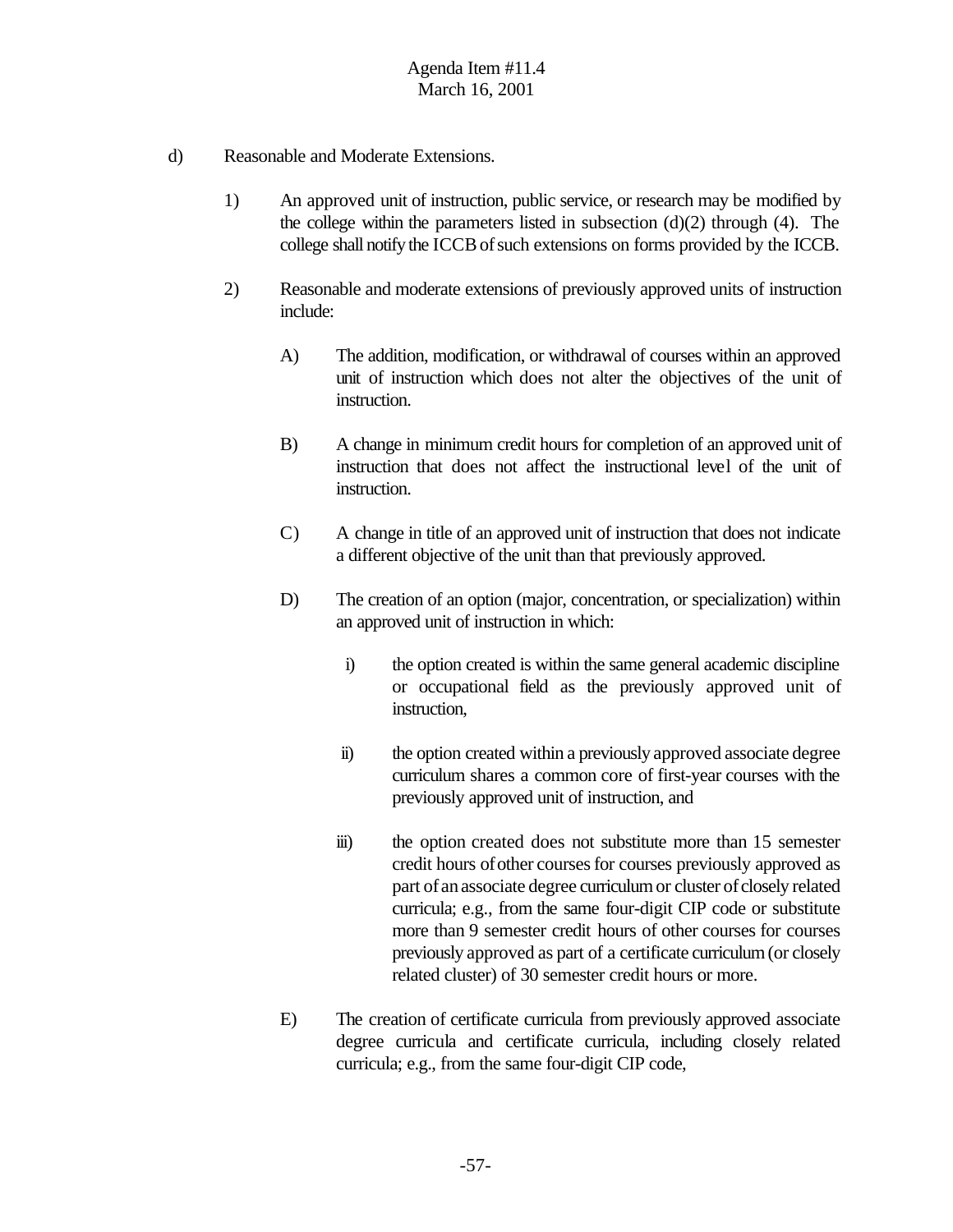providing no more than 6 semester credit hours are substituted for certificates of up to 30 semester credit hours or no more than 9 semester credit hours are substituted in certificates of 30 semester credit hours or more.

- F) The creation of a certificate curricula of less than seven semester credit hours from previously approved associate degree curricula and certificate curriculum from the same two-digit CIP code.
- 3) Reasonable and moderate extensions of previously approved units ofresearchor public service include units with an annual operating expenditure from whatever source of less than \$250,000 or an annual operating expenditure from state appropriations of less than \$50,000.
- 4) Reasonable and moderate extensions of previously approved units of administration include any administrative reorganization of a college.
- e) Approval in a Multicollege District. Approval of new units of instruction, research, or public service in a multicollege district will be for a specific college. Transfer of a unit to, or duplication ofa unit by, other colleges within the district constitutes a new unit requiring approval by the ICCB. However, up to 9 hours of a program approved at one college may be offered by any other college in the district at the option of the Board.
- f) When a college no longer offers an approved unit of instruction to additional new students, that unit ofinstructionshall be reported to the ICCBand shall be removed fromthe college catalog and other documents advertising the program offerings to the public.
	- 1) An inactive unit of instruction shall be maintained on the ICCB Curriculum Inventory File with the date that it became inactive for a period of at least ten years. The effective date that a unit of instruction becomes inactive shall be determined by the college.
	- 2) A unit of instruction that has been inactive for less than three years may be reactivated by the college once it has completed the following:
		- A) Obtained approval to reactivate the program from its chief executive administrator.
		- B) Obtained approval to reactivate the program from agencies that license, certify, or accredit the program, if appropriate.
		- C) Submitted a notification to the ICCB.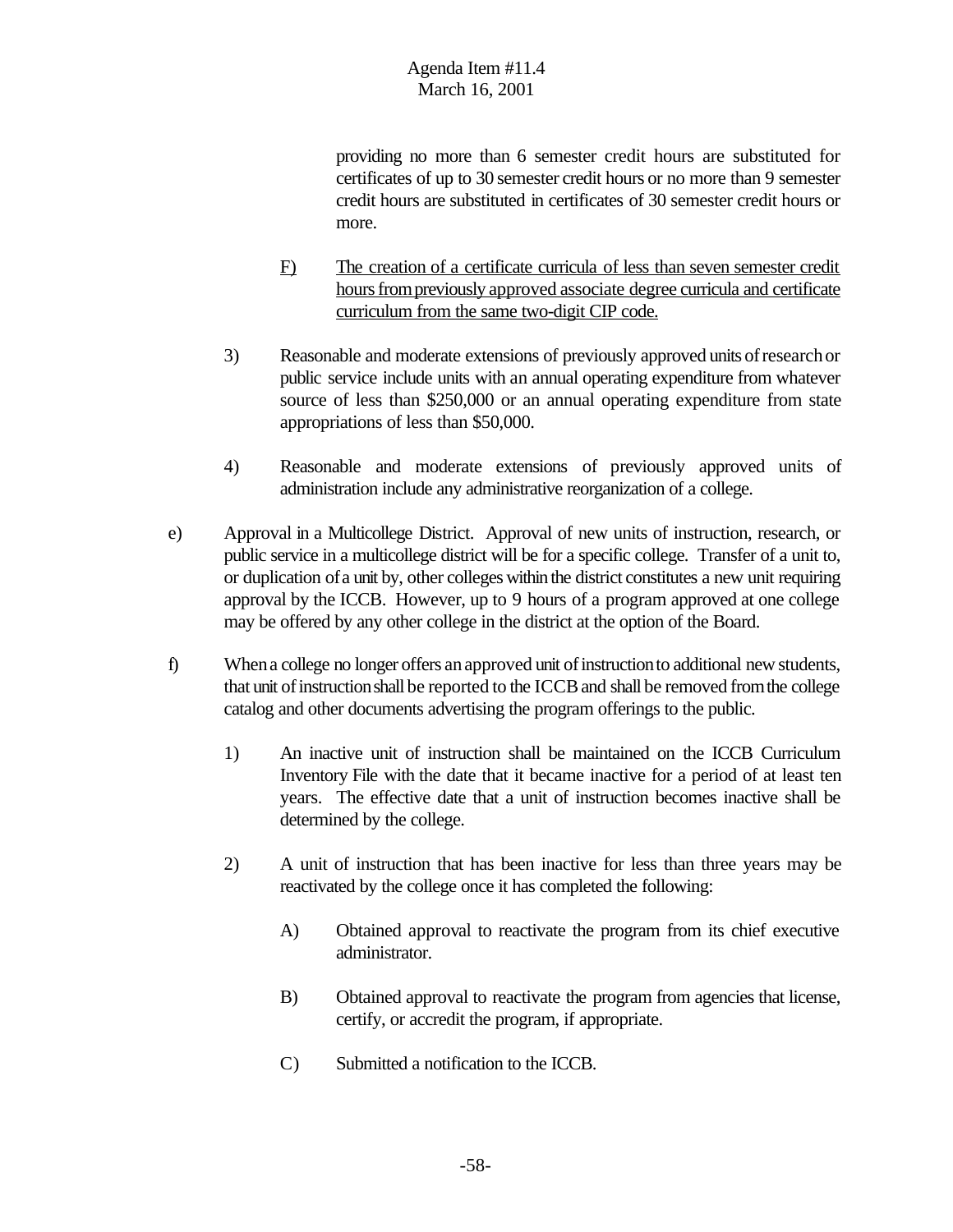- 3) A unit ofinstructionthat has beeninactive forthree totenyears maybe reactivated by the Executive Director of the ICCB if the college has completed the following:
	- A) Obtained approval to reactivate the program from its chief executive administrator.
	- B) Obtained approval to reactivate the program from agencies that license, certify, or accredit the program, if appropriate.
	- C) Demonstrated through local surveys or state labor market data that the labor market demand and supply shows a need for graduates of the program.
	- D) Conducted a review of the program with representatives from business and industry including on-site visits and advice regarding current technologies and equipment.
	- E) Demonstrated, in accordance with subsections (a)(5) and (a)(6) of this Section and Section 1501.510, that the college has adequate facilities, equipment, and financial resources to offer a quality program.
	- F) Demonstrated, in accordance with Section 1501.303(f), that the college has available qualified faculty to provide the instruction for the program.
	- G) Submitted a request for the reactivation to the ICCB.
- 4) A unit of instruction that has been inactive for over ten years may be reactivated by following the new unit approval process described in subsection (a) of this Section.
- g) Discontinuation of Programs. The ICCB may discontinue programs which fail to reflect the educational needs of the area being served as follows:
	- 1) Programs that do not meet standards of need, quality, and cost effectivenessmay be discontinued bythe ICCB. This determination shall be made based onreview and collective findings of information available to the ICCB through ICCB and IBHE program review, evaluation, and productivity processes; the ICCB Management Information System; and other sources of pertinent information on the following criteria:
		- A) Program need, including educational priorities of the district, accessibility, credit hours generated, enrollments, completions, and labor market supply and demand.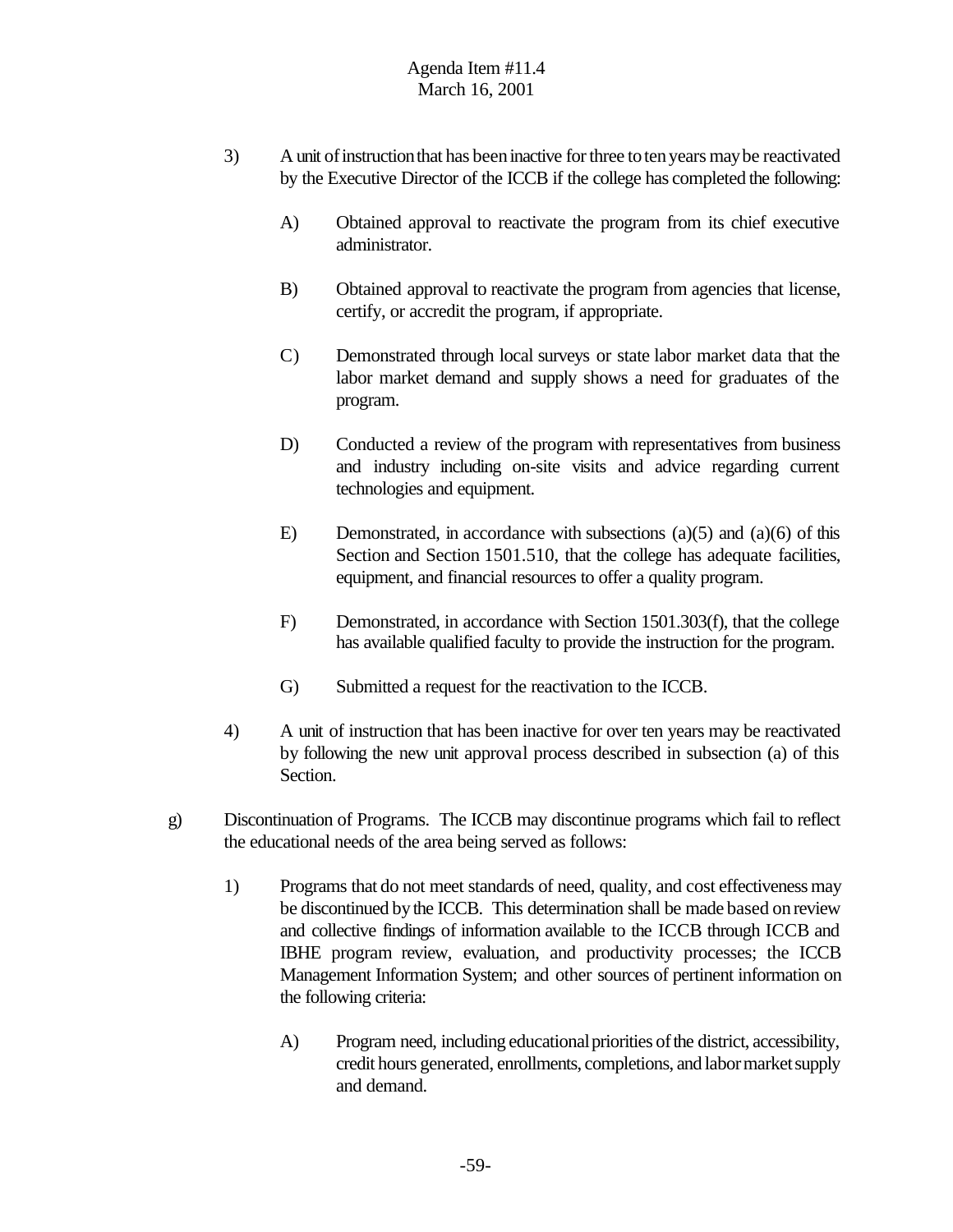- B) Program quality, including job placement or education continuation, program content, academic control, faculty qualifications, and accreditation and credentialing.
- C) Program costs, including adequacy of financial support and unit costs.
- 2) The ICCBwill utilize special state-level analyses to identify programs that appear to be of questionable need, cost, or quality based on state data. Programs identified through state-level analysis will be referred to the colleges to enable them to evaluate the programs in detail intheir normalprocess and to obtain the results and comments from the local level.
- 3) The ICCB will notify college districts of programs being considered for discontinuation and shall grant the district 60 days to respond to concerns regarding the program in question prior to action bythe Board. This information shall be takeninto account in determining if a program should be discontinued by the ICCB.
- 4) Once a program is discontinued by the ICCB and the appeal process is concluded, the college must inactivate the programbynot enrolling any additional new students and develop a planfor anorderly discontinuationofthe programfor students currently enrolled. Programs discontinued by the ICCB may be reestablished by obtaining approval as a new unit of instruction under subsection (a) of this Section.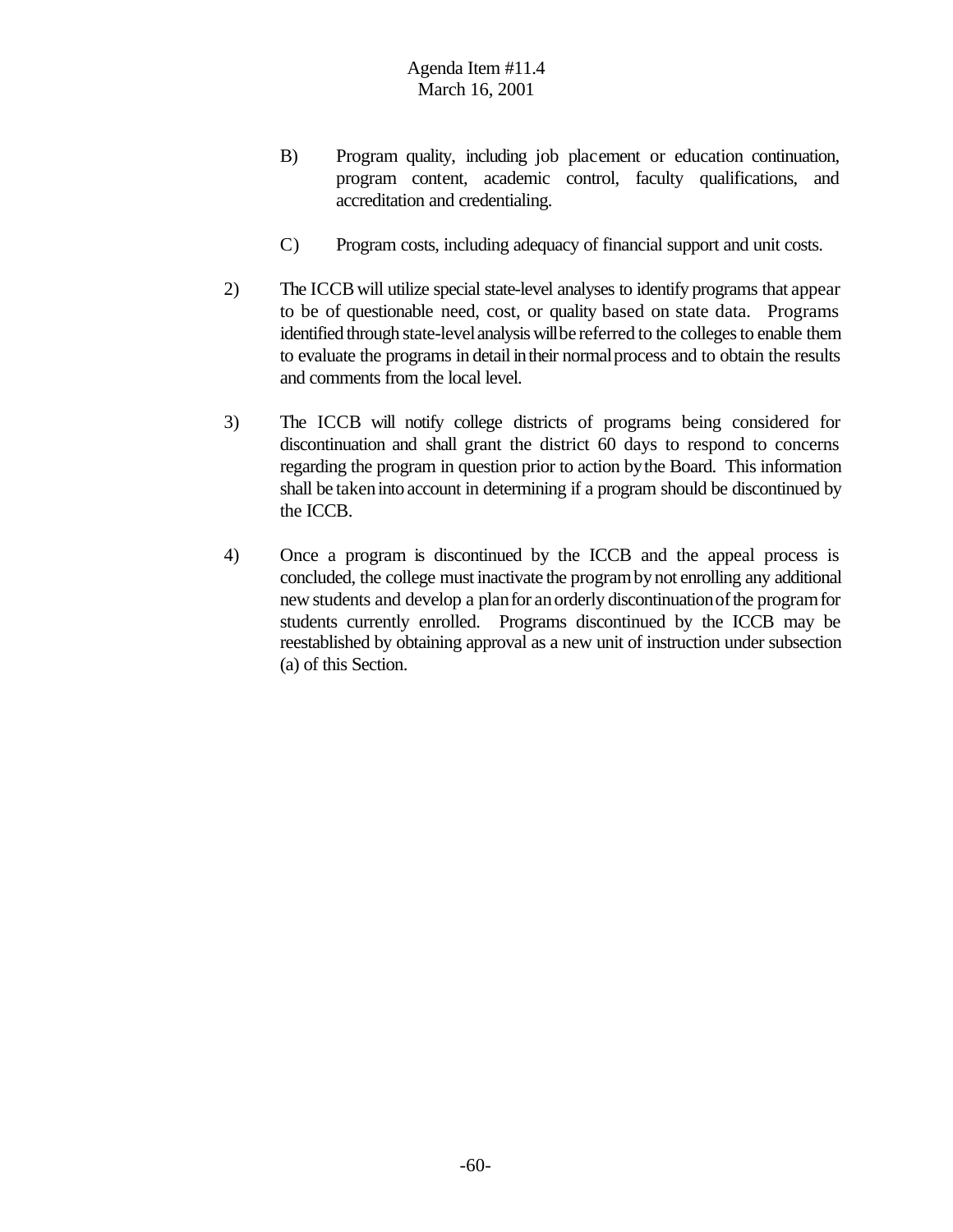Illinois Community College Board

### **A SUMMARY OF CAPITAL PROJECTS APPROVED BY THE PRESIDENT/CEO DURING CALENDAR YEAR 2000**

ICCB Rules 1501.602 and 1501.516 grant authority to the ICCB President/CEO to approve locally funded and state-funded capital renewal projects and, subsequently, report such actions to the Board. The following report summarizes 114 projects totaling \$58.1 million that were granted such approval during calendar year 2000.

Ofthe 114 projects approved bythe President/CEO during the year, seven were locally funded withother sources other than protection, health, and safety levy proceeds (one was combined with a special state appropriation); 12 were capital renewal funded projects (one combined ADA Access for All funds); 77 were funded with protection, health, and safety tax levy proceeds; 14 were funded with protection, health, and safety bond issues; and four were funded with a ADA Access for All funds (only appropriated in fiscal year 2000). The last page of the report lists one locally funded long-termlease approved during calendar year 2000.

#### **INFORMATION ONLY**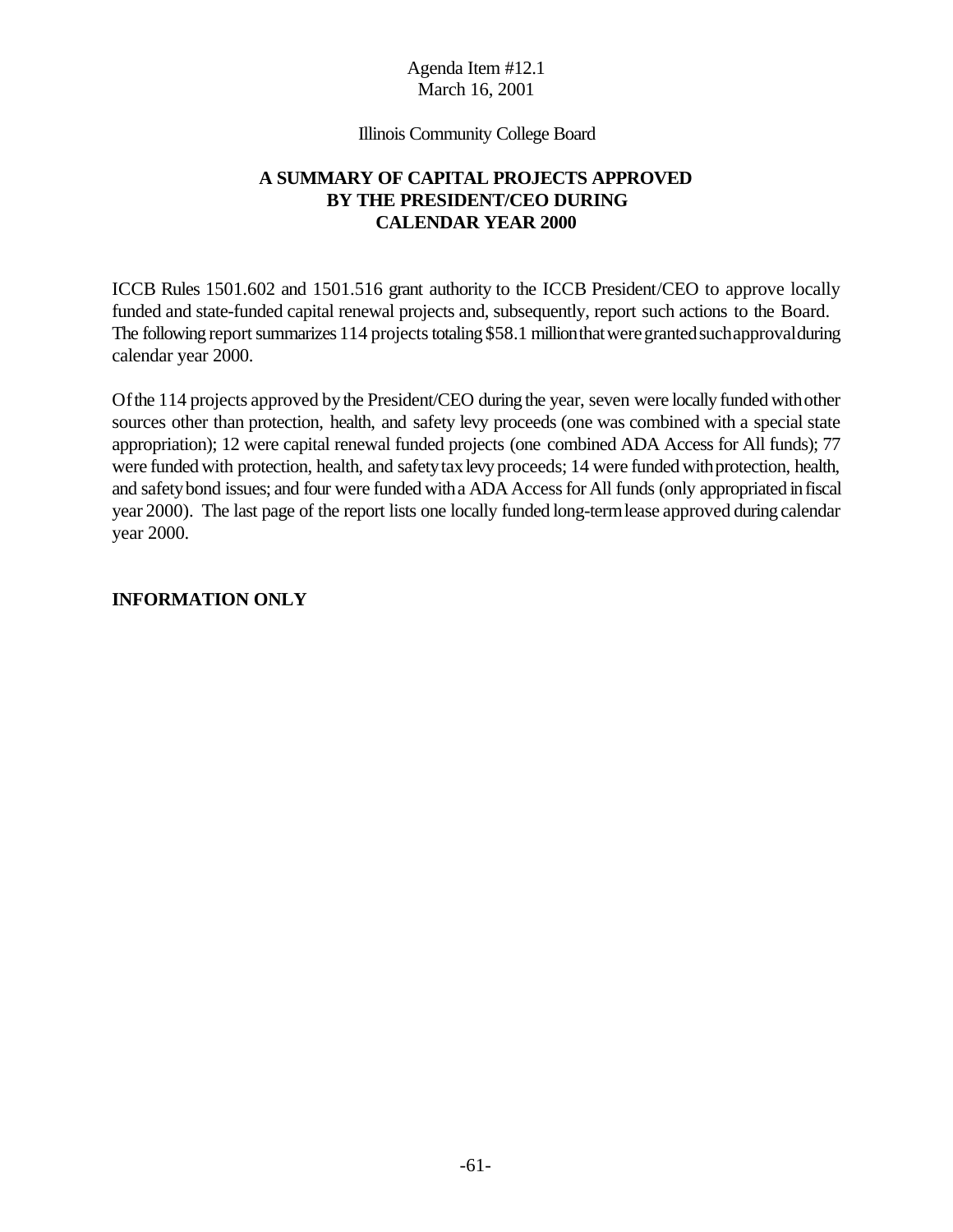# *ADA-Access for All*

| <b>TYPE</b> | Approval Date | College          | Project Title                                | Project #                       | Approved Budget              | <b>Fiscal Year</b> |
|-------------|---------------|------------------|----------------------------------------------|---------------------------------|------------------------------|--------------------|
| A           | 8/25/00       | Harper           | Handicapped Elevator Installation-Building D | 1262-0800                       | \$235,808.00                 | FY 2001            |
| A           | 6/6/00        | Illinois Eastern | ADA Districtwide Improvements                | 0021-0600                       | \$158,510.00                 | FY 2000            |
| A           | 6/19/00       | Oakton           | <b>ADA Restroom Renovations</b>              | 0012-0500                       | \$184,904.00                 | FY 2000            |
| A           | 6/6/00        | South Suburban   | ADA Restroom and Door Improvements           | 0020-0600<br>Category Sub-Total | \$153,551,00<br>\$732,773.00 | FY 2000            |

# *PHS Bond Issue*

| <b>TYPE</b> | <b>Approval Date</b> | College              | <b>Project Title</b>                          | Project#                        | <b>Approved Budget</b>           | Fiscal Year |
|-------------|----------------------|----------------------|-----------------------------------------------|---------------------------------|----------------------------------|-------------|
| B           | 11/14/00             | <b>IECC-Frontier</b> | Site Paving and Lighting                      | 1291-1100                       | \$35,800,00                      | FY 2001     |
| B           | 11/14/00             | <b>IECC-Frontier</b> | <b>Exterior Rehab</b>                         | 1292-1100                       | \$160,400.00                     | FY 2001     |
| B           | 11/14/00             | <b>IECC-LTC</b>      | Floor Drain Pipe Replacement-LTC Crisp Blding | 1293-1100                       | \$26,600.00                      | FY 2001     |
| B           | 11/14/00             | IECC-OCC             | <b>Bleacher Replacement</b>                   | 1294-1100                       | \$147,600.00                     | FY 2001     |
| B           | 11/14/00             | Illinois Eastern     | Energy Management Systems Replacement         | 1289-1100                       | \$381,200,00                     | FY 2001     |
| B           | 11/14/00             | Illinois Eastern     | <b>HVAC Systems Replacement</b>               | 1290-1100                       | \$1,636,600.00                   | FY 2001     |
| B           | 12/14/00             | Kaskaskia            | Mechanical Repairs/Improvements (Campus Wide) | 1331-1200                       | \$1,900,000.00                   | FY 2001     |
| B           | 8/25/00              | Lincoln Land         | Sangamon Hall-Library Asbestos Abatement      | 1261-0800                       | \$192,500.00                     | FY 2001     |
| B           | 7/14/00              | Richland             | Indoor Air Quality                            | 1259-0700<br>Category Sub-Total | \$1,933,895.00<br>\$6,414,595.00 | FY 2001     |

# *Excess PHS Bond Funds*

| <b>TYPE</b> | Approval Date | College              | <b>Project Title</b>                        | Project $#$                     | Approved Budget                | <b>Fiscal Year</b> |
|-------------|---------------|----------------------|---------------------------------------------|---------------------------------|--------------------------------|--------------------|
| <b>BE</b>   | 5/8/00        | <b>IECC-Frontier</b> | HVAC Replacement-Richard Mason Building     | 1253-0500                       | \$453,400.00                   | FY 2000            |
| BE.         | 5/8/00        | <b>IECC-LTC</b>      | Natatorium Dehumidification and Ventilation | 1254-0500                       | \$272,300.00                   | FY 2000            |
| <b>BE</b>   | 5/8/00        | <b>IECC-LTC</b>      | Acoustical Control/Pool Lighting            | 1255-0500                       | \$102,900.00                   | FY 2000            |
| <b>BE</b>   | 5/8/00        | <b>IECC-LTC</b>      | <b>Natatorium Structural Corrections</b>    | 1256-0500                       | \$183,100,00                   | FY 2000            |
| <b>BE</b>   | 5/8/00        | <b>IECC-WVC</b>      | HVAC Replacement - 3 Buildings              | 1257-0500<br>Category Sub-Total | \$145,200,00<br>\$1,156,900.00 | FY 2000            |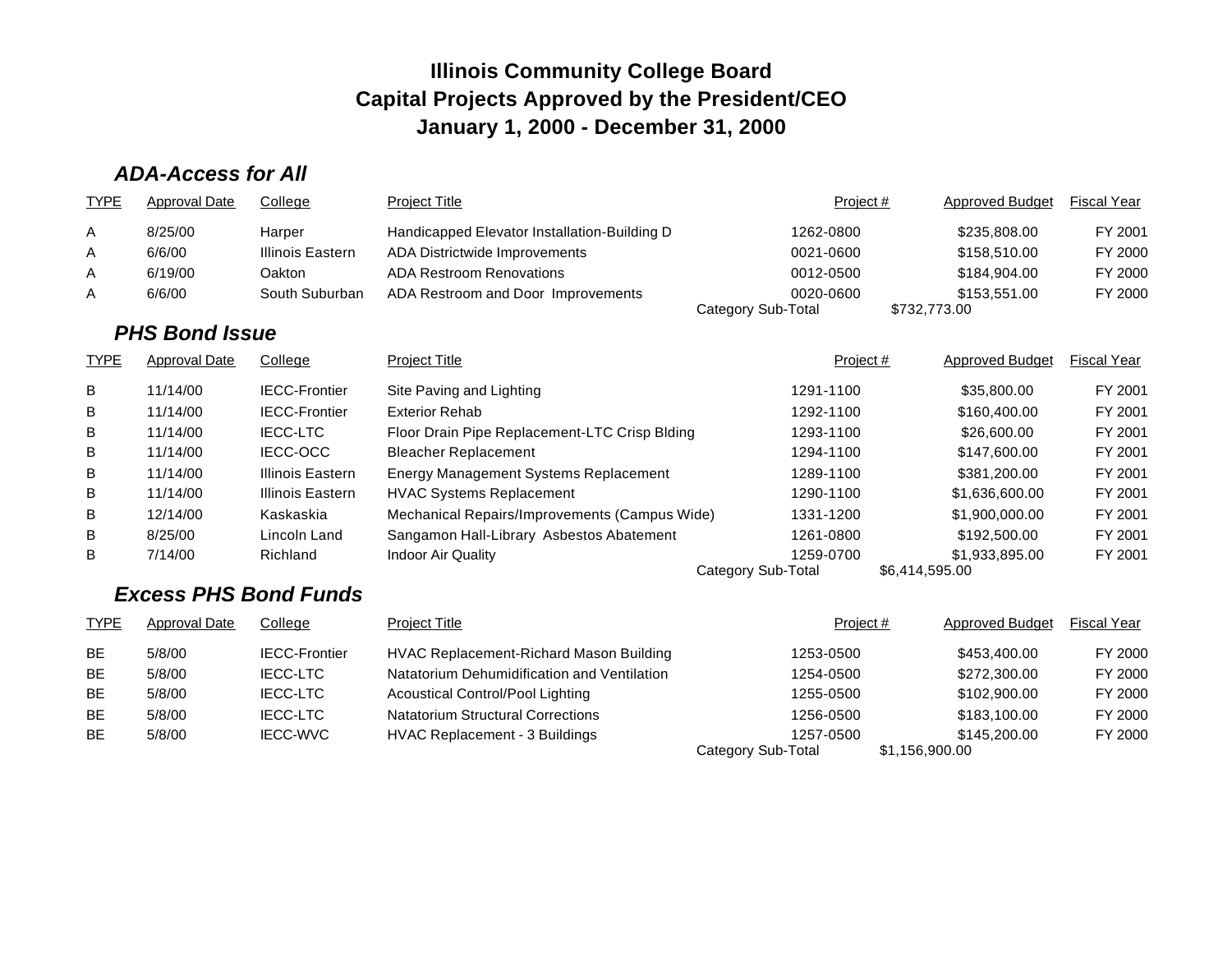# *Locally Funded*

| <b>TYPE</b>  | <b>Approval Date</b>      | College          | <b>Project Title</b>                          | Project $#$                            | <b>Approved Budget</b>            | <b>Fiscal Year</b> |
|--------------|---------------------------|------------------|-----------------------------------------------|----------------------------------------|-----------------------------------|--------------------|
|              | 6/26/00                   | Highland         | Child Care and Training Center                | 0005-0600                              | \$845,512.00                      | FY 2000            |
|              | 3/17/00                   | Kishwaukee       | <b>Campus Building Addition/Remodeling</b>    | 0012-0300                              | \$20,557,370.00                   | FY 2000            |
|              | 5/24/00                   | Oakton           | Performing Arts Center Expansion/Renovation   | 0011-0500                              | \$1,952,528.00                    | FY 2000            |
|              | 2/9/00                    | <b>Rend Lake</b> | Remodel for Technolgy Training Area           | 0013-0200                              | \$33,300.00                       | FY 2000            |
|              | 12/15/00                  | Sandburg         | Acquisition/Remodeling of Galesburg Building  | 0009-1200                              | \$1,755,559.00                    | FY 2001            |
|              | 11/17/00                  | Southwestern     | <b>Schmidt Art Center</b>                     | 0013-1100<br>Category Sub-Total        | \$1,778,000.00<br>\$26,922,269.00 | FY 2001            |
|              | <b>Local/State Funded</b> |                  |                                               |                                        |                                   |                    |
| <b>TYPE</b>  | <b>Approval Date</b>      | College          | <b>Project Title</b>                          | Project#                               | <b>Approved Budget</b>            | <b>Fiscal Year</b> |
| LC           | 1/20/00                   | Parkland         | Agricultural Technology-Equine Facility       | 0011-0100<br><b>Category Sub-Total</b> | \$1,320,859.00<br>\$1,320,859.00  | FY 2000            |
|              | <b>Capital Renewal</b>    |                  |                                               |                                        |                                   |                    |
| <b>TYPE</b>  | <b>Approval Date</b>      | College          | <b>Project Title</b>                          | Project#                               | <b>Approved Budget</b>            | <b>Fiscal Year</b> |
| $\mathsf{R}$ | 8/28/00                   | Danville         | Porch Columns Replacement-Clock Tower Center  | 0023-0800                              | \$52,000.00                       | FY 2001            |
| R            | 8/28/00                   | Danville         | <b>Energy Management System</b>               | 0024-0800                              | \$152,400.00                      | FY 2001            |
| R.           | 1/13/00                   | Elgin            | Plaza Deck Restoration/Waterproofing Ph III   | 0016-0100                              | \$218,800.00                      | FY 2000            |
| R            | 7/24/00                   | Illinois Eastern | Roofing, Acoustics, Parking Lot, and Walkways | 0022-0700                              | \$100,500.00                      | FY 2001            |
| R.           | 1/17/00                   | Joliet           | Air Quality Improvement                       | 0014-0100                              | \$106,700.00                      | FY 2000            |
| R            | 3/22/00                   | Lincoln Land     | <b>Utility Line Capacity</b>                  | 0013-0300                              | \$57,600.00                       | FY 2000            |
| R            | 8/25/00                   | McHenry          | Computer Room A/C and Control Replacement     | 0013-0800                              | \$30,000.00                       | FY 2001            |
| R            | 7/24/00                   | Moraine Valley   | Remodel College Center & Buildings L and T    | 0007-0700                              | \$785,400.00                      | FY 2001            |
| R            | 2/9/00                    | <b>Rend Lake</b> | Remodel for Technolgy Training Area           | 0013-0200                              | \$255,512.00                      | FY 2000            |
| ${\sf R}$    | 1/17/00                   | South Suburban   | East/West Roadway Repaving                    | 0019-0100                              | \$93,100.00                       | FY 2000            |
| R            | 4/26/00                   | Southeastern     | Robert Gregg Tech Center Remodeling           | 0006-0400<br>Category Sub-Total        | \$101,510.00<br>\$1,953,522.00    | FY 2000            |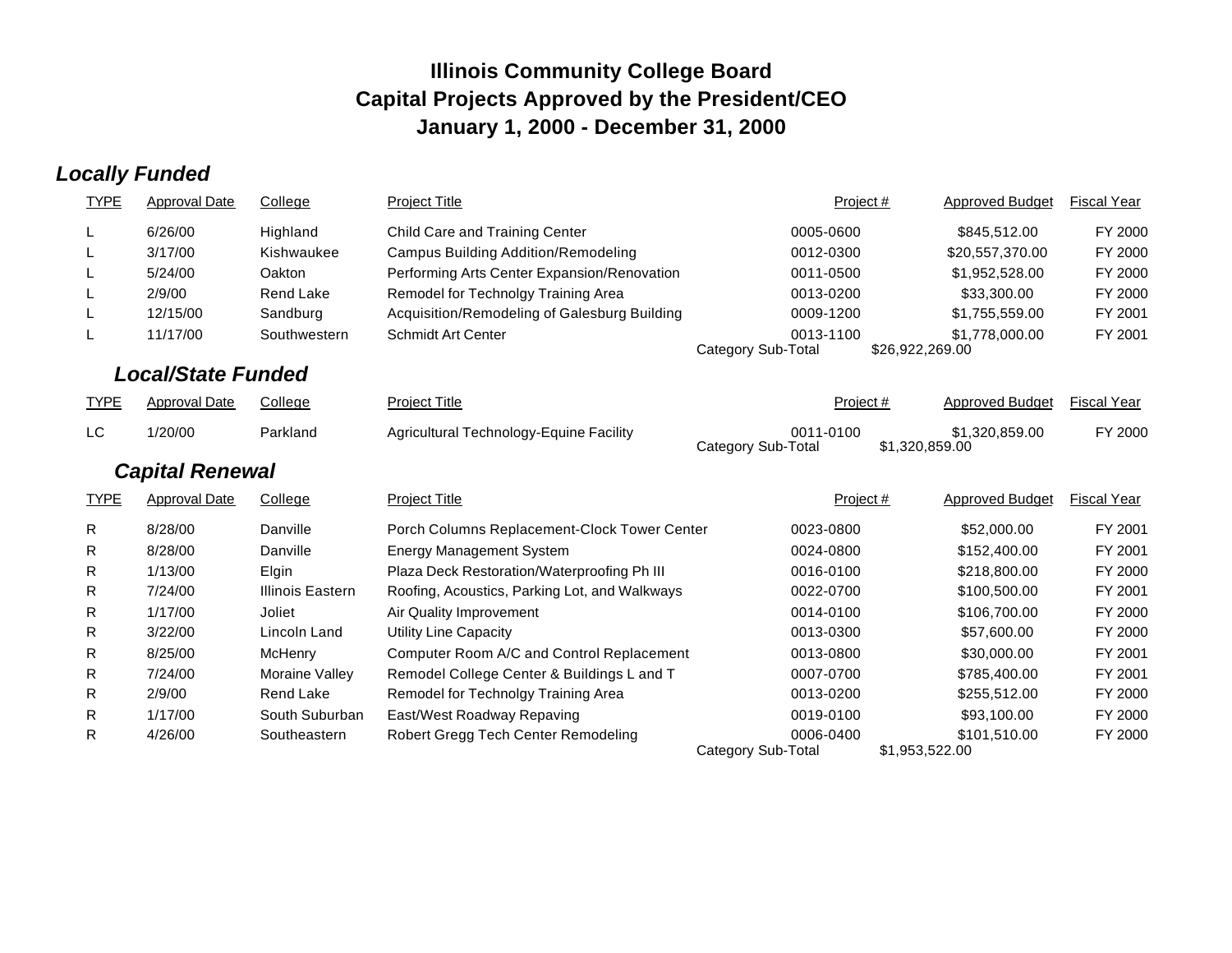# *Capital Renewal/ADA Access for All*

| <b>TYPE</b> | <b>Approval Date</b> | College                 | <b>Project Title</b>                         | Project #                       | <b>Approved Budget</b>           | <b>Fiscal Year</b> |
|-------------|----------------------|-------------------------|----------------------------------------------|---------------------------------|----------------------------------|--------------------|
| <b>RA</b>   | 5/8/00               | DuPage                  | Fire Alarm System Upgrade                    | 0020-0500<br>Category Sub-Total | \$1,200,000.00<br>\$1,200,000.00 | FY 2000            |
|             | <b>PHS Tax Levy</b>  |                         |                                              |                                 |                                  |                    |
| <b>TYPE</b> | <b>Approval Date</b> | College                 | <b>Project Title</b>                         | Project #                       | <b>Approved Budget</b>           | <b>Fiscal Year</b> |
| T           | 11/14/00             | <b>Black Hawk</b>       | Asbestos Abatement (Class & Lecture Rooms)   | 1266-1100                       | \$194,700.00                     | FY 2001            |
| T.          | 11/14/00             | <b>Black Hawk</b>       | <b>Chiller Replacements-Building 3</b>       | 1267-1100                       | \$269,000.00                     | FY 2001            |
| T.          | 11/14/00             | <b>Black Hawk</b>       | <b>HVAC &amp; Window Units-Kewanee</b>       | 1268-1100                       | \$270,400.00                     | FY 2001            |
| T.          | 11/14/00             | <b>Black Hawk</b>       | Life Safety Upgrades                         | 1269-1100                       | \$126,500.00                     | FY 2001            |
| т           | 11/14/00             | <b>Black Hawk</b>       | Tunnel Waterproofing/Concrete Repair         | 1270-1100                       | \$88,500.00                      | FY 2001            |
| T           | 11/14/00             | <b>Black Hawk</b>       | <b>ADA</b> Improvements                      | 1271-1100                       | \$88,800.00                      | FY 2001            |
| T.          | 11/14/00             | Danville                | Mary Miller Center Roof                      | 1264-1100                       | \$65,000.00                      | FY 2001            |
| т           | 11/14/00             | Danville                | Unit Ventilator Heater Replacements          | 1265-1100                       | \$184,770.00                     | FY 2001            |
| т           | 3/3/00               | Harper                  | AC/Dehumidification at Wellness/Sports Ctr.  | 1248-0300                       | \$599,203.00                     | FY 2000            |
| T           | 5/12/00              | Harper                  | Bldings D/E Buried Hot Water Pipe Rplcmnt.   | 1258-0500                       | \$155,050.00                     | FY 2000            |
| т           | 8/25/00              | Harper                  | Handicapped Elevator Installation-Building D | 1262-0800                       | \$198,487.00                     | FY 2001            |
| Τ           | 12/4/00              | Harper                  | Plumbing System/Cross Connection Controls    | 1307-1200                       | \$300,000.00                     | FY 2001            |
| т           | 3/22/00              | Heartland               | <b>Emergency Generator</b>                   | 1249-0300                       | \$461,100.00                     | FY 2000            |
| T.          | 11/14/00             | Highland                | Roof Replacements - Buildings M & R          | 1283-1100                       | \$452,000.00                     | FY 2001            |
| т           | 4/18/00              | <b>Illinois Central</b> | HVAC Modifications Dirksen Hall Ph II        | 1250-0400                       | \$150,000.00                     | FY 2000            |
| T           | 11/14/00             | <b>Illinois Central</b> | Circle Drive Roadway/Drainage Rehab          | 1272-1100                       | \$240,000.00                     | FY 2001            |
| T.          | 11/14/00             | <b>Illinois Central</b> | Sanitary Sewer Rehabilitation Ph. I          | 1273-1100                       | \$110,000.00                     | FY 2001            |
| т           | 11/14/00             | <b>Illinois Central</b> | HVAC System Modifications -Ph. II            | 1274-1100                       | \$150,000.00                     | FY 2001            |
| т           | 11/14/00             | <b>Illinois Valley</b>  | Air Moisture Infiltration-Building B- Ph.IV  | 1284-1100                       | \$254,220.00                     | FY 2001            |
| т           | 11/14/00             | <b>Illinois Valley</b>  | <b>Lighting and Motion Sensors</b>           | 1285-1100                       | \$66,097.00                      | FY 2001            |
| т           | 11/14/00             | <b>Illinois Valley</b>  | <b>Partial Ceiling Repalcement</b>           | 1286-1100                       | \$96,604.00                      | FY 2001            |
| т           | 11/14/00             | <b>Illinois Valley</b>  | Campus Wide Security/Surveillance System     | 1287-1100                       | \$325,402.00                     | FY 2001            |
| Τ           | 11/14/00             | <b>Illinois Valley</b>  | Air Handler/Duct Upgrades-D & E              | 1288-1100                       | \$167,786.00                     | FY 2001            |
| т           | 12/18/00             | Joliet                  | Entrance Ramp Replacement -J Building        | 1336-1200                       | \$600,000.00                     | FY 2001            |
| т           | 12/14/00             | Kaskaskia               | North Entrance Lighting Improvements         | 1332-1200                       | \$40,730.00                      | FY 2001            |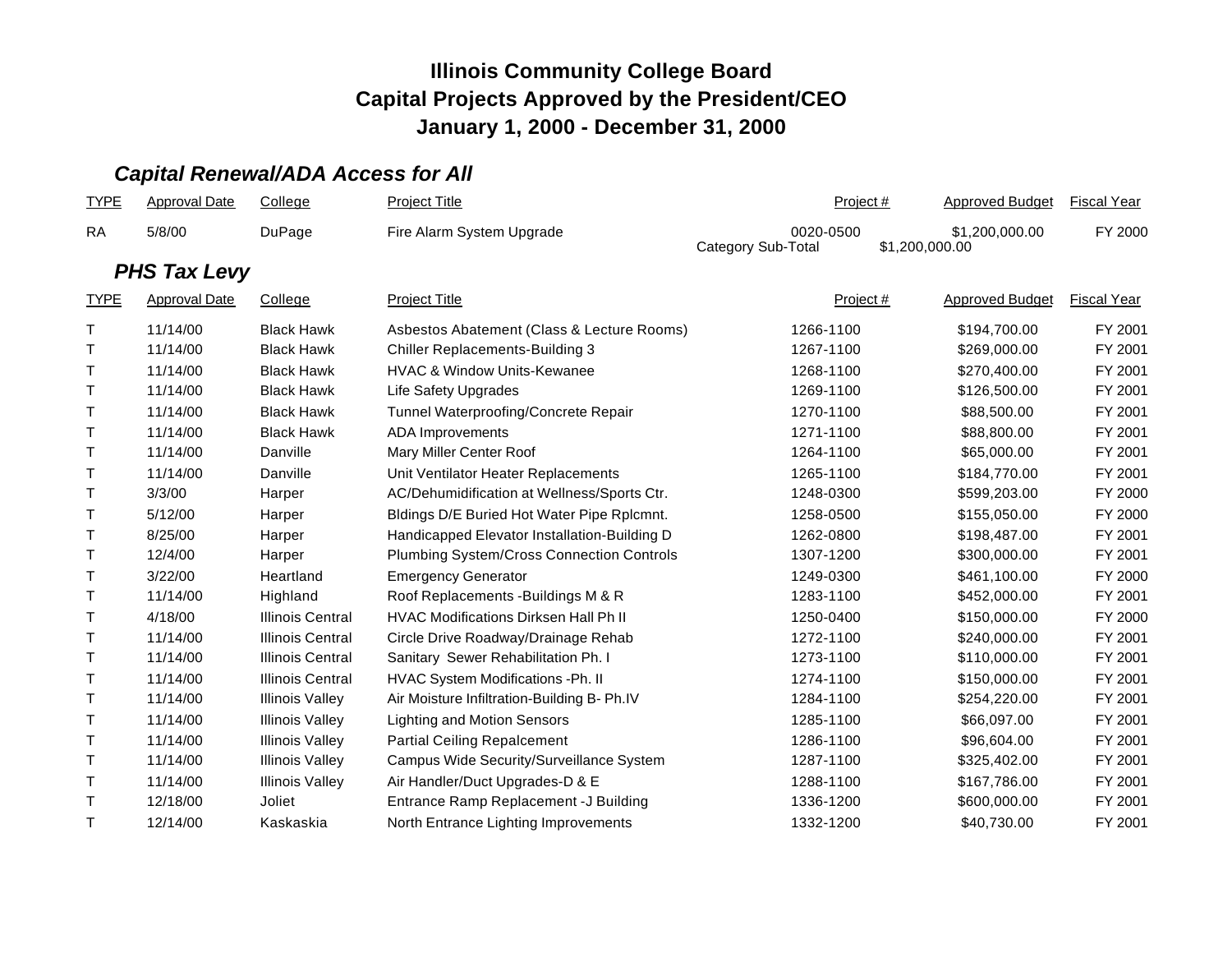| T | 12/14/00 | Kaskaskia        | <b>Chemistry Lab Safety Rehabilitation</b>       | 1333-1200 | \$111,240.00 | FY 2001 |
|---|----------|------------------|--------------------------------------------------|-----------|--------------|---------|
| T | 12/14/00 | Kaskaskia        | West Parking Lot Lighting Upgrade (Safety)       | 1334-1200 | \$104,200.00 | FY 2001 |
| Т | 12/14/00 | Kaskaskia        | ADA Signage (Campus Wide)                        | 1335-1200 | \$72,160.00  | FY 2001 |
| T | 12/4/00  | Lake County      | Lighting Retrofit Ph. II                         | 1299-1200 | \$204,000.00 | FY 2001 |
| т | 12/4/00  | Lake County      | Circuit Breaker Panels Replacement               | 1300-1200 | \$180,000.00 | FY 2001 |
| Т | 12/4/00  | Lake County      | Window Retrofits A/B Wings                       | 1301-1200 | \$174,000.00 | FY 2001 |
| т | 12/4/00  | Lake County      | Waterproofing A/B Penthouse Wings                | 1302-1200 | \$170,000.00 | FY 2001 |
| Τ | 12/4/00  | Lake County      | Waterproofing (west side) Lake Shore South       | 1303-1200 | \$72,000.00  | FY 2001 |
| Т | 12/11/00 | Lake Land        | Exhaust/Air Conditioning Replacement QC/QA       | 1323-1200 | \$40,000.00  | FY 2001 |
| т | 12/11/00 | Lake Land        | Drainage Modif.- N. Entrance & NE/NW Lots        | 1324-1200 | \$210,000.00 | FY 2001 |
| T | 12/11/00 | Lake Land        | <b>Energy Management Systems Replacement</b>     | 1325-1200 | \$180,000.00 | FY 2001 |
| т | 12/11/00 | Lake Land        | Roof Replacement/Learning Resource Center        | 1326-1200 | \$175,000.00 | FY 2001 |
| T | 12/11/00 | Lake Land        | Lighting Renovations-Stud. Adm., LRC, FH, VoTech | 1327-1200 | \$85,000.00  | FY 2001 |
| т | 12/11/00 | Lake Land        | Gas Line Replacement and Termite Control         | 1328-1200 | \$170,000.00 | FY 2001 |
| т | 12/11/00 | Lake Land        | <b>Sidewalk Replacements</b>                     | 1329-1200 | \$40,000.00  | FY 2001 |
| T | 4/18/00  | Logan            | Main Entrance Road Improvements                  | 1251-0400 | \$433,000.00 | FY 2000 |
| т | 4/18/00  | Logan            | Auto.Lab Lighting Upgrade & Sidewalk Rehab       | 1252-0400 | \$350,000.00 | FY 2000 |
| T | 12/4/00  | Moraine Valley   | Ventilation Systems-Ph II-Bldings A & B          | 1304-1200 | \$352,440.00 | FY 2001 |
| т | 12/4/00  | Moraine Valley   | Entrance Replacement -Building C                 | 1305-1200 | \$127,460.00 | FY 2001 |
| Τ | 12/4/00  | Moraine Valley   | Accessible Pathways around Building B            | 1306-1200 | \$148,875.00 | FY 2001 |
| Т | 12/18/00 | Parkland         | Second Floor Academic Wing Connection Ph II      | 1337-1200 | \$700,000.00 | FY 2001 |
| т | 12/18/00 | Parkland         | Drainage Improvements Phase II                   | 1338-1200 | \$800,000.00 | FY 2001 |
| Т | 11/16/00 | <b>Rend Lake</b> | <b>Early Notification Warning System</b>         | 1295-1100 | \$210,800.00 | FY 2001 |
| т | 12/11/00 | Richland         | <b>Elevator Equipment Upgrade</b>                | 1314-1200 | \$48,000.00  | FY 2001 |
| Τ | 12/11/00 | Richland         | <b>Grease Trap Modifications</b>                 | 1315-1200 | \$30,000.00  | FY 2001 |
| Т | 12/11/00 | Richland         | Security Lighting (exterior) & Call Boxes        | 1316-1200 | \$78,000.00  | FY 2001 |
| т | 12/11/00 | Richland         | Hazardous Floor Replacement                      | 1317-1200 | \$88,800.00  | FY 2001 |
| Т | 12/11/00 | Richland         | <b>Sidewalk Replacements</b>                     | 1318-1200 | \$118,800.00 | FY 2001 |
| т | 12/11/00 | Richland         | <b>Steam System Modifications</b>                | 1319-1200 | \$63,600.00  | FY 2001 |
| Τ | 12/11/00 | Richland         | <b>Cooling Tower Piping Replacement</b>          | 1320-1200 | \$240,000.00 | FY 2001 |
| т | 12/11/00 | Richland         | Lighting Upgrade-Energy Efficiency               | 1321-1200 | \$180,000.00 | FY 2001 |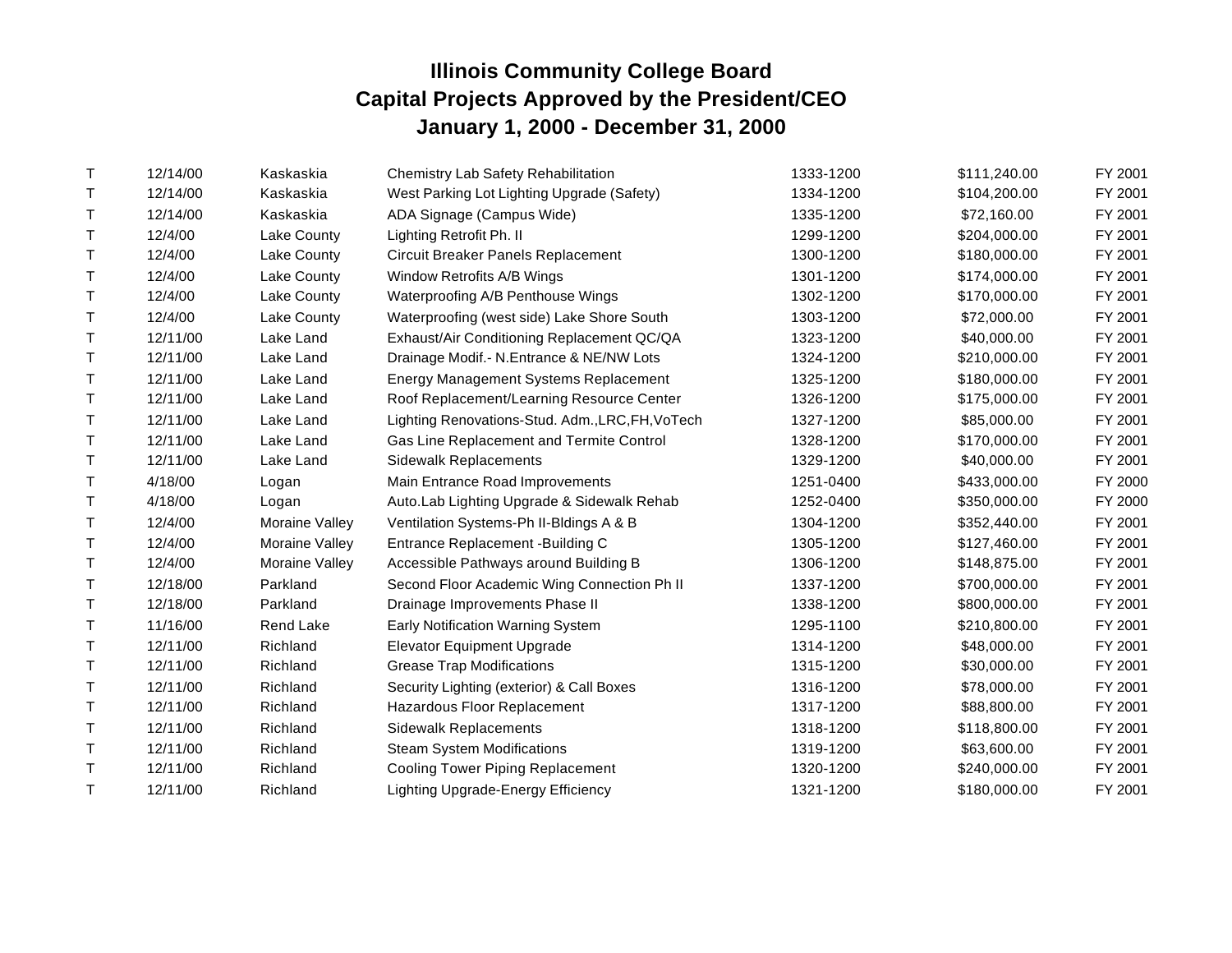|   | 11/14/00 | Rock Valley        | Fire Alarm System Upgrade-Campus Wide           | 1277-1100                       | \$1,073,800.00                    | FY 2001 |
|---|----------|--------------------|-------------------------------------------------|---------------------------------|-----------------------------------|---------|
|   | 11/14/00 | Rock Valley        | Accessibility Renovations-Samuelson Rd. Ctr.    | 1278-1100                       | \$94,400.00                       | FY 2001 |
|   | 11/14/00 | Rock Valley        | Backflow Valve/Fire Pumps-Samuelson Rd. Ctr.    | 1279-1100                       | \$82,600.00                       | FY 2001 |
|   | 11/14/00 | <b>Rock Valley</b> | Roof Replacements (3 buildings)                 | 1280-1100                       | \$324,500.00                      | FY 2001 |
| T | 11/14/00 | Rock Valley        | <b>Exterior Masonry Project</b>                 | 1281-1100                       | \$224,200.00                      | FY 2001 |
|   | 11/14/00 | <b>Rock Valley</b> | <b>HVAC Utility Upgrade</b>                     | 1282-1100                       | \$454,300.00                      | FY 2001 |
| T | 11/14/00 | Sandburg           | ADA Upgrade - East Foyer                        | 1275-1100                       | \$518,850.00                      | FY 2001 |
|   | 11/14/00 | Sandburg           | Elevator Replacement-Building D                 | 1276-1100                       | \$140,616.00                      | FY 2001 |
|   | 11/22/00 | Sauk Valley        | Exterior Concrete Surface Repairs - Ph.III      | 1296-1100                       | \$349,941.00                      | FY 2001 |
| T | 11/22/00 | Sauk Valley        | Roof Restoration - Buildings T1 & T2            | 1297-1100                       | \$129,010.00                      | FY 2001 |
| Т | 11/22/00 | Sauk Valley        | <b>Electrical System Deficiency Corrections</b> | 1298-1100                       | \$127,234.00                      | FY 2001 |
| Т | 8/25/00  | South Suburban     | Science Lab Update                              | 1263-0800                       | \$300,000.00                      | FY 2001 |
|   | 12/11/00 | Southwestern       | Elevator (3) Retrofits / Emerg. Lowering Device | 1308-1200                       | \$28,830.00                       | FY 2001 |
|   | 12/11/00 | Southwestern       | Fire Alarm/Warning Sys-Ph I Classrooms          | 1309-1200                       | \$69,400.00                       | FY 2001 |
| Т | 12/11/00 | Southwestern       | Cafeteria/Code Corrections                      | 1310-1200                       | \$667,900.00                      | FY 2001 |
|   | 12/11/00 | Southwestern       | Chemistry Rooms/Labs Update                     | 1311-1200                       | \$78,020.00                       | FY 2001 |
| т | 12/11/00 | Southwestern       | Plumbing/Toilet Fixture Additions-BACC          | 1312-1200                       | \$109,650.00                      | FY 2001 |
| T | 12/11/00 | Southwestern       | Flooring, Ceiling/Lighting Replacements-G.C.    | 1313-1200                       | \$500,000.00                      | FY 2001 |
|   | 12/11/00 | Southwestern       | Roof Repairs-Red Bud                            | 1322-1200                       | \$41,900.00                       | FY 2001 |
| T | 12/13/00 | Waubonsee          | HVAC Upgrade Ph.II                              | 1330-1200<br>Category Sub-Total | \$1,390,000.00<br>\$18,316,875.00 | FY 2001 |

# *Excess PHS Funds*

| <b>TYPE</b> | Approval Date            | College   | Project Title                              | Project #                       | Approved Budget            | <b>Fiscal Year</b> |
|-------------|--------------------------|-----------|--------------------------------------------|---------------------------------|----------------------------|--------------------|
| TE.         | 7/14/00                  | Lake Land | <b>LRC Indoor Air Quality Improvements</b> | 1260-0700<br>Category Sub-Total | \$60,000,00<br>\$60,000.00 | FY 2001            |
|             | Project Type Code Legend |           | <b>Grand Total Approved Projects</b>       |                                 | \$58,077,793.00            |                    |

| A ADA-Access for All    | L Locally Funded                      | L C Local & Special State Funding | T PHS Tax Levy                            | TE Excess PHS Funds |
|-------------------------|---------------------------------------|-----------------------------------|-------------------------------------------|---------------------|
| <b>B</b> PHS Bond Issue | BE ExcessBond Funds R Capital Renewal |                                   | RA Capital Renewal and ADA Access for All |                     |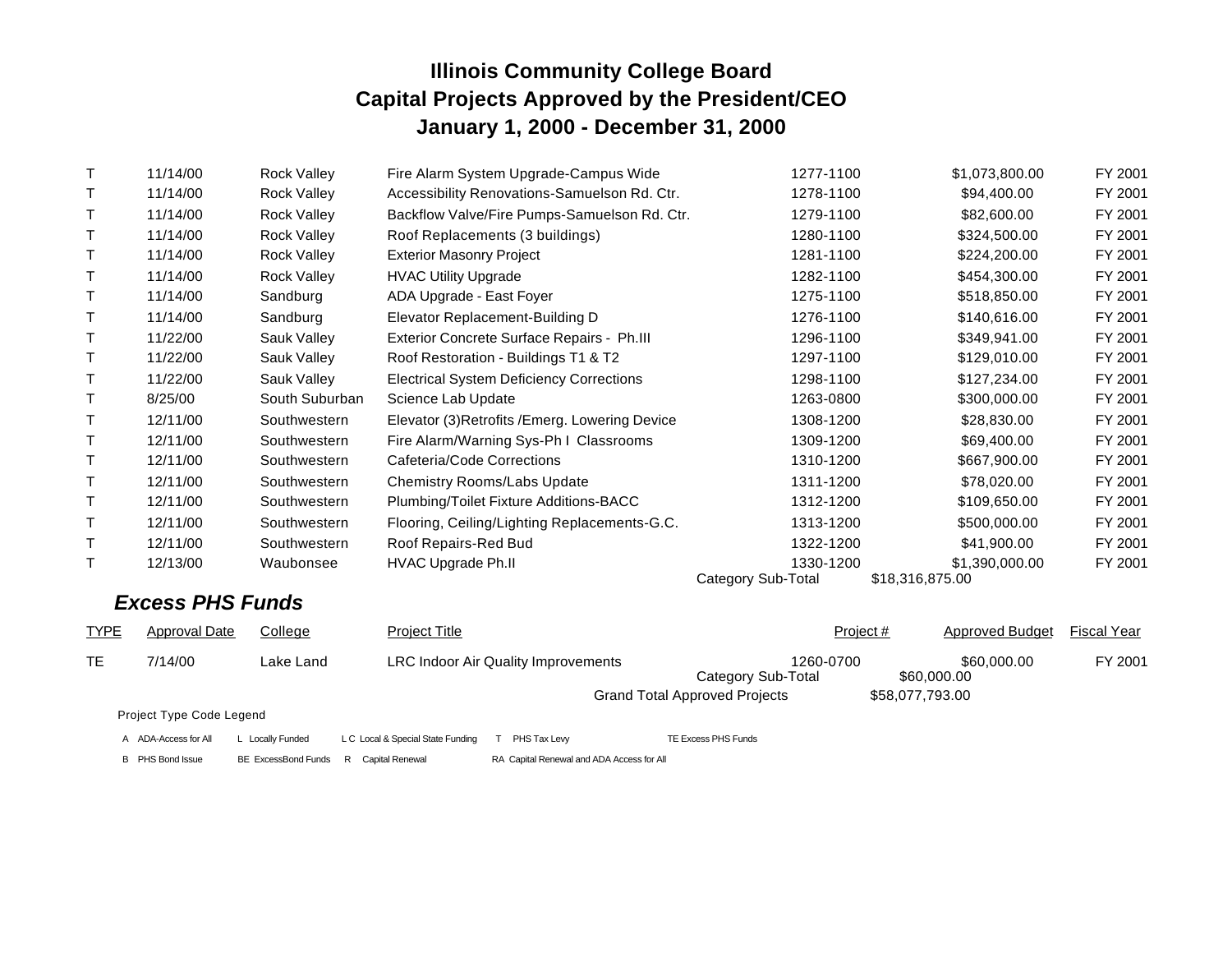| Approval                |         |                                     | Gross       |                   | Fiscal |
|-------------------------|---------|-------------------------------------|-------------|-------------------|--------|
| Date                    | Colleae | <b>Leased Property Location</b>     | Square Feet | Annual Rate       | Year   |
| <b>LONG TERM LEASES</b> |         |                                     |             |                   |        |
|                         |         |                                     |             |                   |        |
| 08/25/00 Lincoln Land   |         | <b>Workforce Development Center</b> | 23,200      | \$282,592 FY 2001 |        |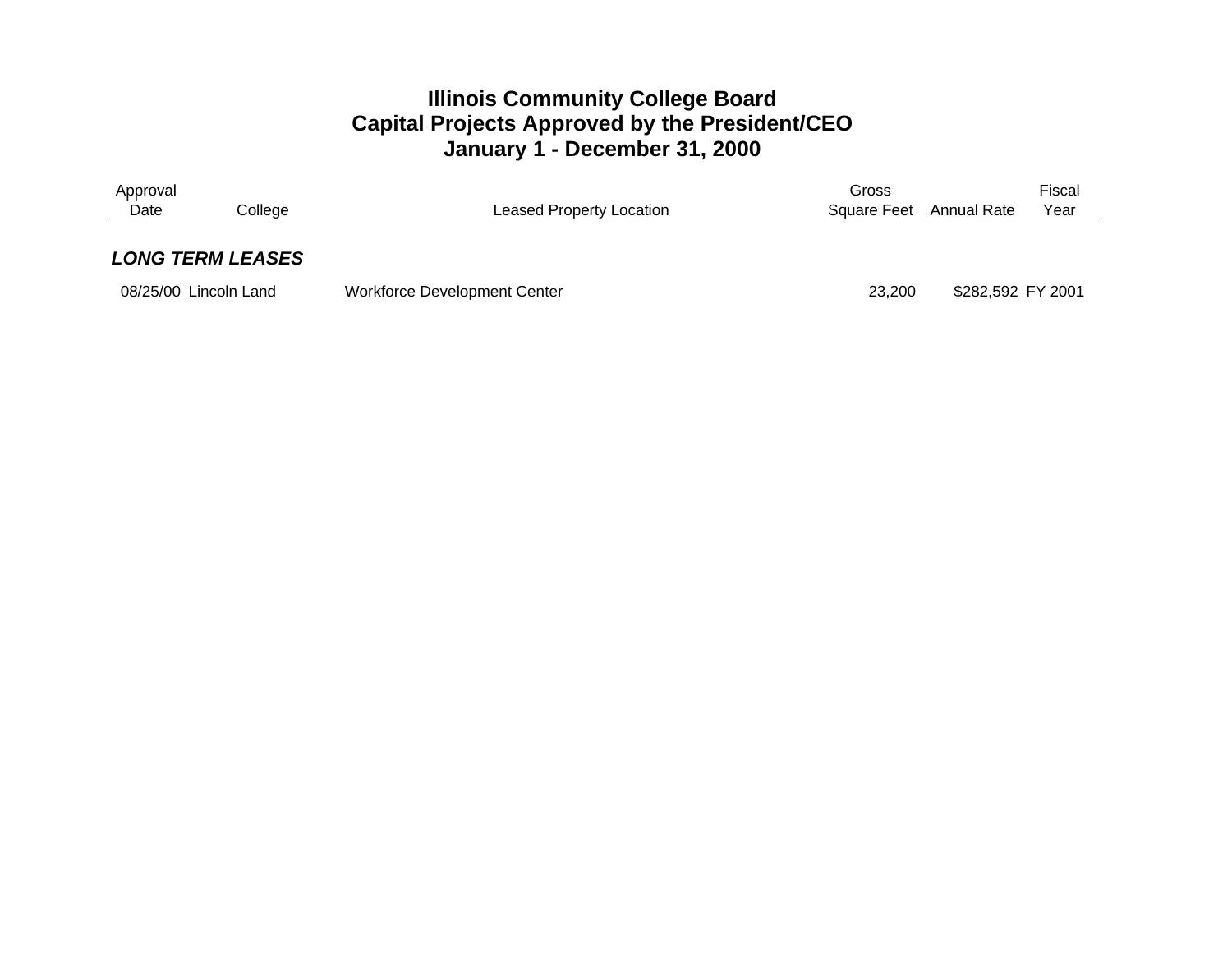#### Illinois Community College Board

#### **FISCAL YEAR 2001 SPRING ENROLLMENT REPORT**

Each spring, community colleges report their opening spring term enrollment figures to the Illinois Community College Board on a brief spring enrollment survey. These figures reflect only those students enrolled in credit courses that were operational on the census date (last day for course registration for regularclasses). Enrollment for classes beginning after the census date are reflected in the annual enrollment counts. The following report summarizes the survey results.

#### **INFORMATION ONLY**

**BACKGROUND.** This report contains information on student enrollments as of the end of registration (usually the 10th day of the term) for the spring semester and for the winter quarter at the College of DuPage, the one district on the quarter system. Results of the fiscal year 2001 survey show that headcount enrollments increased, while full-time equivalent (FTE) enrollments decreased statewide compared with the same term one year ago. The spring semester headcount was 329,514 compared to 328,705 (an increase of 809 or 0.2 percent) last year. FTE was 169,982 compared with 170,170 a year ago (a decrease of 188 or 0.1 percent).

After experiencing a 2.3 percent increase last year, spring headcount enrollments registered only a slight increase this year. FTE enrollments registered a small decrease this year following a slight increase last year.

Table 1 contains comparative spring  $10<sup>th</sup>$ -day enrollments for the last five years. Fiscal year 2001 spring headcount totals and FTE enrollments are above the five-year averages of approximately 327,098 and 169,887, respectively. Spring 2001 headcount is at its highest level in the past five years and reflects the second increase in the same time frame. Figure 1 on the next page illustrates a comparison of headcount and FTE trends from 1997 - 2001.

#### Table 1

#### **SUMMARY OF OPENING SPRING ENROLLMENTS IN ILLINOIS PUBLIC COMMUNITY COLLEGES FROM 1997 TO 2001**

|                       | 1997    | 1998    | 1999     | 2000    | 2001    |
|-----------------------|---------|---------|----------|---------|---------|
| Headcount             | 328,060 | 327,835 | 321,379  | 328,705 | 329,514 |
| <b>Percent Change</b> | $-0.1%$ | $-0.1%$ | $-2.0\%$ | 2.3%    | 0.2%    |
| FTE                   | 168,159 | 172,028 | 169,098  | 170,170 | 169,982 |
| Percent Change        | 1.0%    | 2.3%    | $-1.7\%$ | 0.6%    | $-0.1%$ |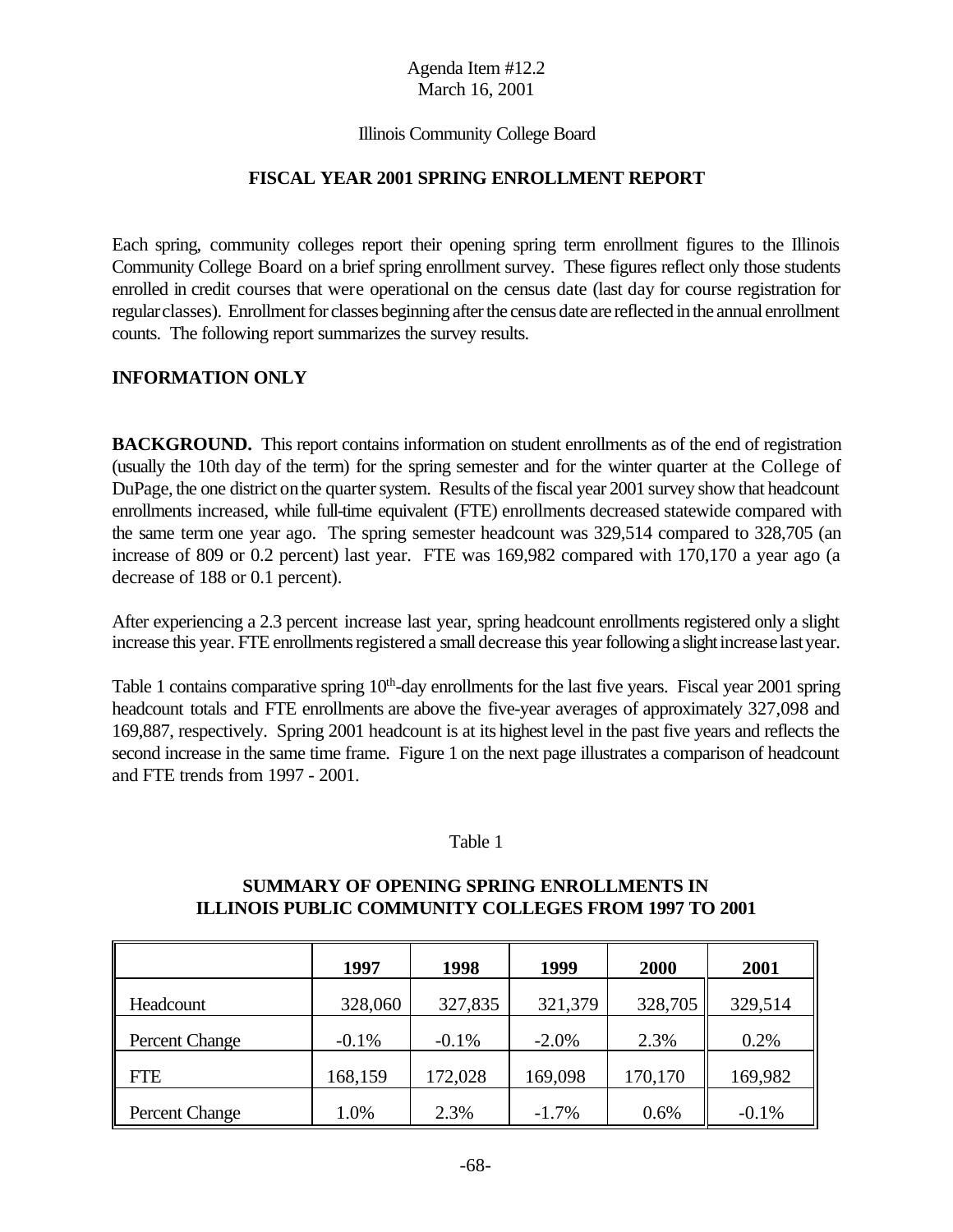

Table 2 provides a comparison of fiscal year 1997 through fiscalyear 2001 spring headcount enrollments for each community college. Of the 48 community colleges, 24 colleges experienced increases in headcount, while 18 exhibited decreases during the past year. Six colleges experienced little or no change (less than 1.0 percent) over the last year. Table 3 contains a comparison of FTE enrollments for the fiveyear period. FTE increases were reported by 18 colleges, decreases by 24, and six colleges indicated little or no change.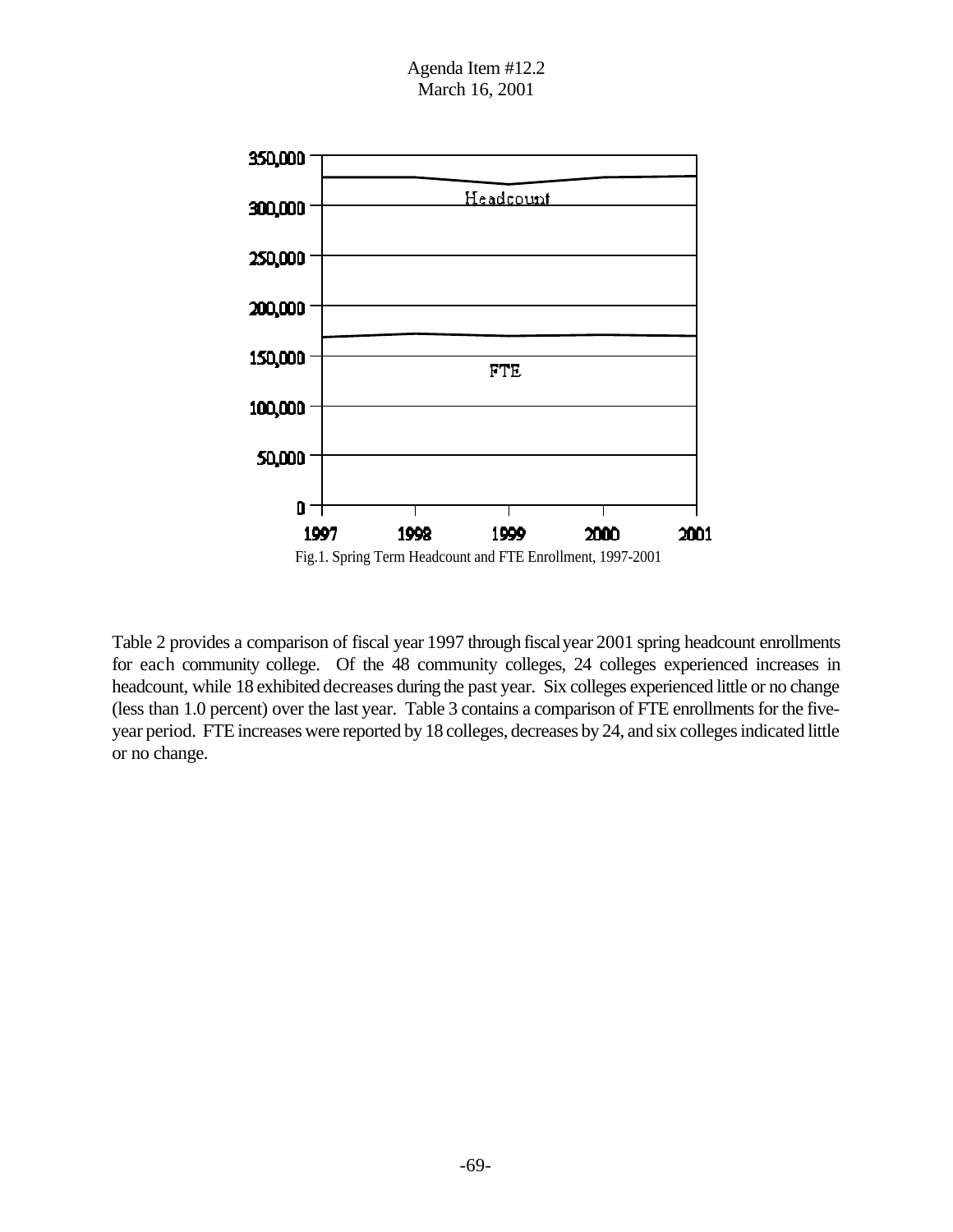| Illinois Community College Board                   |
|----------------------------------------------------|
| Table 2                                            |
| SUMMARY COMPARISON OF SPRING HEADCOUNT ENROLLMENTS |
| BY COLLEGE, FISCAL YEARS 1997 - 2001               |

| Dist. |                         | FY 1997   | FY 1998   | FY 1999   | FY 2000   | FY 2001   | % Change  | % Change  |
|-------|-------------------------|-----------|-----------|-----------|-----------|-----------|-----------|-----------|
| No.   | District/College        | Headcount | Headcount | Headcount | Headcount | Headcount | 1997-2001 | 2000-2001 |
|       |                         |           |           |           |           |           |           |           |
| 503   | <b>Black Hawk</b>       | 7,103     | 6,937     | 5,555     | 7,157     | 6,605     | $-7.0$    | $-7.7$    |
| 508   | Chicago                 | (66, 133) | (66, 992) | (64, 891) | (64, 279) | (63, 116) | $(-4.6)$  | $(-1.8)$  |
|       | Daley                   | 9,231     | 9,686     | 9,330     | 9,314     | 9,247     | 0.2       | $-0.7$    |
|       | Kennedy-King            | 6,338     | 6.944     | 6.186     | 6,214     | 6,040     | $-4.7$    | $-2.8$    |
|       | Malcolm X               | 8,981     | 8,867     | 8,371     | 8,651     | 8,453     | $-5.9$    | $-2.3$    |
|       | Olive-Harvev            | 6.400     | 7,238     | 7.638     | 6.961     | 5,910     | $-7.7$    | $-15.1$   |
|       | Truman                  | 14,914    | 14,739    | 14,053    | 14,101    | 14,626    | $-1.9$    | 3.7       |
|       | Washington              | 8,139     | 7,666     | 7,878     | 7,864     | 7,251     | $-10.9$   | $-7.8$    |
|       | Wilbur-Wright           | 12,130    | 11,782    | 11,435    | 11,174    | 11,589    | $-4.5$    | 3.7       |
| 507   | Danville                | 2,452     | 2,543     | 2,362     | 2,356     | 2,500     | 2.0       | 6.1       |
| 502   | DuPage                  | 25,880    | 24,978    | 24,924    | 25,002    | 25,123    | $-2.9$    | 0.5       |
| 509   | Elgin                   | 8,371     | 8,631     | 9,126     | 9,577     | 10,029    | 19.8      | 4.7       |
| 512   | Harper                  | 14,264    | 13.703    | 13.088    | 13.117    | 13,542    | $-5.1$    | 3.2       |
| 540   | Heartland               | 3,274     | 3,353     | 3,522     | 3,704     | 3,927     | 19.9      | 6.0       |
| 519   | Highland                | 2,480     | 2,309     | 2,214     | 2.502     | 2,615     | 5.4       | 4.5       |
| 514   | <b>Illinois Central</b> | 11,272    | 11,584    | 11,252    | 11.224    | 10,044    | $-10.9$   | $-10.5$   |
| 529   | <b>Illinois Eastern</b> | (12,087)  | (10, 713) | (10, 369) | (10, 852) | (10, 891) | $(-9.9)$  | (0.4)     |
|       | Frontier                | 3,500     | 1,791     | 1,544     | 1,884     | 1,953     | $-44.2$   | 3.7       |
|       | <b>Lincoln Trail</b>    | 1,083     | 1,308     | 1,258     | 1,322     | 1,199     | 10.7      | $-9.3$    |
|       | <b>Olney Central</b>    | 1,352     | 1,441     | 1,388     | 1,541     | 1,600     | 18.3      | 3.8       |
|       | Wabash Valley           | 6,152     | 6,173     | 6,179     | 6,105     | 6,139     | $-0.2$    | 0.6       |
| 513   | <b>Illinois Valley</b>  | 3,745     | 3.789     | 3,545     | 3.778     | 3,561     | $-4.9$    | $-5.7$    |
| 525   | Joliet                  | 9,865     | 10,438    | 10,241    | 10,516    | 9,323     | $-5.5$    | $-11.3$   |
| 520   | Kankakee                | 3,307     | 3,421     | 3,284     | 3,312     | 3,127     | $-5.4$    | $-5.6$    |
| 501   | Kaskaskia               | 2,597     | 3,022     | 2,723     | 2,583     | 2,298     | $-11.5$   | $-11.0$   |
| 523   | Kishwaukee              | 2,875     | 2,980     | 2,951     | 3,325     | 3,509     | 22.1      | 5.5       |
| 532   | Lake County             | 13,103    | 13,482    | 13,630    | 13,986    | 14,100    | 7.6       | 0.8       |
| 517   | Lake Land               | 4,746     | 5,202     | 5,255     | 6,017     | 6,138     | 29.3      | 2.0       |
| 536   | Lewis & Clark           | 5.240     | 6,036     | 6,350     | 6,858     | 6,934     | 32.3      | 1.1       |
| 526   | Lincoln Land            | 6,434     | 6,540     | 6,208     | 6,258     | 6,122     | $-4.8$    | $-2.2$    |
|       |                         |           |           |           |           |           |           |           |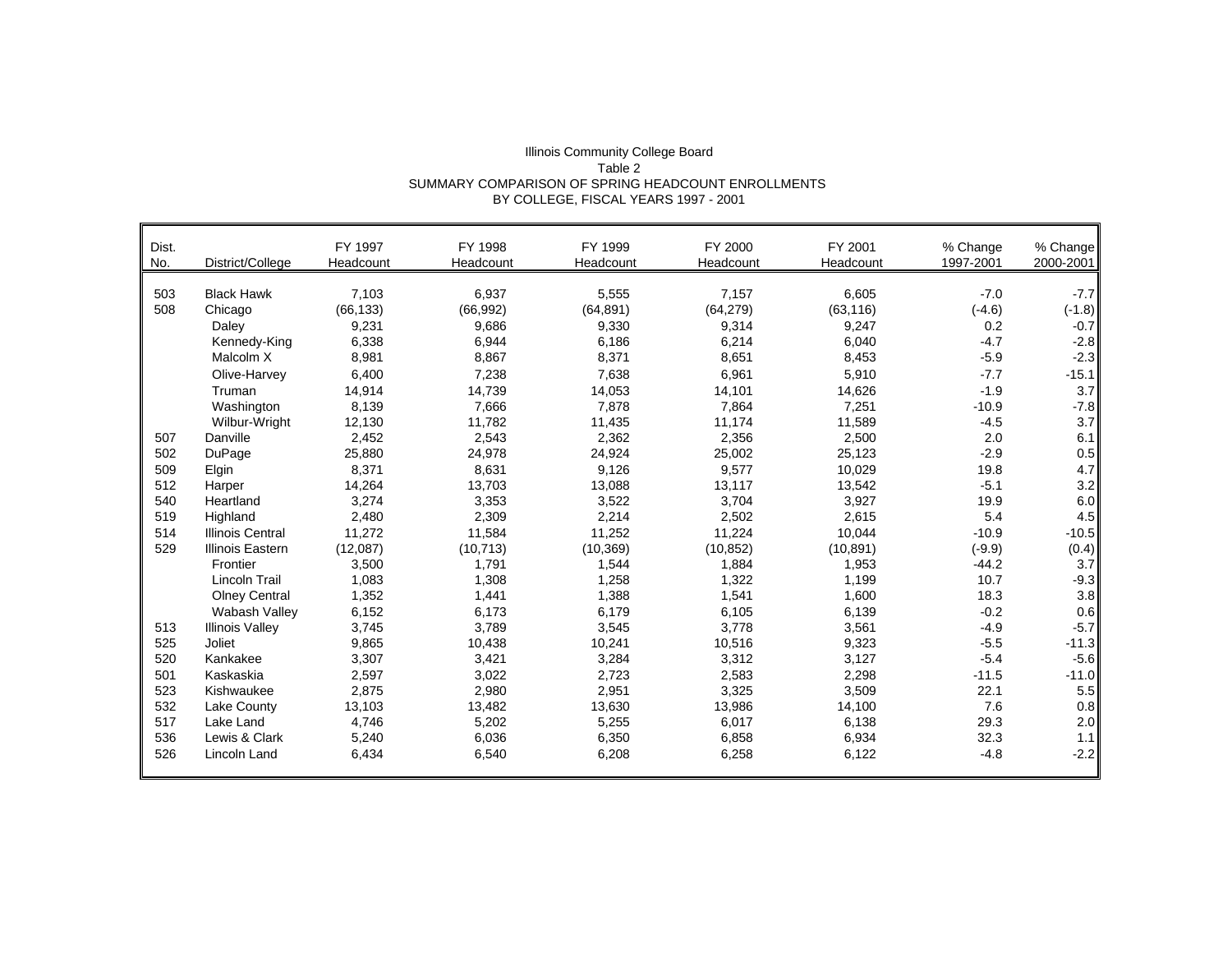## Illinois Community College Board Table 2 (Continued) SUMMARY COMPARISON OF SPRING HEADCOUNT ENROLLMENTS BY COLLEGE, FISCAL YEARS 1997 - 2001

| Dist.<br>No. | District/College        | FY 1997<br>Headcount | FY 1998<br>Headcount | FY 1999<br>Headcount | FY 2000<br>Headcount | FY 2001<br>Headcount | % Change<br>1997-2001 | % Change<br>2000-2001 |
|--------------|-------------------------|----------------------|----------------------|----------------------|----------------------|----------------------|-----------------------|-----------------------|
|              |                         |                      |                      |                      |                      |                      |                       |                       |
| 530          | Logan                   | 5,042                | 5,004                | 5,071                | 5,092                | 5,115                | 1.4                   | 0.5                   |
| 528          | McHenry                 | 4,525                | 4,758                | 4,752                | 5,234                | 4,950                | 9.4                   | $-5.4$                |
| 541          | Metropolitan*           | 1,107                | 1,145                |                      |                      |                      | $\sim$                |                       |
| 524          | Moraine Valley          | 12,443               | 12,422               | 12,752               | 13,051               | 13,287               | 6.8                   | 1.8                   |
| 527          | Morton                  | 4,370                | 4,532                | 4,426                | 4,578                | 4,206                | $-3.8$                | $-8.1$                |
| 535          | Oakton                  | 13,054               | 12,088               | 11,452               | 12,185               | 12,380               | $-5.2$                | 1.6                   |
| 505          | Parkland                | 7,866                | 7,877                | 7,751                | 8,293                | 8,413                | 7.0                   | 1.4                   |
| 515          | <b>Prairie State</b>    | 5,361                | 5,423                | 5,521                | 5,094                | 5,224                | $-2.6$                | 2.6                   |
| 521          | Rend Lake               | 3,382                | 3,070                | 2,843                | 2,692                | 2,751                | $-18.7$               | 2.2                   |
| 537          | Richland                | 3,084                | 3,276                | 3,274                | 3,120                | 3,166                | 2.7                   | 1.5                   |
| 511          | <b>Rock Valley</b>      | 7,704                | 7,449                | 7,627                | 8,153                | 7,719                | 0.2                   | $-5.3$                |
| 518          | Sandburg                | 2,739                | 2,499                | 2,529                | 2,670                | 2,699                | $-1.5$                | 1.1                   |
| 506          | Sauk Valley             | 2,361                | 2,376                | 2,294                | 2,353                | 2,279                | $-3.5$                | $-3.1$                |
| 531          | Shawnee                 | 1,926                | 1,631                | 1,840                | 1,773                | 1,814                | $-5.8$                | 2.3                   |
| 510          | South Suburban          | 5,880                | 5,939                | 5,561                | 5,548                | 7,202                | 22.5                  | 29.8                  |
| 533          | Southeastern            | 2,497                | 2,310                | 2,143                | 2,537                | 2,464                | $-1.3$                | $-2.9$                |
| 522          | Southwestern**          | 13,231               | 13,149               | 13,276               | 12,881               | 13,270               | 0.3                   | 3.0                   |
| 534          | Spoon River             | 1,776                | 1,598                | 1,784                | 1,834                | 1,836                | 3.4                   | 0.1                   |
| 504          | Triton                  | 15,617               | 16,016               | 15,887               | 15,673               | 17,259               | 10.5                  | 10.1                  |
| 516          | Waubonsee               | 6,788                | 6,659                | 6,824                | 7,291                | 7,837                | 15.5                  | 7.5                   |
| 539          | Wood                    | 2,079                | 2,031                | 2,282                | 2,250                | 2,139                | 2.9                   | $-4.9$                |
|              | TOTALS/AVERAGES 328,060 |                      | 327,835              | 321,379              | 328,705              | 329,514              | 0.4                   | 0.2                   |

\* No longer operating as Metropolitan Community College

\*\* Formerly Belleville Area College

SOURCE OF DATA: Winter Quarter/Spring Semester Enrollment Surveys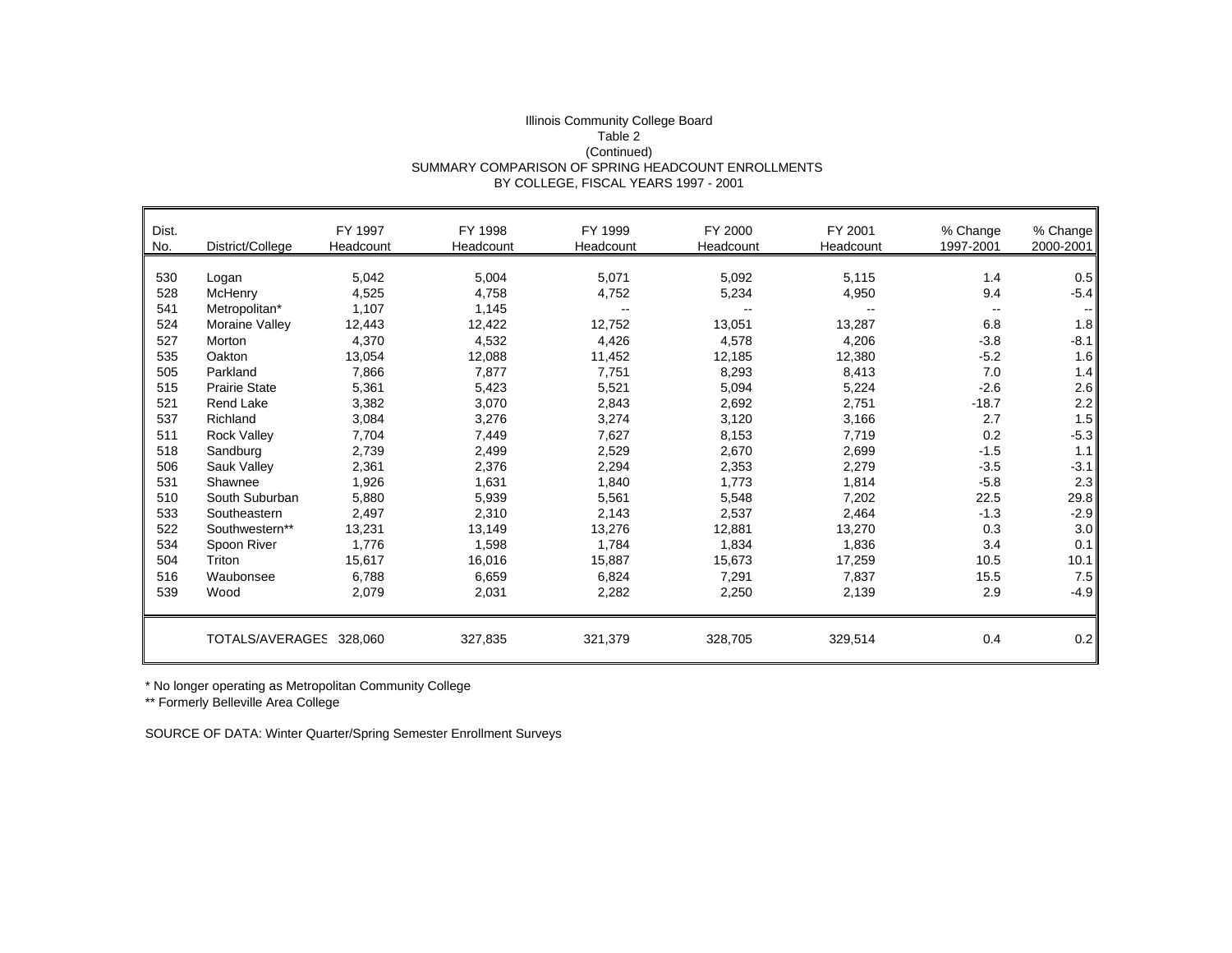## Illinois Community College Board Table 3 SUMMARY COMPARISON OF SPRING FTE ENROLLMENTS BY COLLEGE, FISCAL YEARS 1997 - 2001

 $\blacksquare$ 

| Dist.<br>No. | District/College        | FY 1997<br><b>FTE</b> | FY 1998<br><b>FTE</b> | FY 1999<br><b>FTE</b> | FY 2000<br><b>FTE</b> | FY 2001<br><b>FTE</b> | % Change<br>1997-2001 | % Change<br>2000-2001 |
|--------------|-------------------------|-----------------------|-----------------------|-----------------------|-----------------------|-----------------------|-----------------------|-----------------------|
|              |                         |                       |                       |                       |                       |                       |                       |                       |
| 503          | <b>Black Hawk</b>       | 3,790                 | 3.710                 | 3,542                 | 3,610                 | 3,484                 | $-8.1$                | $-3.5$                |
| 508          | Chicago                 | (36, 746)             | (40, 582)             | (37, 682)             | (36, 745)             | (35, 284)             | $(-4.0)$              | $(-4.5)$              |
|              | Daley                   | 4,305                 | 5,921                 | 5,639                 | 5,729                 | 5,514                 | 28.1                  | $-3.8$                |
|              | Kennedy-King            | 3,971                 | 4,773                 | 4,304                 | 4,156                 | 4,166                 | 4.9                   | 0.2                   |
|              | Malcolm X               | 6,165                 | 6,890                 | 6,600                 | 6,382                 | 6,186                 | 0.3                   | $-3.1$                |
|              | Olive-Harvey            | 4,159                 | 4,646                 | 5,026                 | 4,394                 | 3,748                 | $-9.9$                | $-14.7$               |
|              | Truman                  | 8,359                 | 8,487                 | 6,030                 | 5,878                 | 5,715                 | $-31.6$               | $-2.8$                |
|              | Washington              | 3,739                 | 3,565                 | 4,018                 | 4,161                 | 3,848                 | 2.9                   | $-7.5$                |
|              | <b>Wilbur Wright</b>    | 6,048                 | 6,300                 | 6,065                 | 6,045                 | 6,107                 | 1.0                   | 1.0                   |
| 507          | Danville                | 1,567                 | 1,572                 | 1,491                 | 1,424                 | 1,422                 | $-9.3$                | $-0.1$                |
| 502          | DuPage                  | 13,423                | 13,031                | 13,290                | 13,262                | 13,401                | $-0.2$                | 1.0                   |
| 509          | Elgin                   | 4,085                 | 4,101                 | 4,320                 | 4,412                 | 5,673                 | 38.9                  | 28.6                  |
| 512          | Harper                  | 7,006                 | 6,815                 | 6,703                 | 6,666                 | 6,751                 | $-3.6$                | 1.3                   |
| 540          | Heartland               | 1,695                 | 1,744                 | 1,860                 | 1,965                 | 2,198                 | 29.7                  | 11.9                  |
| 519          | Highland                | 1,255                 | 1,246                 | 1,236                 | 1,424                 | 1,425                 | 13.5                  | 0.1                   |
| 514          | <b>Illinois Central</b> | 5,672                 | 5,780                 | 5,709                 | 5,669                 | 5,506                 | $-2.9$                | $-2.9$                |
| 529          | Illinois Eastern        | (3,777)               | (3,722)               | (3,647)               | (3,618)               | (3, 483)              | $(-7.8)$              | $(-3.7)$              |
|              | Frontier                | 750                   | 523                   | 469                   | 544                   | 532                   | $-29.1$               | $-2.2$                |
|              | <b>Lincoln Trail</b>    | 727                   | 794                   | 768                   | 767                   | 737                   | 1.4                   | $-3.9$                |
|              | <b>Olney Central</b>    | 940                   | 1,014                 | 1,058                 | 988                   | 983                   | 4.6                   | $-0.5$                |
|              | Wabash Vallev           | 1,360                 | 1,391                 | 1,352                 | 1,319                 | 1,231                 | $-9.5$                | $-6.7$                |
| 513          | <b>Illinois Valley</b>  | 2,101                 | 1,977                 | 1,983                 | 2,052                 | 1,977                 | $-5.9$                | $-3.6$                |
| 525          | Joliet                  | 5,095                 | 5,216                 | 5,225                 | 5,334                 | 5,250                 | 3.0                   | $-1.6$                |
| 520          | Kankakee                | 1,709                 | 1,704                 | 1,722                 | 1,698                 | 1,567                 | $-8.3$                | $-7.7$                |
| 501          | Kaskaskia               | 1,751                 | 1,867                 | 1,828                 | 1,728                 | 1,619                 | $-7.5$                | $-6.3$                |
| 523          | Kishwaukee              | 1,636                 | 1,774                 | 1,774                 | 1,972                 | 2,052                 | 25.4                  | 4.1                   |
| 532          | Lake County             | 5,539                 | 5,724                 | 5,790                 | 5,873                 | 6,159                 | 11.2                  | 4.9                   |
| 517          | Lake Land               | 2,884                 | 3,125                 | 3,297                 | 3,570                 | 3,511                 | 21.7                  | $-1.7$                |
| 536          | Lewis & Clark           | 2,671                 | 2,824                 | 2,919                 | 3,019                 | 3,064                 | 14.7                  | 1.5                   |
| 526          | Lincoln Land            | 3,488                 | 3,571                 | 3,451                 | 3,544                 | 3,322                 | $-4.8$                | $-6.3$                |
|              |                         |                       |                       |                       |                       |                       |                       |                       |